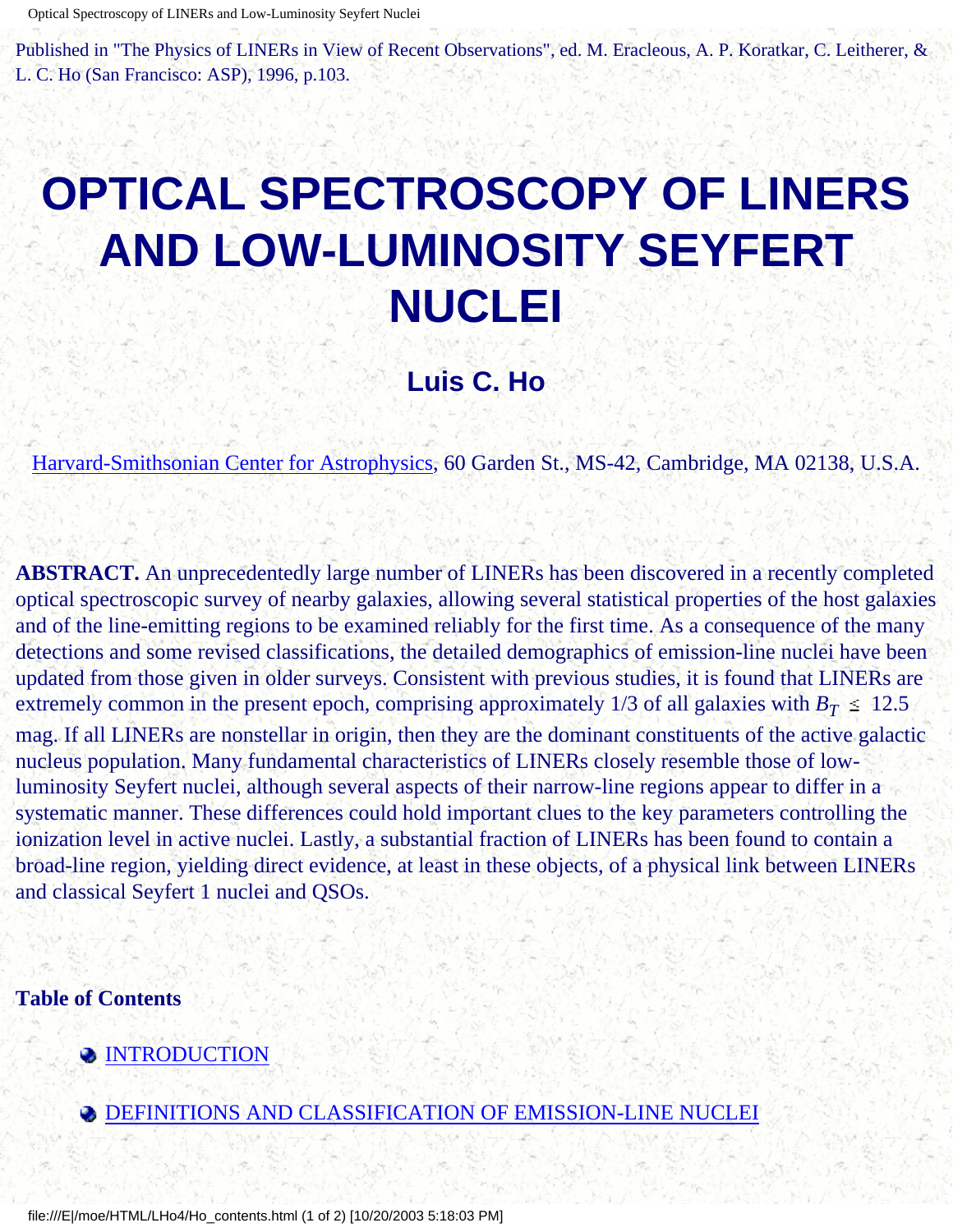**[PREVIOUS SURVEYS](#page-6-0)** 

- **[THE PALOMAR SURVEY OF NEARBY GALAXIES](#page-8-0)**
- **[DEMOGRAPHICS OF EMISSION-LINE GALAXIES](#page-11-0)**
- [STATISTICAL PROPERTIES OF LINERS AND SEYFERT NUCLEI](#page-14-0)
	- **[Emission-Line Luminosity](#page-14-0)**
	- **[Electron Density](#page-16-0)**
	- **[Internal Reddening and Inclination Effects](#page-17-0)**
	- **Example 2 [Line Profiles and Kinematics](#page-19-0)**
- $\odot$  SEARCHING FOR BROAD H $\alpha$  EMISSION
- [TRANSITION OBJECTS: LINERS IN PARTIAL DISGUISE](#page-27-0)
- [WHY ARE LINERS WHAT THEY ARE?](#page-29-0)
- [SUMMARY](#page-31-0)
- **B** [FUTURE DIRECTIONS](#page-33-0)
- **[REFERENCES](#page-36-0)**

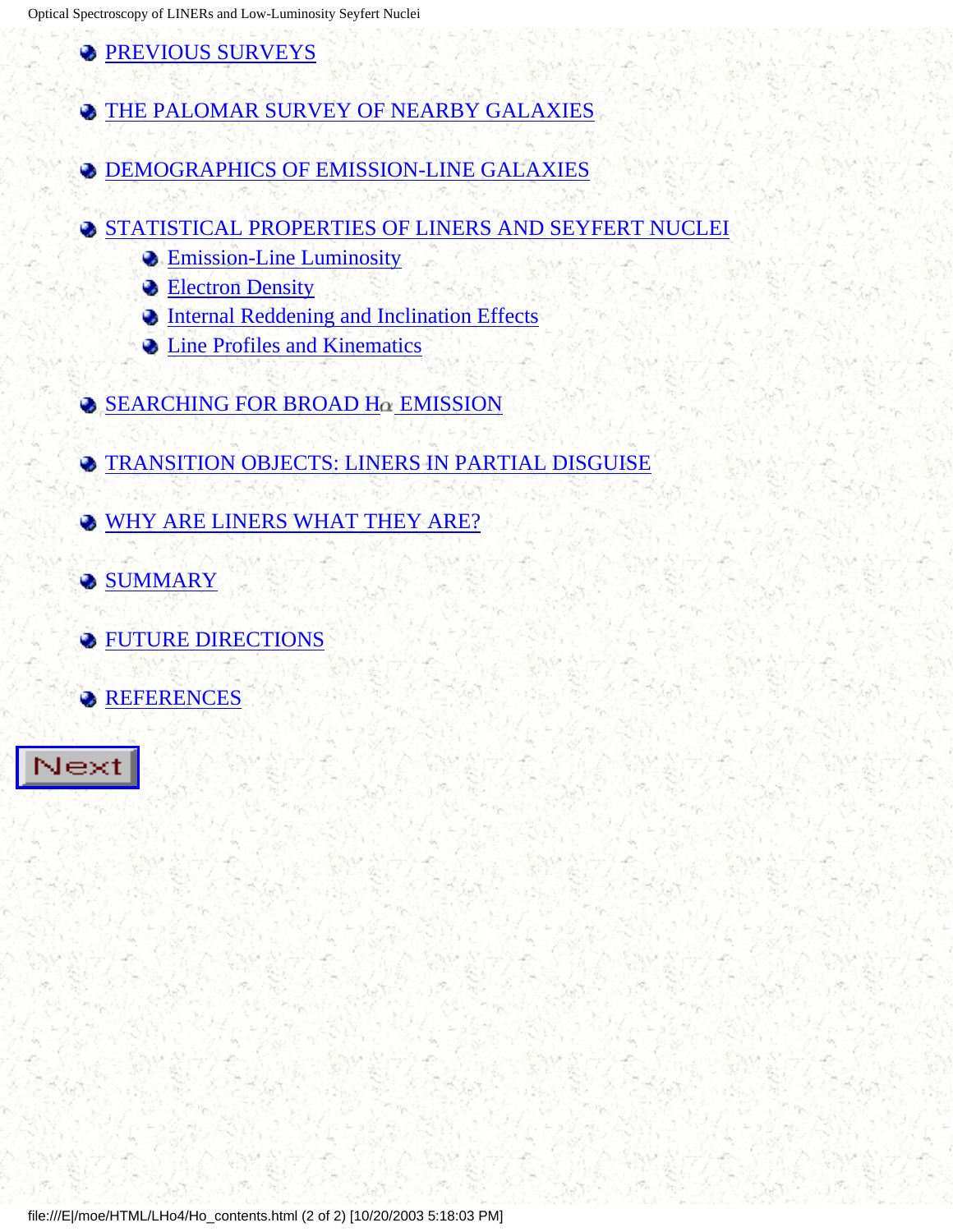<span id="page-2-0"></span>Next Contents

### **1. INTRODUCTION**

This workshop has repeatedly stressed the utility of observations in previously underused spectral regions, particularly the ultraviolet and X-rays, for understanding the physical nature of low-ionization nuclear emission-line regions (LINERs; [Heckman 1980b](#page-37-0)). Nevertheless, the amount of data on LINERs available from space-based instruments is still very small, limited by a combination of the long exposure times necessary to detect the faint signal in these sources and the usual oversubscription of spacecraft time. Thus, statistical studies of LINERs, which require large quantities of data to be gathered in ``survey'' mode, still must rely on more traditional ground-based capabilities. This contribution reviews the current status of optical spectroscopic observations of LINERs. Using a recently completed survey of nearby galaxies, I will summarize the demographics of LINERs in the context of other emission-line nuclei. Next, a number of statistical properties of LINERs will be compared with those of low-luminosity Seyfert nuclei, with the hope that such a comparison may shed some light on the parameters of the host galaxy nuclei that influence the various manifestations of nuclear activity. Many of the properties of these faint nuclei are being scrutinized for the first time, and some interesting trends, not obvious or otherwise overlooked in older surveys, will be noted. Finally, I address the fraction of LINERs that show evidence of broad-line emission akin to that seen in Seyfert 1 nuclei and QSOs; this subset of LINERs provides strong support for the hypothesis that a large fraction of all LINERs truly share the same physical origin as other classes of active galactic nuclei (AGNs).

Excellent reviews covering some aspects of the topics presented here, but based on older work, have been given by [Keel \(1985\)](#page-37-1), [Heckman \(1987\),](#page-37-2) and Filippenko (1989, 1993). It should be emphasized at the outset that the material presented here refers exclusively to *compact* LINERs ( $r \approx 200$  pc) found in the central region of galaxies, and not to LINER-like nebulosities sometimes observed in other environments (see Filippenko in these proceedings for an overview of these systems).

Next Contents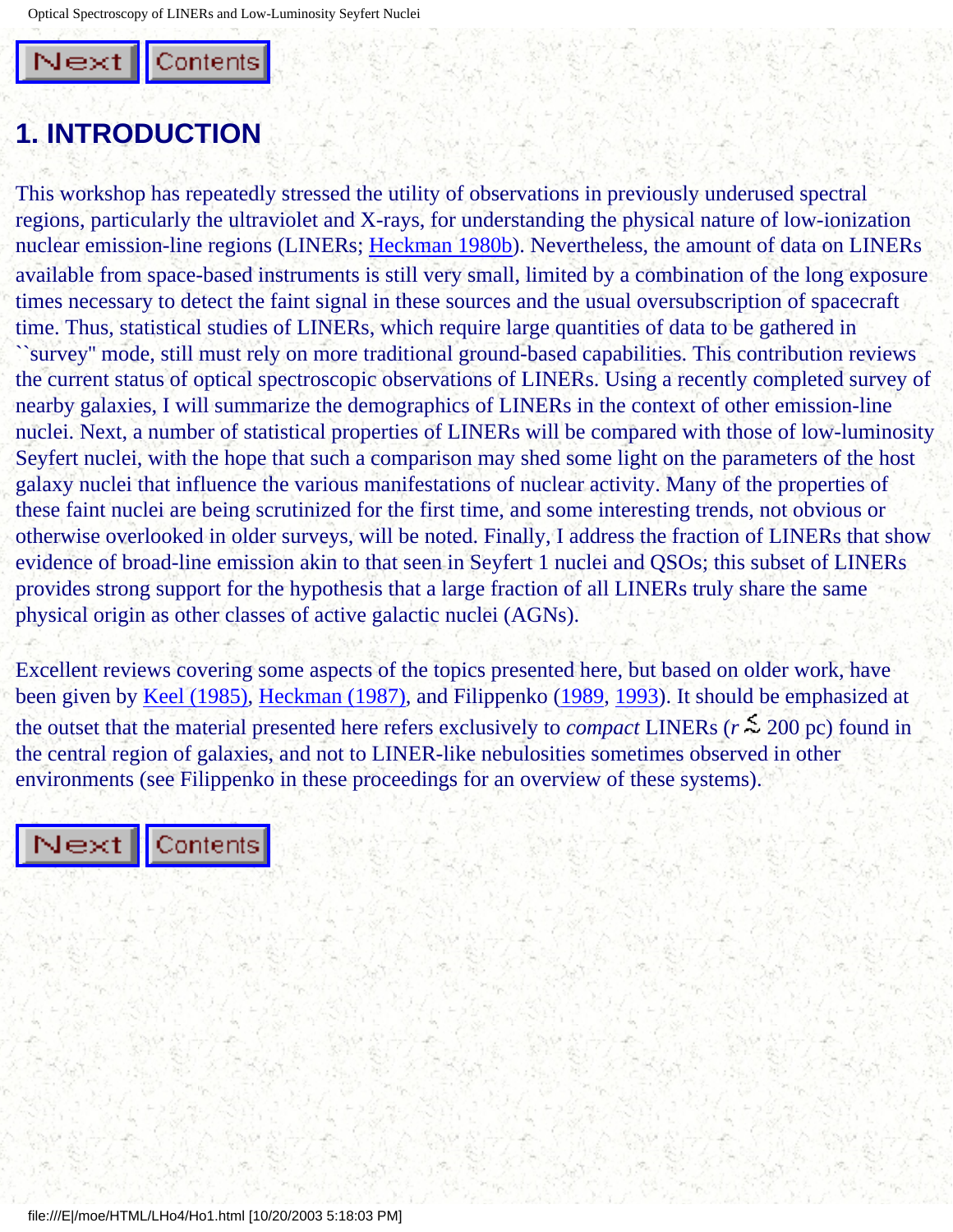### <span id="page-3-0"></span>**2. DEFINITIONS AND CLASSIFICATION OF EMISSION-LINE NUCLEI**

It is important to remind ourselves of the definition of LINERs. Although rigorous boundaries have little physical meaning and are, to some extent, arbitrary, classification is operationally necessary. [Heckman](#page-37-0) [\(1980b\)](#page-37-0) originally defined LINERs strictly using the optical forbidden lines of oxygen: [O II]  $\lambda$  3727 > [O III]  $\lambda$  5007 and [O I]  $\lambda$  6300 > 0.33 [O III]  $\lambda$  5007. Compared with the spectra of Seyfert nuclei or H II regions, the low-ionization states of oxygen in the spectra of LINERs are unusually strong relative to its high-ionization states. Recognizing the arbitrariness of this definition, Heckman drew attention to a group of ``transition objects'' whose spectra were intermediate between those of ``pure'' LINERs (as defined above) and classical Seyfert nuclei.

As a consequence of the near coincidence between the ionization potentials of hydrogen and neutral oxygen, the collisionally-excited [O I] line in an ionization-bounded nebula arises predominantly from the "partially-ionized zone," wherein both neutral oxygen and free electrons coexist. In addition to  $O^0$ , the conditions of the partially-ionized zone are also favorable for  $S<sup>+</sup>$  and  $N<sup>+</sup>$ , whose ionization potentials are 23.3 eV and 29.6 eV, respectively. Hence, in the absence of abundance anomalies, [N II]  $\lambda\lambda$  6548, 6583 and [S II]  $\lambda\lambda$  6716, 6731 are strong (relative to, say, H $\alpha$ ) whenever [O I]  $\lambda\lambda$  6300, 6363 are strong, and vice versa. This theoretical expectation and the empirical evidence that extragalactic H II regions rarely exhibit [N II]  $\lambda$  6583 / H $\alpha \gtrsim 0.6$  (e.g., [Searle 1971\)](#page-38-0) have led some subsequent investigators to short-cut Heckman's original definition of LINERs. For instance, it has become customary to classify emission-line objects solely on the basis of the [N II] / H $\alpha$  ratio (e.g., [Keel 1983b;](#page-37-3) [Keel et al. 1985;](#page-37-4) [Phillips et al. 1986](#page-38-1); Véron-Cetty & Véron 1986). While this convention does permit a convenient first-order separation between nuclei photoionized by stars (small [N II] /  $H<sub>0</sub>$ ) and those photoionized by a harder, AGN-like spectrum (large  $[N II]/H<sub>\alpha</sub>$ ), it provides no information on the excitation level of the AGN-like objects - in other words, one cannot distinguish LINERs from Seyfert nuclei. There are two additional complications. A classification scheme that relies on  $[N II]/H\alpha$  alone obviously is sensitive to variations in the abundance of N, which appears to be enhanced in some galactic nuclei [\(Storchi-Bergmann & Pastoriza 1989,](#page-38-2) 1990; [Ho, Filippenko, & Sargent 1996d](#page-37-5)). The net effect would be to falsely designate star-forming nuclei having enhanced N abundance as AGNs. Moreover, the reliability of the  $[N II] / H\alpha$  ratio depends critically on the accuracy of the separation between the emission and absorption components of the  $Ha$  line. Although the ability to model and remove the stellar contribution to the integrated spectra is an inherent limitation to any method of classification (see Section [3](#page-6-0) and [Section 4\)](#page-8-0), it is preferable to use as many line ratios as possible to strengthen confidence in the classification assignment.

In the work to be discussed below, I will be using the classification criteria advocated by Veilleux  $\&$ Osterbrock (1987), which are motivated in part by the principles of [Baldwin, Phillips, & Terlevich](#page-36-1)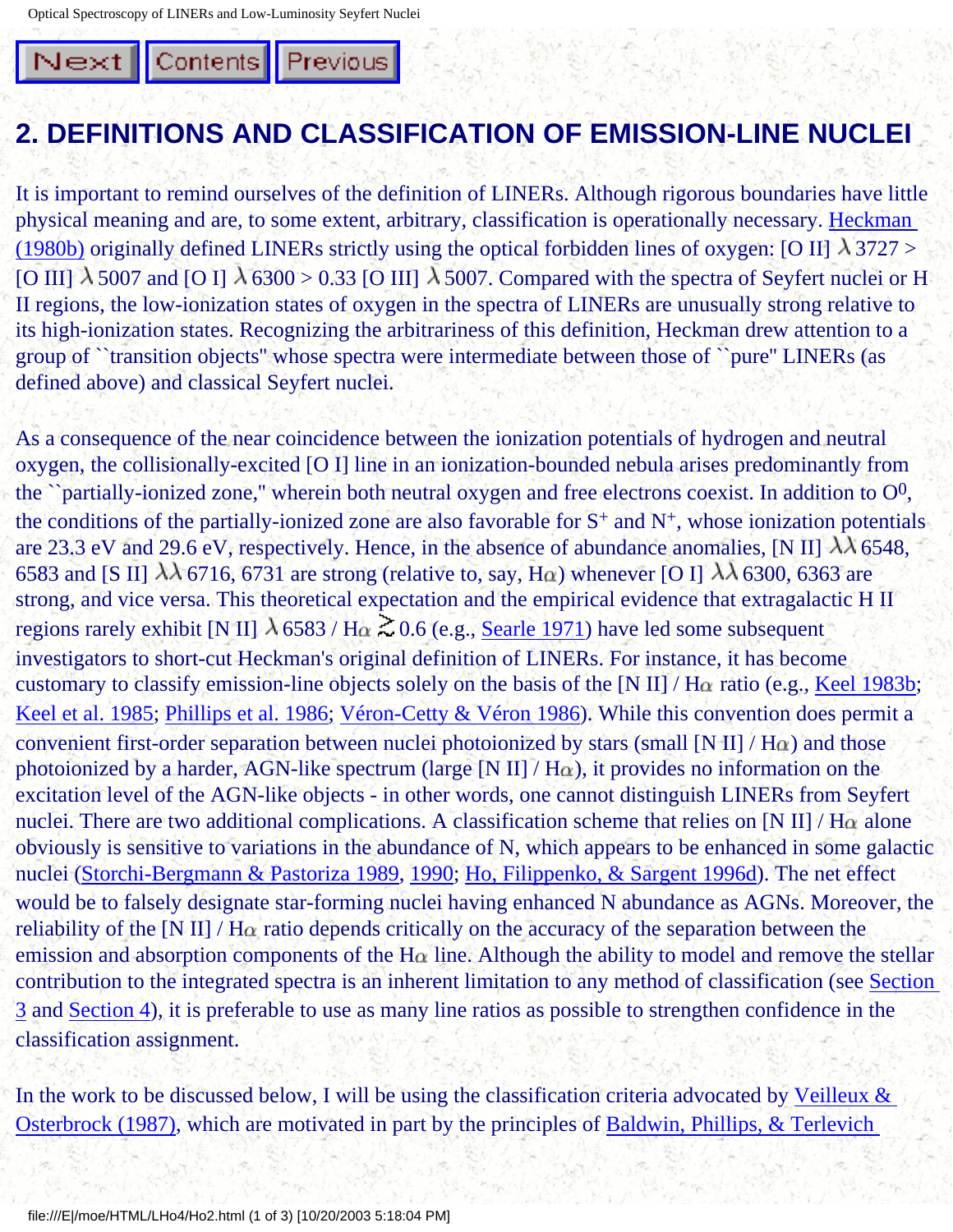[\(1981\)](#page-36-1). Based on the dereddened line-intensity ratios [O III]  $\lambda$  5007 / H<sup>B</sup>, [O I]  $\lambda$  6300 / H $\alpha$ , [N II]  $\lambda$ 6583 / H $\alpha$ , and [S II]  $\lambda\lambda$  6716, 6731 / H $\alpha$  (H<sup>B</sup> and H $\alpha$  refer only to the narrow component of the line), the Veilleux-Osterbrock system is not only relatively insensitive to extinction corrections, but also conveniently falls within the spectral range of the optical survey to be described in [Section 4](#page-8-0). For concreteness, the following definitions will be adopted: H II nuclei ([O I] < 0.08 H $\alpha$ , [N II] < 0.6 H $\alpha$ , [S II]  $< 0.4$  H $\alpha$ ), Seyferts ([O I]  $\ge 0.08$  H $\alpha$ , [N II]  $\ge 0.6$  H $\alpha$ , [S II]  $\ge 0.4$  H $\alpha$ , [O III] / H $\beta \ge 3$ ), and LINERs ([O I]  $\geq 0.17$  H $\alpha$ , [N II]  $\geq 0.6$  H $\alpha$ , [S II]  $\geq 0.4$  H $\alpha$ , [O III] / H $\beta$  < 3). Although the adopted definition of LINERs differs from that of Heckman, inspection of the full optical spectra of [Ho,](#page-37-6)  [Filippenko, & Sargent \(1993\)](#page-37-6) reveals that emission-line nuclei classified as LINERs based on the Veilleux & Osterbrock diagrams almost invariably also satisfy Heckman's criteria. This is a consequence of the inverse correlation between [O III] /  $H^3$  and [O II] / [O III] in photoionized gas with fairly low excitation ([O III] /  $H^3 \le 3$ ; see Fig. 2 in [Baldwin et al. 1981](#page-36-1)).

In addition to these three categories of nuclei, [Ho et al. \(1993\)](#page-37-6) identified a class of ``transition objects'' (in retrospect, a poor choice of terminology) whose [O I] strengths are intermediate between those of H II nuclei and LINERs. Although O-star models with an appropriate choice of parameters can account for their line-intensity ratios of these objects (Filippenko & Terlevich 1992), an alternative explanation is that these objects are composite systems having both an H II region and a LINER component [\(Ho et al.](#page-37-6) [1993](#page-37-6)). We will define transition objects using the same criteria as for LINERs, except that 0.08 H $\alpha$   $\leq$  [O  $I < 0.17$  H $\alpha$ .

It should be emphasized that the classification process is not always straightforward, since the three conditions involving the low-ionization lines do not hold simultaneously in all cases. In view of potential selective N enhancement in galactic nuclei, less weight is given to the  $[N II] / H\alpha$  ratio than to either  $[O]$ I] /  $H\alpha$  or [S II] /  $H\alpha$ . [O I] /  $H\alpha$ , if reliably determined, deserves the most weight, since it is most sensitive to the shape of the ionizing spectrum. Figure 1 shows sample spectra of the various classes of objects outlined above.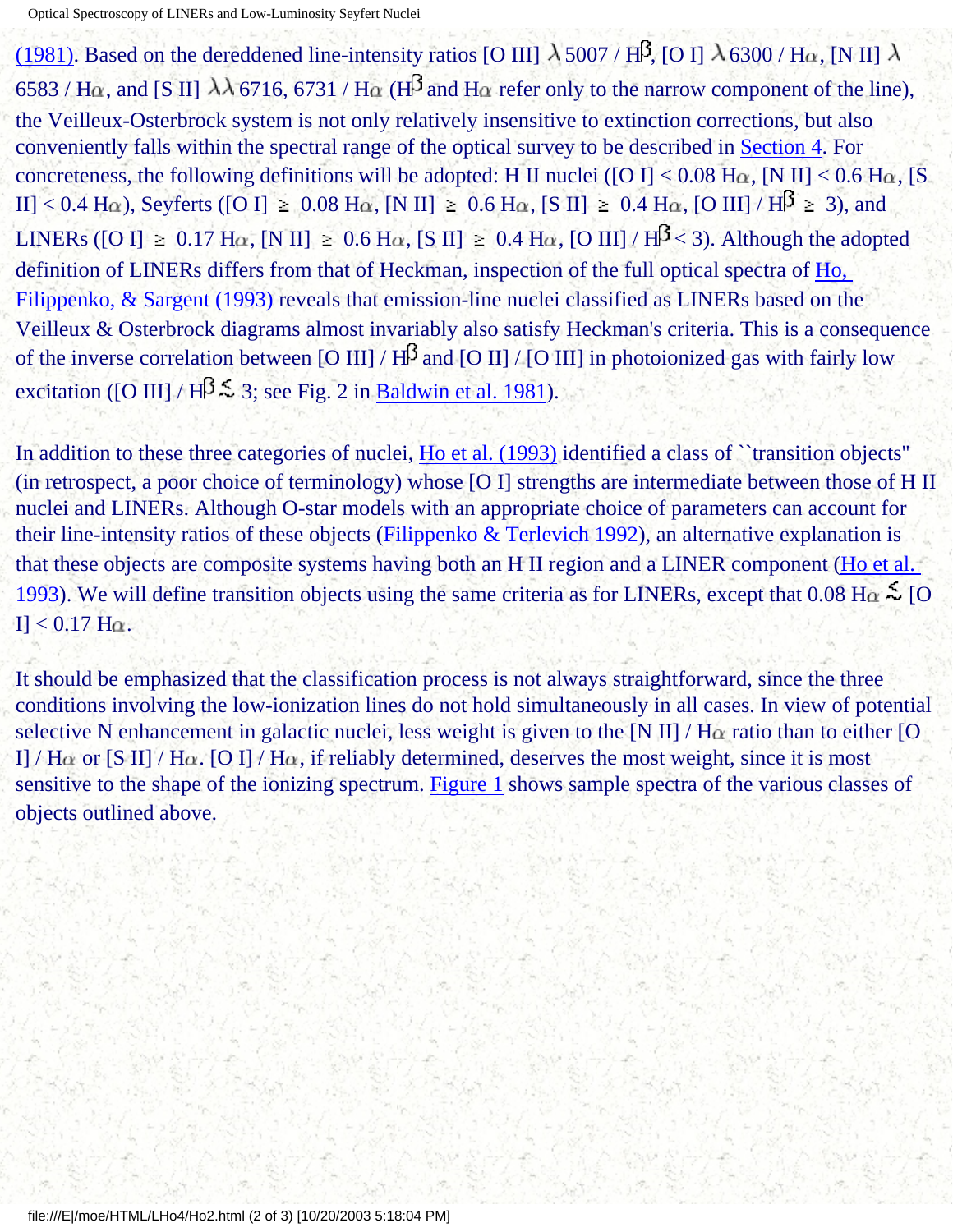

**Figure 1.** Sample optical spectra of the various classes of emission-line nuclei.

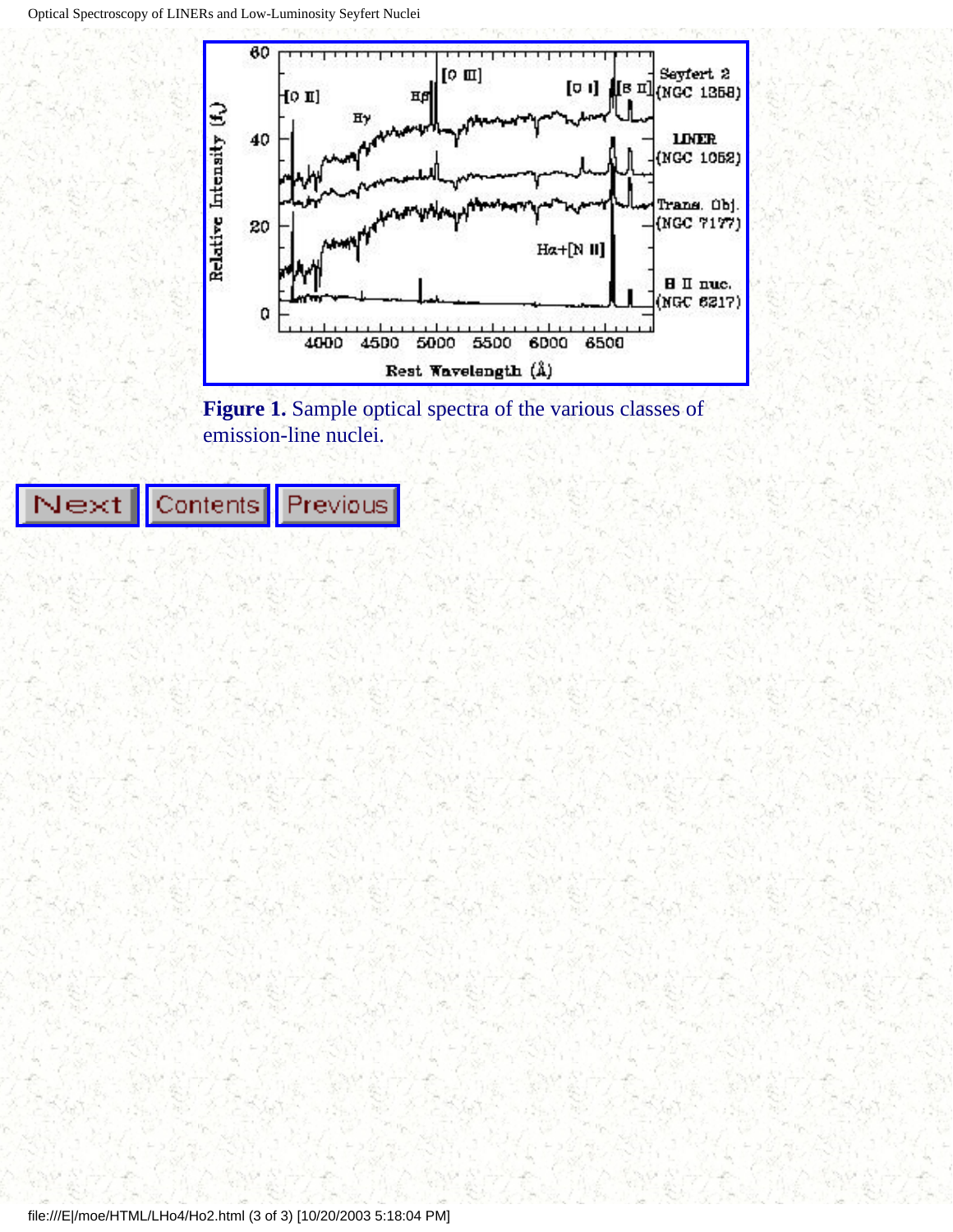### <span id="page-6-0"></span>**3. PREVIOUS SURVEYS**

It was apparent from some of the earliest redshift surveys that the central regions of galaxies often show evidence of strong emission lines (e.g., [Humason, Mayall, & Sandage 1956\)](#page-37-7). A number of studies also indicated that in many instances the spectra revealed abnormal line-intensity ratios, most notably the unusually great strength of [N II] relative to  $Ha$  (Burbidge & Burbidge 1962, 1965; [Rubin & Ford 1971](#page-38-3)). That the optical emission-line spectra of some nuclei show patterns of low ionization was recognized from time to time, primarily by Osterbrock and his colleagues (e.g., [Osterbrock & Dufour 1973](#page-38-4); [Osterbrock & Miller 1975;](#page-38-5) [Koski & Osterbrock 1976](#page-38-6); Costero & Osterbrock 1977; Grandi & Osterbrock 1978; [Phillips 1979\)](#page-38-7), but also by others (e.g., Disney & Cromwell 1971; Fosbury et al. 1977, 1978; Danziger, Fosbury, & Penston 1977; [Penston & Fosbury 1978](#page-38-8); [Stauffer & Spinrad 1979\)](#page-38-9).

Most of the activity in this field culminated in the 1980s, beginning with the recognition (Heckman, [Balick, & Crane 1980;](#page-37-8) [Heckman 1980b](#page-37-0)) of LINERs as a major constituent of the extragalactic population, and followed by further systematic studies of larger samples of galaxies [\(Stauffer 1982a,](#page-38-10) [b;](#page-38-11) [Keel 1983a](#page-37-9), [b](#page-37-3); Filippenko & Sargent 1985; [Phillips et al. 1986;](#page-38-1) Véron & Véron-Cetty 1986; Véron-Cetty & Véron 1986; see summary in [Table 1](#page-6-0)). At optical wavelengths the nuclear component in a ``normal'' galaxy is generally much weaker than the stellar background of its bulge. In addition to having very small equivalent widths, many of the emission lines are severely blended and diluted by stellar absorption lines. Thus, adequate removal of the stellar contribution to the integrated spectrum is an absolute prerequisite to any quantitative analysis of the emission-line component for the sources in question. In this regard, with the exception of the survey by Filippenko & Sargent (which will be considered later), the rest suffer from several major drawbacks [\(Table 1\)](#page-6-0). Although most of the surveys attempted some form of starlight subtraction, the accuracy of the methods used tended to be fairly limited (see discussion in Ho, Filippenko,  $& Sargent 1996c$ ), the procedure was sometimes inconsistently applied, and in two of the surveys subtraction was largely neglected. The problem is exacerbated by the fact that the effective aperture used for the observations was quite large, thereby admitting an unnecessarily large amount of starlight. Furthermore, most of the data were collected with rather poor spectral resolution ( $6\lambda \approx 10 \text{ Å}$ ). Besides losing useful kinematic information, severe blending between the emission and absorption components further compromises the ability to separate the two.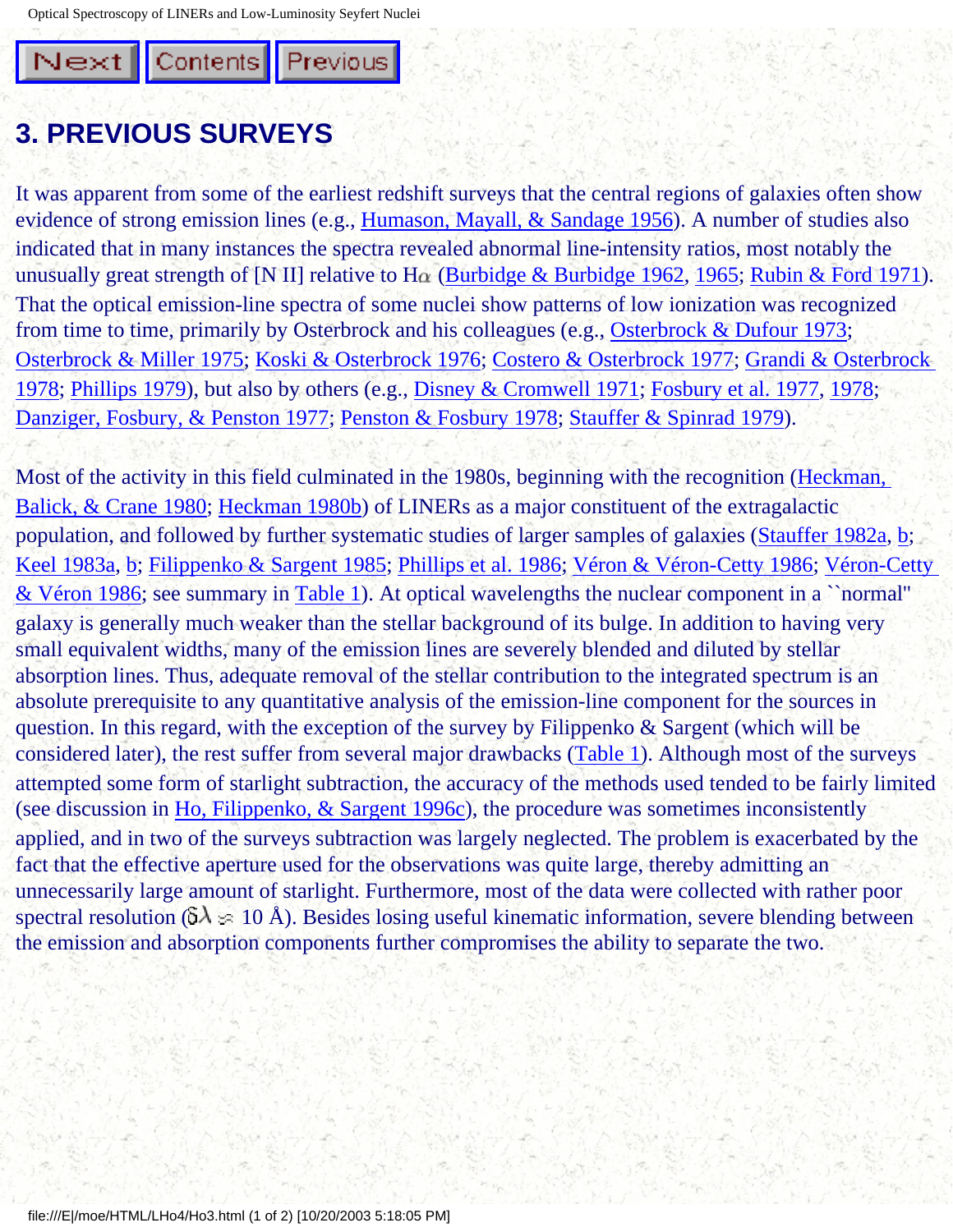Table 1. Optical Spectroscopic Surveys<sup>3</sup> of Nearby Galaxy Nuclei

| No.  | δ<br>$(\text{deg})$                      | Types  | B<br>(max) | Aper.<br>0 | λλ<br>(A)                | Δλ<br>(A)   | Starlight<br>Subtraction            |
|------|------------------------------------------|--------|------------|------------|--------------------------|-------------|-------------------------------------|
| H 93 | $\ge +40$                                | AЩ     | 12.0       | 6.         | 3500-5300 <sup>b</sup> 8 |             | Template                            |
|      | S 139 $\ge -30$ , $\le +60$ Spirals      |        | 13.0       | 8          | 4700-7200                | 10          | None <sup>c</sup>                   |
|      | K 93 $\ge -15$ , $\le +40$ S0/a-Sed 12.0 |        |            | 8          | 5400-7600                | 10          | Templ.+synthesis                    |
|      | $V$ 320 < +20                            | $E-Sc$ | 21 d       | 4          | 4000-7000 e              |             | 10 <sup>e</sup> None or statistical |
|      | <b>P</b> 203 $\leq -32$                  | E, SO  | 14.0       | 2          | 6100-7100                | $3^{\circ}$ | Average template                    |
|      |                                          |        |            |            |                          |             |                                     |

<sup>a</sup> H = Heckman et al. 1980; S = Stauffer 1982a; K = Keel 1983a; V = Véron-Cetty & Véron-1986; P = Phillips et al. 1986.

 $b$  A subset of 22 galaxies was observed in the spectral range 5100-6900 Å with  $\Delta\lambda$  = 6 Å.

<sup>c</sup> Template subtraction applied to a small subset.

 $d M_B \le -21$  mag and  $cz < 3000$  km s<sup>-1</sup>.

A subset of 149 galaxies was observed around H $\alpha$  with  $\Delta \lambda = 4$  Å.

### Next Contents Previous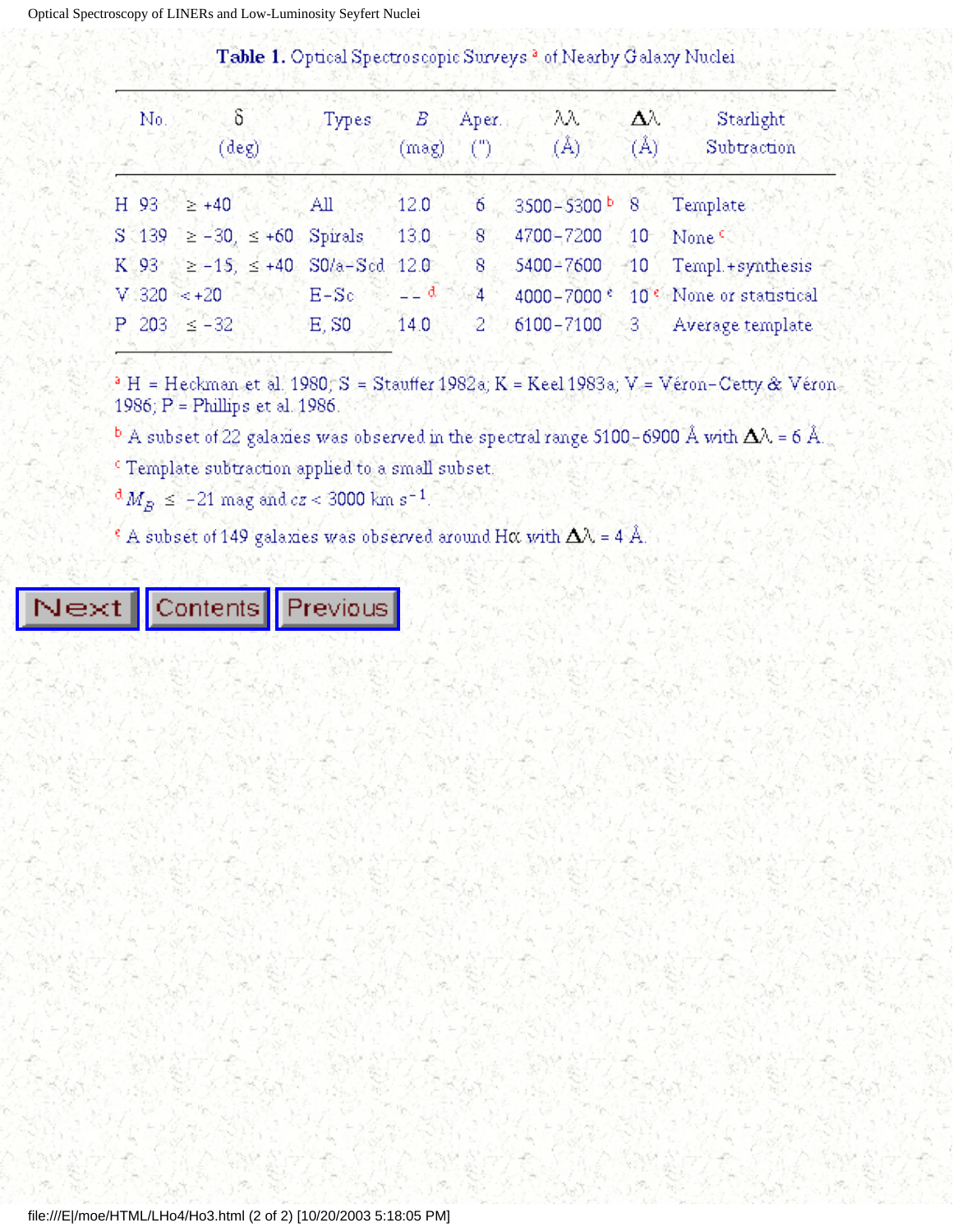### <span id="page-8-0"></span>**4. THE PALOMAR SURVEY OF NEARBY GALAXIES**

Despite the sizable observational effort invested during the last decade, it is clear that much can be gained from a survey having greater sensitivity to the detection of emission lines. The sensitivity can be improved in at least four ways - by taking spectra with higher signal-to-noise ratio (S/N) and spectral resolution, by using a narrower slit to better isolate the nucleus, and by employing more effective methods to handle the starlight correction.

Using a double CCD spectrograph mounted on the Hale 5-m reflector at Palomar Observatory, high quality, moderate-resolution, long-slit spectra were obtained for a magnitude-limited ( $B_T \leq 12.5$  mag) sample of 486 northern ( $\delta > 0^{\circ}$ ) galaxies (Filippenko & Sargent 1985, 1986; [Ho, Filippenko, & Sargent](#page-37-11) [1995](#page-37-11)). The red camera covered the range 6210-6860 Å with  $\sim 2.5$  Å resolution, while the corresponding values for the blue camera were 4230-5110  $\AA$  and  $\sim$  4  $\AA$ . Most of the observations were obtained with a narrow slit (generally 2", and occasionally 1"), and the exposure times were suitably long (up to 1 hr or more for some objects with low central surface brightness) to secure data of high S/N. This survey contains the largest data base of homogeneous and high-quality optical spectra of nearby galaxies yet published. The selection criteria of the survey ensure that the sample is a good representation of the local  $(z = 0)$  galaxy population (Fig. 2), and the proximity of the objects (median distance = 17 Mpc) enables fairly good spatial resolution to be achieved (typically  $\geq 200$  pc).

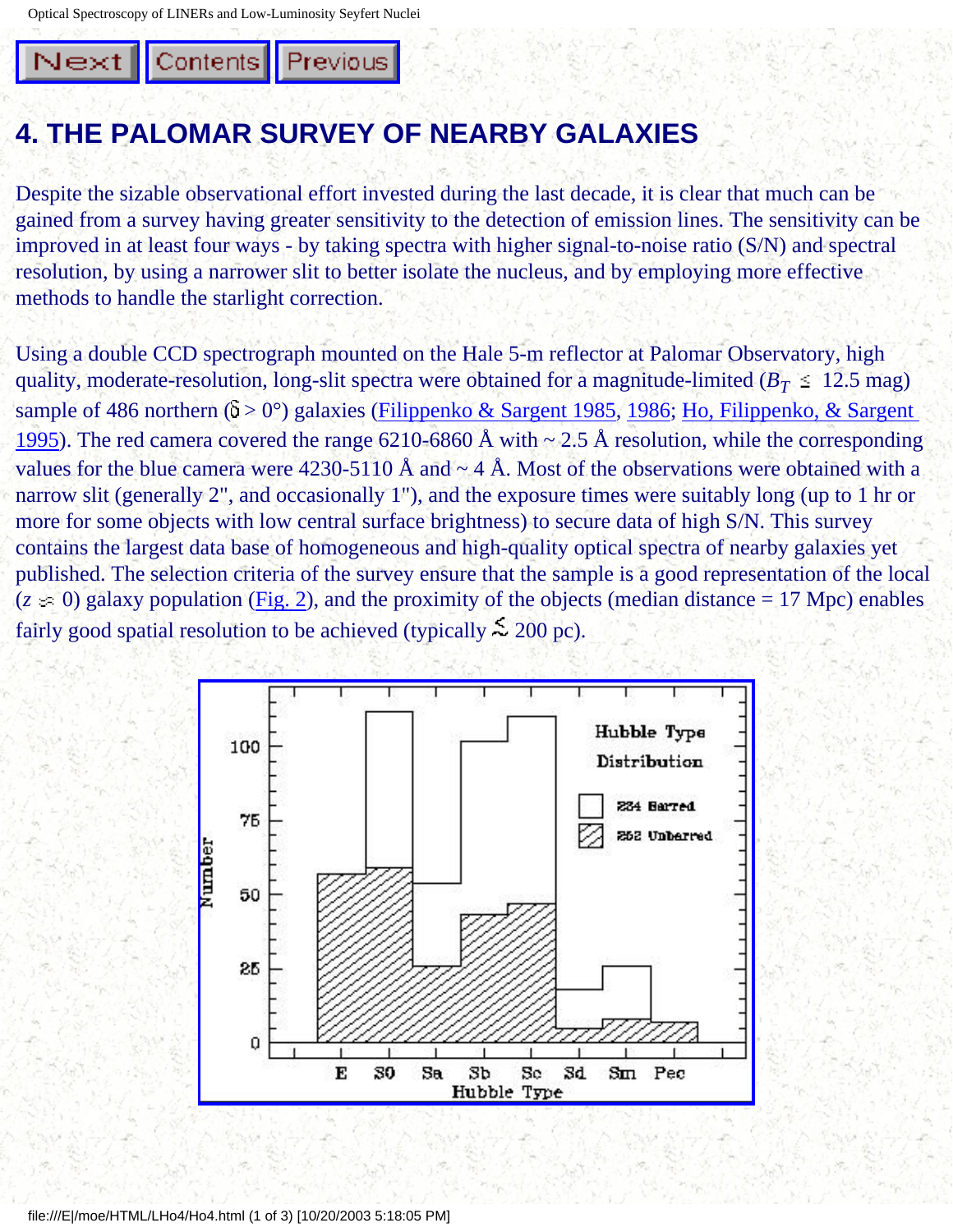**Figure 2.** Distribution of Hubble types for the 486 galaxies in the survey. Ordinary (unbarred) galaxies are shown in the hatched histogram, and barred (SB and SAB) galaxies in the unhatched histogram. Classifications taken from de Vaucouleurs et al. (1991).

A common strategy for removing the starlight from an integrated spectrum is that of ``template subtraction,'' whereby a template spectrum devoid of emission lines is suitably scaled to, and subtracted from, the spectrum of interest to yield a continuum-subtracted, pure emission-line spectrum (e.g., Costero & Osterbrock 1977; Filippenko & Halpern 1984; Filippenko & Sargent 1988; [Ho et al. 1993\)](#page-37-6). In practice, the template is derived either from the spectrum of a different galaxy or from the spectrum of an off-nuclear position in the same galaxy. This approach, however, suffers from some limitations. For instance, the absorption-line galaxy chosen as the template may not exactly match the stellar component of the object in question; previous studies generally invested limited observing time to the acquisition of template spectra. In the case where an off-nuclear spectrum is used as the model, it may not be completely free of emission, and one cannot be sure that radial gradients in the stellar population are absent.

To perform the starlight subtraction in a more objective and efficient manner than has been done in the past, a modified version of the template-subtraction technique that takes advantage of the large number of absorption-line galaxies in the survey was developed ([Ho et al. 1996c](#page-37-10)). Given a list of input template spectra and an initial guess of the velocity dispersion, the  $X^2$ -minimization algorithm of Rix & White [\(1992\)](#page-38-12) solves for the systemic velocity, the line-broadening velocity dispersion, the relative contributions of the various templates, and the general continuum shape. The best-fitting model is then subtracted from the original spectrum, yielding a pure emission-line spectrum. Figure 3 illustrates this process for the H II nucleus in [NGC 3596](http://nedwww.ipac.caltech.edu/cgi-bin/nph-objsearch?objname=NGC+3596&extend=no&out_csys=Equatorial&out_equinox=J2000.0&obj_sort=RA+or+Longitude&zv_breaker=30000.0&list_limit=5&img_stamp=YES) and for the Seyfert 2 nucleus in [NGC 7743.](http://nedwww.ipac.caltech.edu/cgi-bin/nph-objsearch?objname=NGC+7743&extend=no&out_csys=Equatorial&out_equinox=J2000.0&obj_sort=RA+or+Longitude&zv_breaker=30000.0&list_limit=5&img_stamp=YES) In the case of [NGC 3596](http://nedwww.ipac.caltech.edu/cgi-bin/nph-objsearch?objname=NGC+3596&extend=no&out_csys=Equatorial&out_equinox=J2000.0&obj_sort=RA+or+Longitude&zv_breaker=30000.0&list_limit=5&img_stamp=YES), the model consisted of the combination of the spectrum of [NGC 205,](http://nedwww.ipac.caltech.edu/cgi-bin/nph-objsearch?objname=NGC+205&extend=no&out_csys=Equatorial&out_equinox=J2000.0&obj_sort=RA+or+Longitude&zv_breaker=30000.0&list_limit=5&img_stamp=YES) a dE5 galaxy with a substantial population of A stars, and [NGC 4339](http://nedwww.ipac.caltech.edu/cgi-bin/nph-objsearch?objname=NGC+4339&extend=no&out_csys=Equatorial&out_equinox=J2000.0&obj_sort=RA+or+Longitude&zv_breaker=30000.0&list_limit=5&img_stamp=YES), an E0 having a K-giant spectrum. Note that in the original observed spectrum (top), H<sub>1</sub>, [O III]  $\lambda\lambda$  4959, 5007, and [O I]  $\lambda$  6300 were hardly visible, whereas after starlight subtraction (bottom) they can be easily measured. The intensities of both  $H^3$  and  $H\alpha$  have been modified substantially, and the ratio of the two [S II]  $\lambda\lambda$  6716, 6731 lines changed. The effective template for [NGC 7743](http://nedwww.ipac.caltech.edu/cgi-bin/nph-objsearch?objname=NGC+7743&extend=no&out_csys=Equatorial&out_equinox=J2000.0&obj_sort=RA+or+Longitude&zv_breaker=30000.0&list_limit=5&img_stamp=YES) made use of [NGC 205,](http://nedwww.ipac.caltech.edu/cgi-bin/nph-objsearch?objname=NGC+205&extend=no&out_csys=Equatorial&out_equinox=J2000.0&obj_sort=RA+or+Longitude&zv_breaker=30000.0&list_limit=5&img_stamp=YES) [NGC 4339,](http://nedwww.ipac.caltech.edu/cgi-bin/nph-objsearch?objname=NGC+4339&extend=no&out_csys=Equatorial&out_equinox=J2000.0&obj_sort=RA+or+Longitude&zv_breaker=30000.0&list_limit=5&img_stamp=YES) and [NGC 628,](http://nedwww.ipac.caltech.edu/cgi-bin/nph-objsearch?objname=NGC+628&extend=no&out_csys=Equatorial&out_equinox=J2000.0&obj_sort=RA+or+Longitude&zv_breaker=30000.0&list_limit=5&img_stamp=YES) an Sc galaxy with a nucleus dominated by A and F stars.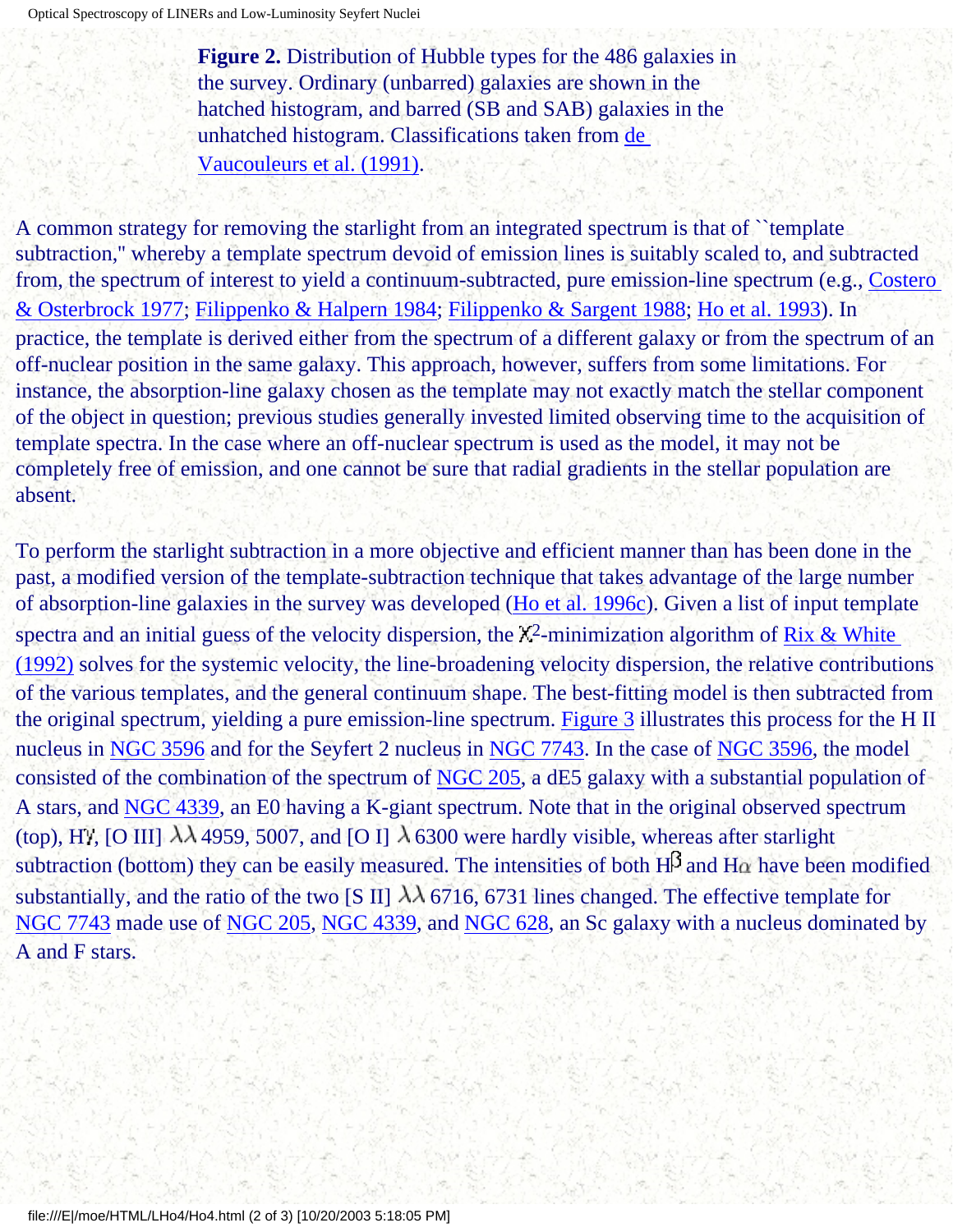

**Figure 3.** Illustration of the method of starlight subtraction. In each panel, the top plot shows the observed spectrum, the middle plot the best-fitting ``template'' used to match the stellar component, and the bottom plot the difference between the object spectrum and the template. In the case of [NGC 3596](http://nedwww.ipac.caltech.edu/cgi-bin/nph-objsearch?objname=NGC+3596&extend=no&out_csys=Equatorial&out_equinox=J2000.0&obj_sort=RA+or+Longitude&zv_breaker=30000.0&list_limit=5&img_stamp=YES) (*a*), the model was constructed from [NGC 205](http://nedwww.ipac.caltech.edu/cgi-bin/nph-objsearch?objname=NGC+205&extend=no&out_csys=Equatorial&out_equinox=J2000.0&obj_sort=RA+or+Longitude&zv_breaker=30000.0&list_limit=5&img_stamp=YES) and [NGC 4339](http://nedwww.ipac.caltech.edu/cgi-bin/nph-objsearch?objname=NGC+4339&extend=no&out_csys=Equatorial&out_equinox=J2000.0&obj_sort=RA+or+Longitude&zv_breaker=30000.0&list_limit=5&img_stamp=YES), while for [NGC 7743](http://nedwww.ipac.caltech.edu/cgi-bin/nph-objsearch?objname=NGC+7743&extend=no&out_csys=Equatorial&out_equinox=J2000.0&obj_sort=RA+or+Longitude&zv_breaker=30000.0&list_limit=5&img_stamp=YES) (*b*), the model was derived from a linear combination of [NGC 205,](http://nedwww.ipac.caltech.edu/cgi-bin/nph-objsearch?objname=NGC+205&extend=no&out_csys=Equatorial&out_equinox=J2000.0&obj_sort=RA+or+Longitude&zv_breaker=30000.0&list_limit=5&img_stamp=YES) [NGC 4339,](http://nedwww.ipac.caltech.edu/cgi-bin/nph-objsearch?objname=NGC+4339&extend=no&out_csys=Equatorial&out_equinox=J2000.0&obj_sort=RA+or+Longitude&zv_breaker=30000.0&list_limit=5&img_stamp=YES) and [NGC 628.](http://nedwww.ipac.caltech.edu/cgi-bin/nph-objsearch?objname=NGC+628&extend=no&out_csys=Equatorial&out_equinox=J2000.0&obj_sort=RA+or+Longitude&zv_breaker=30000.0&list_limit=5&img_stamp=YES)

 $Next$ Contents Previous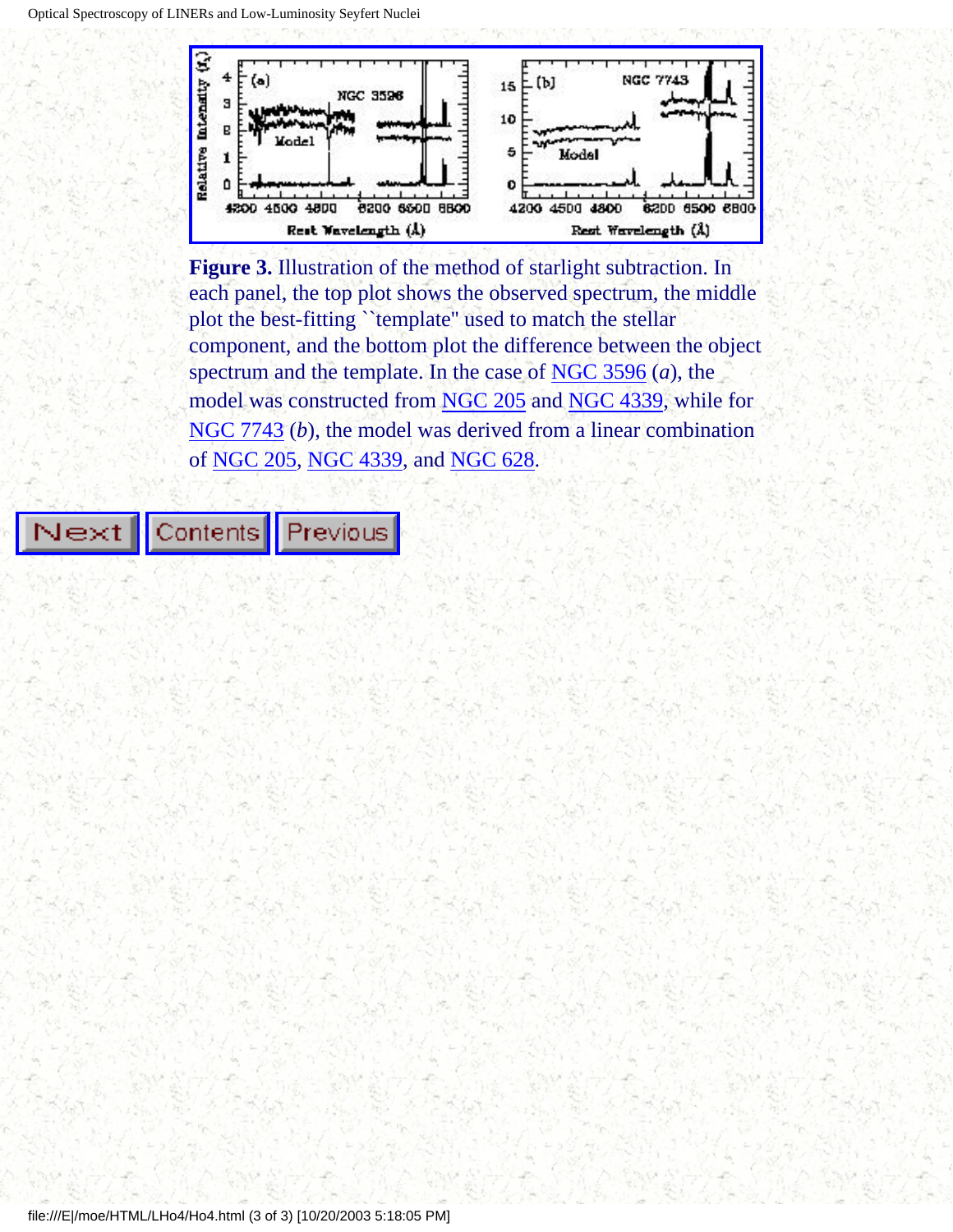<span id="page-11-0"></span>Contents Previous Next]

### **5. DEMOGRAPHICS OF EMISSION-LINE GALAXIES**

Although the specific numbers cited differ from one investigator to another, all the older surveys discussed in [Section 3](#page-6-0) agree that LINERs are extremely common in nearby galaxies. They also concur that the detection rate of LINERs varies strongly with Hubble type, with early-type systems being the preferred hosts; this result essentially confirms what was already found by Burbidge & Burbidge (1962), who noted that most of the galaxies showing enhanced  $[N II] / H\alpha$  ratios tended to be of early type.

Not surprisingly, the Palomar survey likewise finds the same trends. The important distinction, however, is that the results from the present survey are *quantitatively* much more reliable, for reasons already discussed in [Section 4](#page-8-0), both in a statistical sense as well as on an object-by-object basis. The detection rates of the various classes of emission-line nuclei defined in [Section 2](#page-3-0) are given in [Table 2](#page-11-0) and graphically illustrated in Figure 4*a*. The conclusions that can be drawn are the following.

| Hubble Type   | s       | L       | т       | $L+T$    | н        | A       | AGN      |
|---------------|---------|---------|---------|----------|----------|---------|----------|
| All types     | 13 (62) | 19 (92) | 14 (69) | 33 (161) | 40 (195) | 14 (66) | 46 (223) |
| $E - E/S0$    | 12(7)   | 32(18)  | 9(5)    | 41 (23)  | 0(0)     | 46 (26) | 53 (30)  |
| $SO-S0/a$     | 16 (18) | 25(28)  | 15(17)  | 40 (45)  | 12(13)   | 32 (36) | 56 (63)  |
| $Sa-Sab$      | 15(8)   | 43 (23) | 17 (9)  | 60(32)   | 24 (13)  | 2(1)    | 74 (40)  |
| $Sb-Sbc$      | 17 (17) | 12 (12) | 25(26)  | 37 (38)  | 45 (46)  | 1(1)    | 54 (55)  |
| $_{\rm Sc}$   | 9(10)   | 7(8)    | 7(8)    | 14 (16)  | 75 (83)  | 1(1)    | 24 (26)  |
| $Scd-Sd$      | 0(0)    | 0(0)    | 11(2)   | 11(2)    | 83 (15)  | 6(1)    | 11(2)    |
| Sdm, Sm,Im,IO | 4(1)    | 12(3)   | 4(1)    | 16(4)    | 77(20)   | 0(0)    | 19(5)    |
| "S", S pec    | 14 (1)  | 0(0)    | 14 (1)  | 14(1)    | 71(5)    | 0(0)    | 29(2)    |
|               |         |         |         |          |          |         |          |

Table 2. Percentages of Emission–Line Nuclei in the Palomar Survey<sup>ab</sup>

 $\texttt{a}$  S = Seyfert; L = LINER; T = transition object; H = H II nucleus; and A = absorption-line nucleus (i.e., contains no emission lines). The column denoted by "L+T" is the sum of "L" and "T," and "AGN" is the sum of "S," "L," and "T". The percentages of objects having emission lines is just 100-A.

<sup>b</sup> In each case, the first entry is the percentage of the total of that type, and the value in parentheses is the actual number of objects.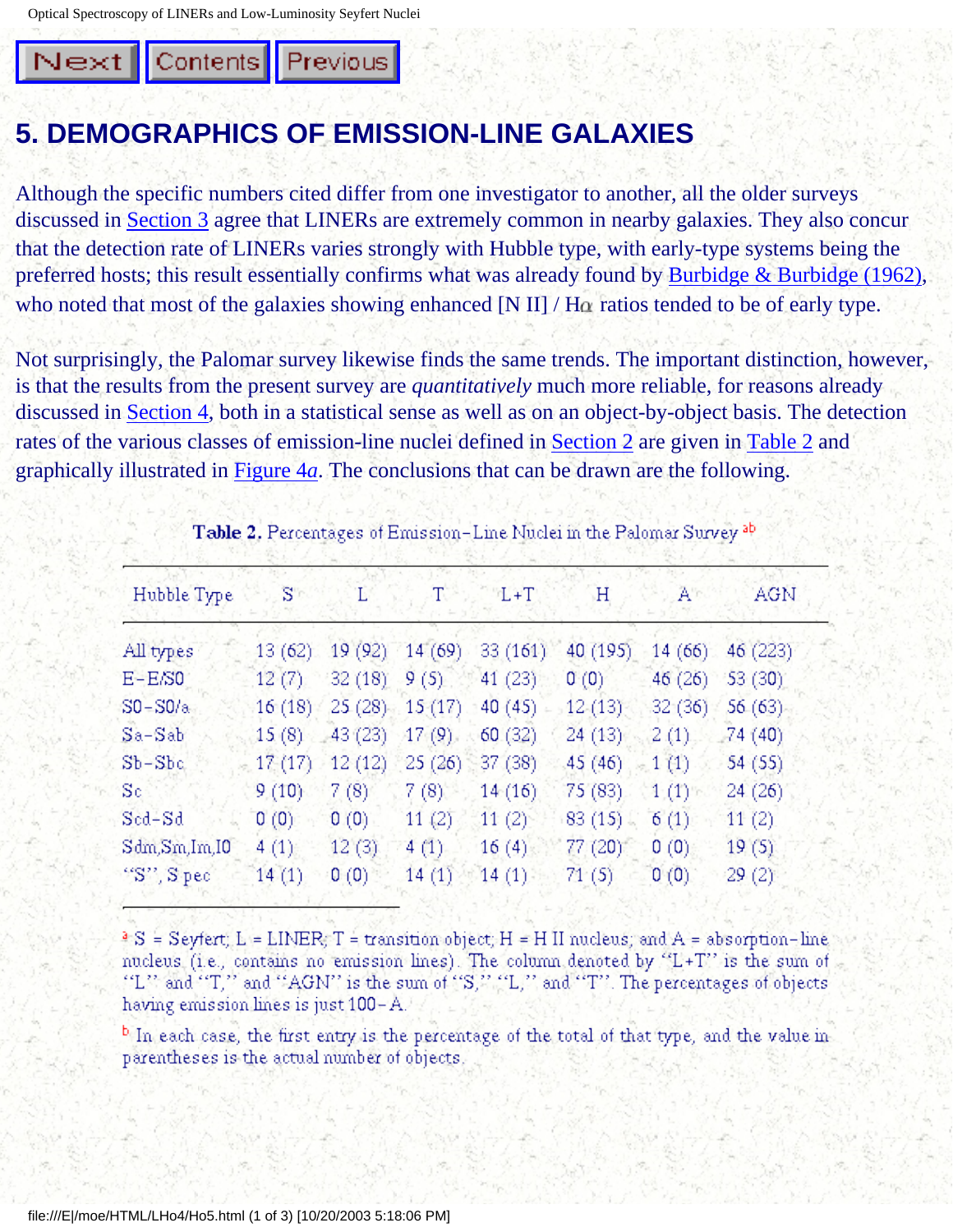

**Figure 4.** (*a*) Percentage of galaxies with the various classes of emission-line nuclei detected as a function of Hubble type. (*b*) Distribution of the classes of emission-line nuclei as a function of the absolute *B* magnitude of the host galaxy.

- 1. At the limit of our survey, which is at least 4 times more sensitive to the detection of emission lines than any of the older surveys, most galaxies (86%) exhibit optical line emission in their central few hundred parsecs, implying that ionized gas is almost invariably present. This fraction, of course, represents a lower limit. [Keel \(1983a\)](#page-37-9) detected emission in all the galaxies he surveyed, but his sample was restricted to spirals; [Table 2](#page-11-0) confirms that essentially all spirals have nuclear emission lines. The Hubble type distribution of the surveys of [Heckman et al. \(1980\)](#page-37-8) and Véron-Cetty & Véron (1986) more closely matches that of the present sample, and, in these, the detection rate was only  $\sim 60\%$ -65%.
- 2. Seyfert nuclei can be found in at least 10% of all galaxies with  $B_T \le 12.5$  mag, the vast majority of which (~ 80%) have early Hubble types (E-Sbc). The fraction of galaxies hosting Seyfert nuclei has roughly doubled compared to previous estimates ([Stauffer 1982b](#page-38-11); [Keel 1983b;](#page-37-3) [Phillips,](#page-38-13)  [Charles, & Baldwin 1983](#page-38-13); [Maiolino & Rieke 1995\)](#page-38-14). It is interesting to note that Seyfert nuclei, at least with luminosities as low as those here, do *not* exclusively reside in spirals, as is usually believed (e.g., Adams 1977; Weedman 1977). In fact, galaxies of types E and E/S0 have roughly the same probability of hosting a Seyfert nucleus as those of types between S0 and Sbc.
- 3. ``Pure'' LINERs are present in  $\sim$  20% of all galaxies, whereas transition objects, which by assumption also contain a LINER component, account for another  $\sim$  15%. Thus, if all LINERs can be regarded as genuine AGNs, they truly are the most populous constituents - they make up > 70% of the AGN population (here taken to mean all objects classified as Seyferts, LINERs, and transition objects) and a full 1/3 of all galaxies. The latter statistic broadly supports earlier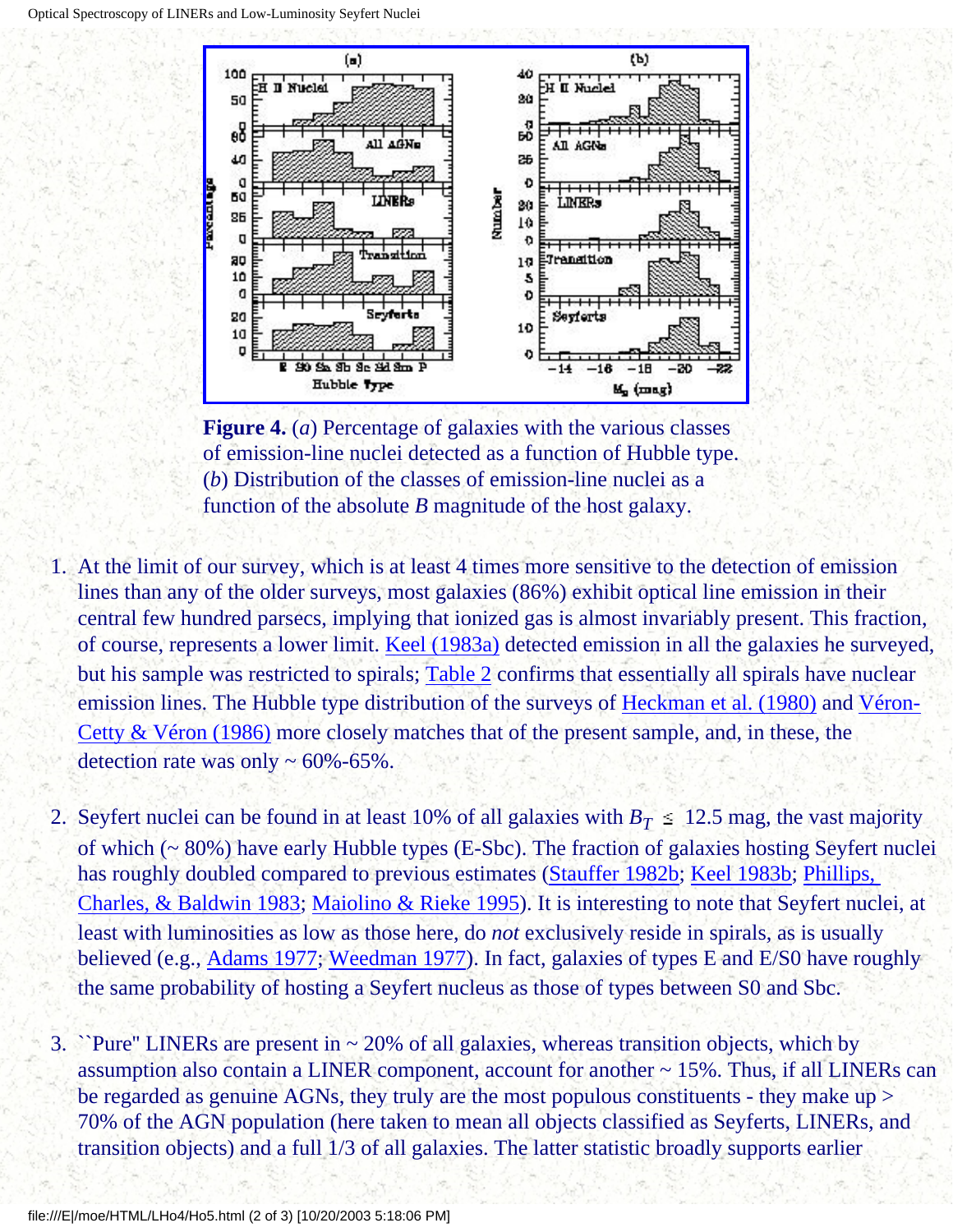findings by [Heckman \(1980b\)](#page-37-0) and others.

- 4. The Hubble type distribution of ``pure'' LINERs is virtually identical to that of Seyferts; the same can be said for the distribution of absolute magnitudes (Fig.  $4b$ ), both groups having a median  $M_B$  $= -20.2$  mag. On the other hand, the hosts of many transition objects apparently have somewhat later Hubble types and fainter absolute magnitudes (median  $M_B = -20.0$  mag), consistent with the idea that these systems are composites of ``pure'' LINERs and H II nuclei.
- 5. H II nuclei, in striking contrast to AGNs, occur preferentially in late-type galaxies (Heckman 1980a; [Keel 1983a;](#page-37-9) Terlevich, Melnick, & Moles 1987). Quite surprisingly, not a single elliptical galaxy falls into this category. This is consistent with the survey of early-type (E and S0) galaxies of [Phillips et al. \(1986\);](#page-38-1) the few objects they identified as having H II nuclei are all classified S0 (two are E-S0). Narrow-band imaging surveys of elliptical galaxies (e.g., [Shields 1991\)](#page-38-15) often reveal detectable amounts of warm  $(T = 10^4 \text{ K})$  ionized gas in their centers. Although the dominant ionizing agent responsible for the line emission is still controversial ([Binette et al. 1994](#page-36-2), and references therein), our failure to detect spectra resembling ordinary metal-rich H II regions among the  $\sim 60$  ellipticals in our survey suggests that young massive stars are probably not the culprit, unless the physical conditions in the centers of ellipticals conspire to make H II regions look very different from those seen in the nuclei of S0s and early-type spirals.

Theoretical studies (e.g., [Heller & Shlosman 1994](#page-37-12)) suggest that large-scale stellar bars can be highly effective in delivering gas to the central few hundred parsecs of a spiral galaxy, which may then lead to rapid star formation. Further instabilities may result in additional inflow to smaller physical scales relevant for AGNs. Thus, provided that a reservoir of gas exists, the presence of a bar might be expected to influence the fueling rate, and hence the activity level. Being sufficiently large and unbiased with respect to bar type, the Palomar survey can be used to examine this issue. Ho, Filippenko, & Sargent ([1996a,](#page-37-13) [e](#page-37-14)) find that the presence of a bar does indeed enhance both the probability and rate of the formation of massive stars in galaxy nuclei, but only for spirals with types earlier than Sbc. By contrast, AGNs seem to be altogether unaffected.

# Next Contents Previous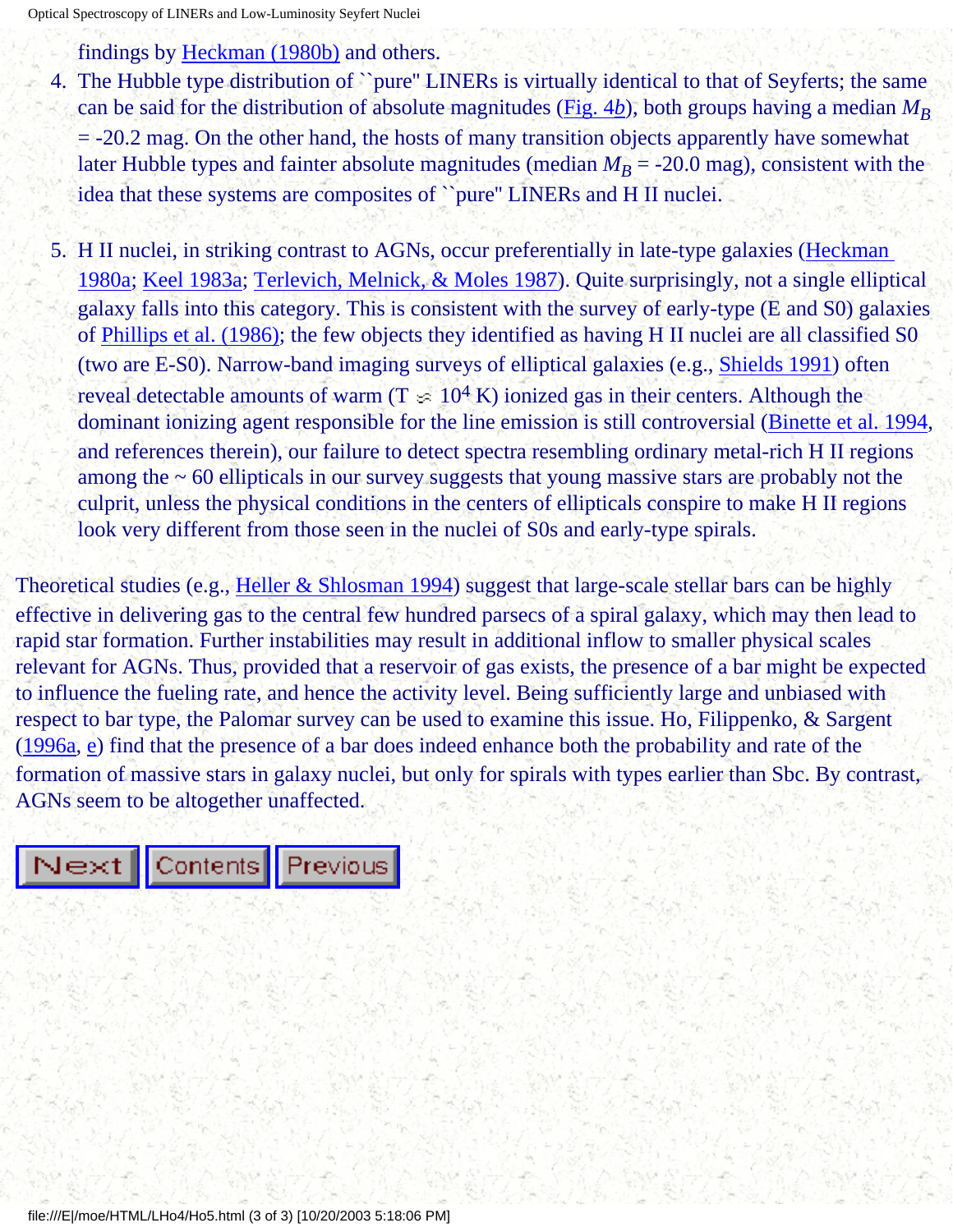### <span id="page-14-0"></span>**6. Statistical Properties of LINERs and Seyfert Nuclei**

#### **6.1.** *Emission-Line Luminosity*

In lieu of direct measurement of the nonstellar featureless continuum at optical wavelengths, an almost impossible feat for the low-luminosity sources in question, one might use, as a substitute, an indirect measure such as the luminosity of a narrow emission line powered by the continuum. In luminous AGNs, whose nonstellar optical continuum generally overwhelms the stellar background, the  $H\alpha$  luminosity scales linearly with the luminosity of the continuum [\(Searle & Sargent 1968;](#page-38-16) Yee 1980; [Shuder 1981\)](#page-38-17). However, using line luminosities derived from slit spectroscopy is not without complications, especially for the relatively narrow slit employed in the Palomar survey. For any given object, the amount of line emission sampled will depend on its distance as well as on the physical extent of the line-emitting region. Moreover, circumnuclear H II regions undoubtedly contaminate the line emission at some level (indeed, for transition objects, this is assumed *a priori*). These limitations notwithstanding, it can be argued that a *statistical* examination of such line luminosities might still be of value, as the individual ``fluctuations'' will tend to average out for sufficiently large samples. The H $\alpha$  luminosities for the various classes of emission-line nuclei are shown in [Figure 5](#page-15-0)*a*. The incredible feebleness of the low-luminosity AGNs can be readily appreciated by realizing that a sizable fraction of H II nuclei and disk giant H II regions (e.g., [Kennicutt 1988\)](#page-37-15), not to mention starburst nuclei (e.g., [Balzano 1983](#page-36-3)), in fact have much stronger  $H\alpha$ luminosities than these sources. Remarkably, the distributions for LINERs and Seyferts appear very similar, both having a median  $L(H_{\alpha}) = 6 \times 10^{38}$  ergs s<sup>-1</sup>; transition objects tend to be somewhat less luminous, but the difference is insignificant according to the Kolmogorov-Smirnov (K-S) test. (The probability that the LINERs and transition objects are drawn from the same population,  $P_{KS}$ , is 0.16.) The above comparison is not obviously affected by known systematic biases, since all three subclasses have virtually identical distance distributions, modest reddening corrections were consistently applied, and it was already shown ([Section 5](#page-11-0)) that the host galaxies of LINERs and Seyferts are grossly similar.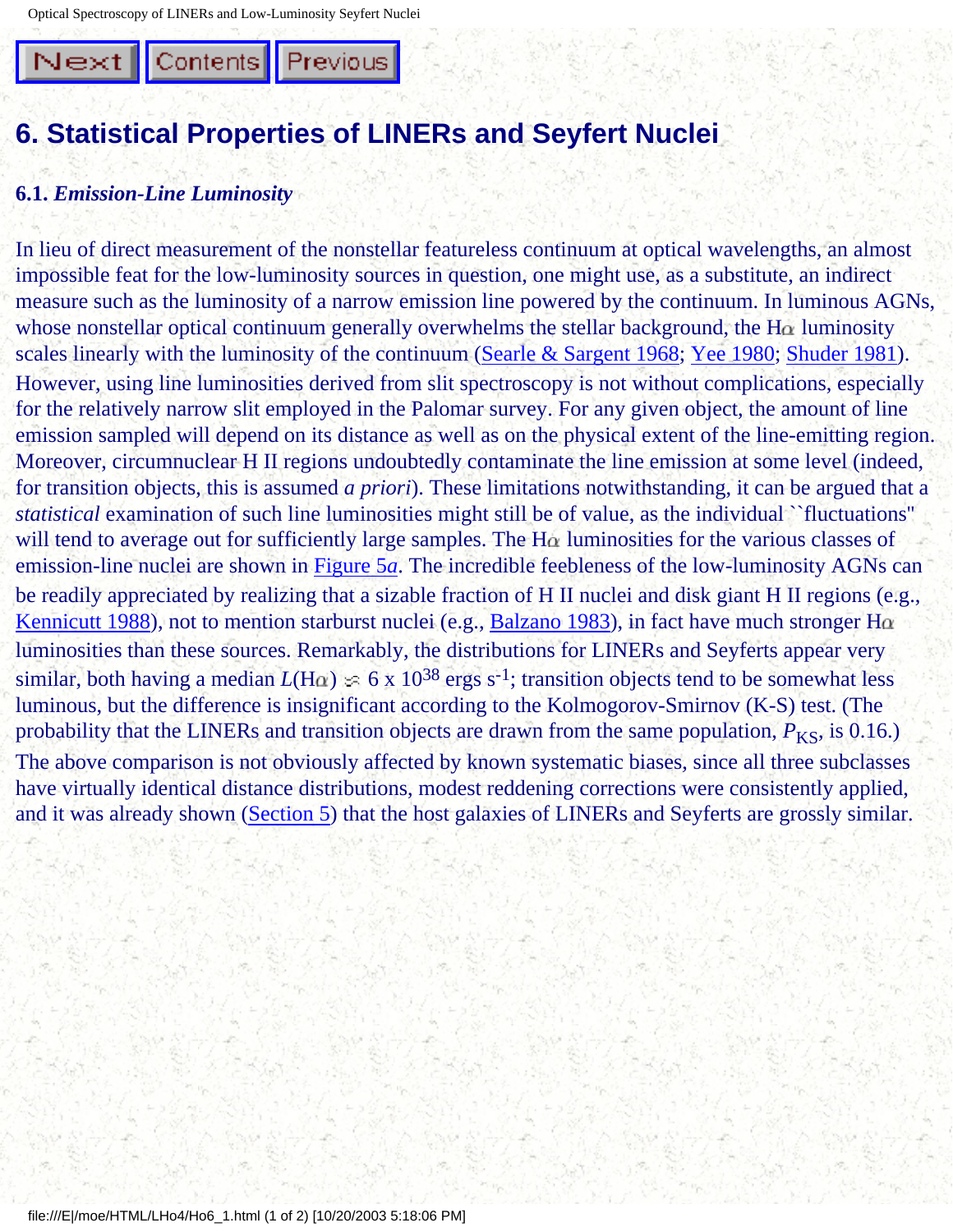

**Figure 5.** (*a*) Distribution of dereddened luminosities for the narrow  $H<sub>0</sub>$  emission line. (*b*) Distribution of electron densities derived from [S II]  $\lambda\lambda$  6716, 6731.

<span id="page-15-0"></span>[Heckman \(1980b\)](#page-37-0) claimed that the line luminosities of LINERs are smaller than those of Seyferts, contrary to what we and [Stauffer \(1982b\)](#page-38-11) find. The principal reason for this difference appears to be that Heckman used for comparison a sample of Seyferts, taken from Adams & Weedman (1975), which was biased toward luminous sources.

One should be cautious in interpreting these results. Superficially, it appears that both LINERs and Seyferts have the same ``level'' of activity, if one assumes that the narrow-line luminosity is an appropriate yard stick for gauging the power output of the central source. It remains to be demonstrated, however, that the line-continuum relation of luminous AGNs continues to hold for low-luminosity sources. There is preliminary evidence, for instance, that the spectral energy distributions of LINERs and low-luminosity Seyferts may differ appreciably from those of high-luminosity sources (Ho, Filippenko, [& Sargent 1996b\)](#page-37-16). If so, the equivalent widths of emission lines, and hence the slope of the linecontinuum relation, will vary systematically with luminosity.

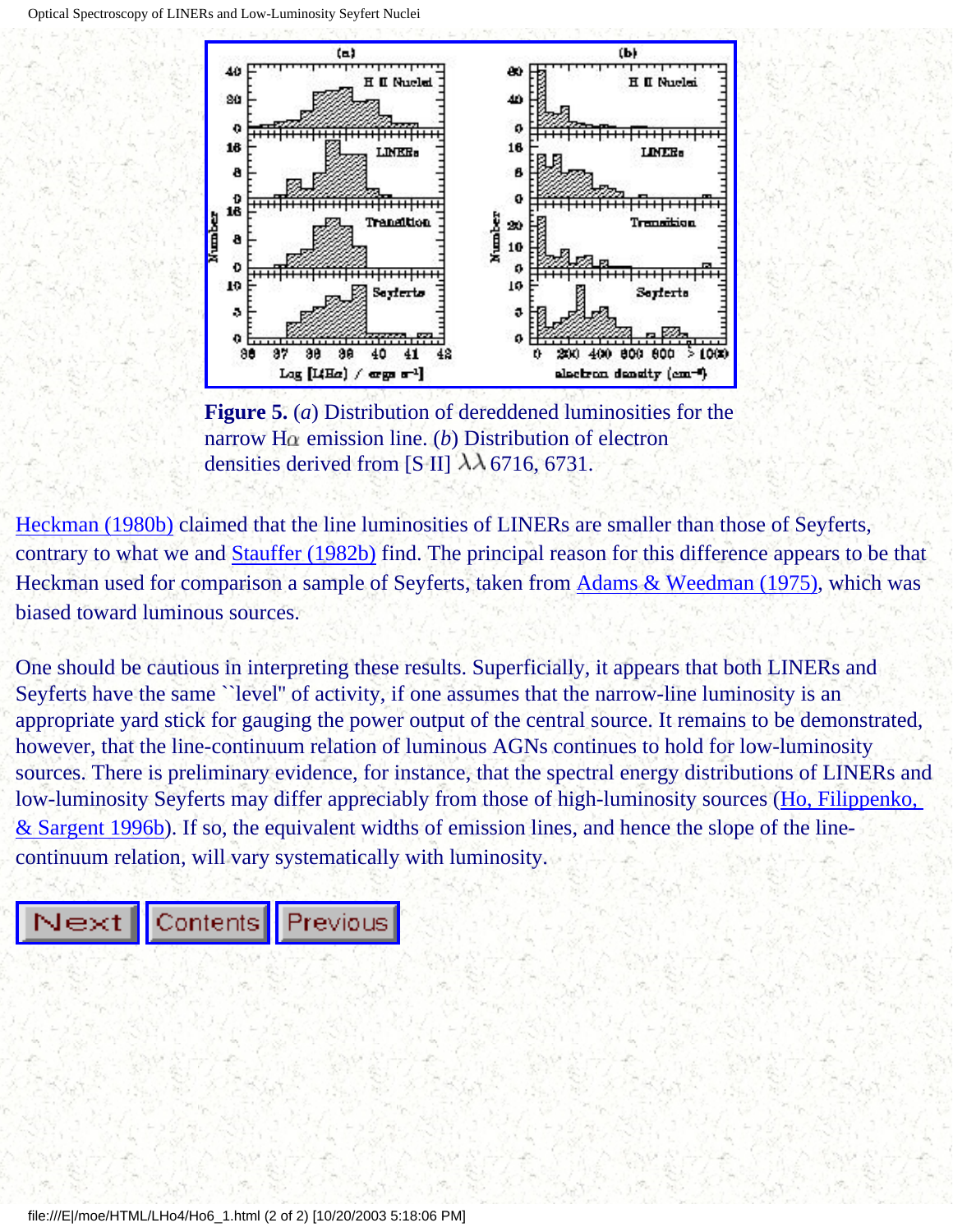#### <span id="page-16-0"></span>**6.2.** *Electron Density*

The electron density can be estimated from the ratio of the two [S II] lines, at least for the portion of the narrow-line region (NLR) characterized by densities not greatly in excess of the critical density of [S II]  $({\sim} 3 \times 10^3 \text{ cm}^{-3})$ , above which the lines become collisionally de-excited. As shown in [Section 6.4,](#page-19-0) a range of densities, spanning nearly five orders of magnitude, exists in the NLRs of some LINERs and Seyferts. The [S II] densitometer strictly probes only the low-density regions. [Figure 5](#page-15-0)*b* indicates that LINERs have *smaller* electron densities (median  $n_e = 175$  cm<sup>-3</sup>) than Seyferts (median  $n_e = 290$  cm<sup>-3</sup>), and the difference is highly significant according to the K-S test ( $P_{KS} = 0.00078$ ). Transition objects have smaller densities than LINERs, most notably in a considerable excess of low-density members, as seen in a large fraction of H II nuclei.

These density measurements are in substantial disagreement with previous studies, which typically find densities on the order of 1000 cm-3 ([Stauffer 1982b;](#page-38-11) [Keel 1983b;](#page-37-3) [Phillips et al. 1986](#page-38-1)). The discrepancy can be traced to a common culprit, which serves as an excellent lesson in the pitfalls of measuring weak lines in galaxy nuclei. Careful inspection of Figure 3 reveals that [S II]  $\lambda$  6716 is affected by a stellar absorption line due to Ca I  $\lambda$  6718 [see also Fig. 12 of Filippenko & Sargent (1985)]. Since the emission lines in the sources of interest generally have very low equivalent widths (typically 2-3 Å), the absorption feature, though weak, can significantly depress the ratio of [S II]  $\lambda$  6716 to [S II]  $\lambda$  6731; this effect will artificially raise the derived electron density. The older studies in question almost never performed starlight subtraction to the degree of precision required to notice this, thereby systematically overestimating the inferred densities.

It is interesting to point out that the electron densities among Seyfert nuclei appear to decrease with decreasing nuclear luminosity. In a sample of bright, mostly Markarian Seyfert 2 galaxies, [Koski \(1978\)](#page-37-17) found that the average density, again as determined from [S II], is  $\sim 2000$  cm<sup>-3</sup>, far greater than that encountered in the present sample of low-luminosity Seyferts. Although the systematic effect discussed above may also affect Koski's measurements to some degree, it probably cannot account for the large difference, especially in view of the much larger emission-line equivalent widths in his sample. The same trend of density variation is also clearly seen in the smaller sample of low-luminosity sources published by [Phillips et al. \(1983\);](#page-38-13) for the 17 objects in which both [S II] lines were tabulated, I calculate  $\langle n_e \rangle$  =  $340 \text{ cm}^{-3}$ .

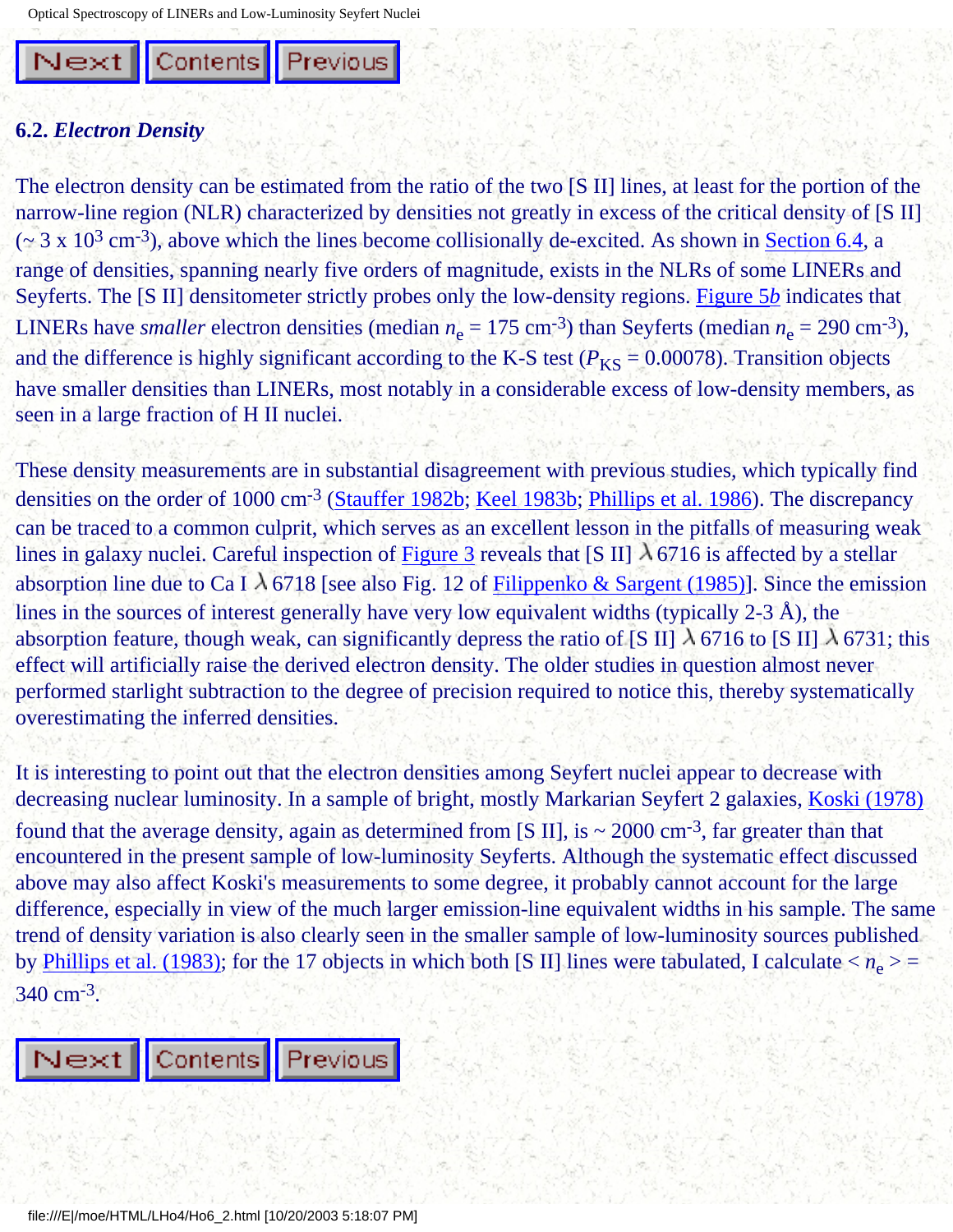#### <span id="page-17-0"></span>**6.3.** *Internal Reddening and Inclination Effects*

Another parameter that can be easily examined is the internal reddening along the line of sight, as inferred from the relative intensities of the narrow Balmer emission lines. The conventional Balmer decrement method, unfortunately, assumes that the extinction arises from a uniform, foreground screen of dust, and it is unclear to what extent such an oversimplified geometry applies to the actual lineemitting regions in galaxy nuclei. The derived reddening values, therefore, should be strictly regarded as lower limits. With this caveat in mind, it is intriguing that LINERs are noticeably *less* reddened than Seyferts (Fig.  $6a$ ;  $P_{KS} = 0.0023$ ). That LINERs are also less reddened compared to transition objects is to be expected, since H II nuclei in general are much more heavily extinguished than LINERs [median *E (B - V)* = 0.21 and 0.47 mag for LINERs and H II nuclei, respectively]. These data constitute the first set of reliable reddening measurements for such faint nuclei. In the older surveys, the Balmer decrements were either completely unconstrained (e.g., because only the red part of the spectrum was surveyed) or otherwise very poorly determined because of the difficulties associated with starlight correction. [Heckman's \(1980b\)](#page-37-0) suspicion that the H $\alpha$  /H<sup>B</sup> ratios in LINERs may be intrinsically and abnormally high is not supported by the present observations.

How are these results to be interpreted? It is highly instructive to consider the axial ratios, or inclination angles, of the host galaxies for the various subclasses (Fig. 6*b*). [Binney & de Vaucouleurs \(1981\)](#page-36-4) find that the distribution of apparent axial ratios (*b/a*) of S0s and spirals (Sa-Sd) in the RC2 is essentially flat between 0.2 and 1. The axial ratios for the entire Palomar sample, after excluding ellipticals, Magellanic irregulars (Sdm, Sm, Im), and objects with highly distorted morphologies, are shown in the upper panel of Figure 6*b*. Note that the distribution has a slight positive slope; this property is expected in a magnitude-limited sample, since internal absorption tends to shift edge-on systems above the limiting magnitude [\(Maiolino & Rieke 1995\)](#page-38-14). The distributions of axial ratios among the various subclasses are quite similar, but some subtle differences can be discerned. Although Seyferts are found in hosts of all inclinations, there appears to be a preference for systems viewed more face-on (larger *b/a*). Such an inclination bias is well known in other samples of Seyfert galaxies ([Keel 1980;](#page-37-18) [McLeod & Rieke 1995;](#page-38-18) [Maiolino & Rieke 1995](#page-38-14)), but it is much less pronounced in the present sample because of our ability to detect weak emission lines. There is also some indication that a similar selection effect is present in LINERs, and, at any rate, Seyferts and LINERs do not have different inclinations. Thus, from geometric considerations alone, these two groups should be equally reddened. The enhanced reddening observed in Seyferts relative to LINERs, therefore, must point to subtle, intrinsic differences present in the physical conditions of their NLRs ([Section 9](#page-29-0)).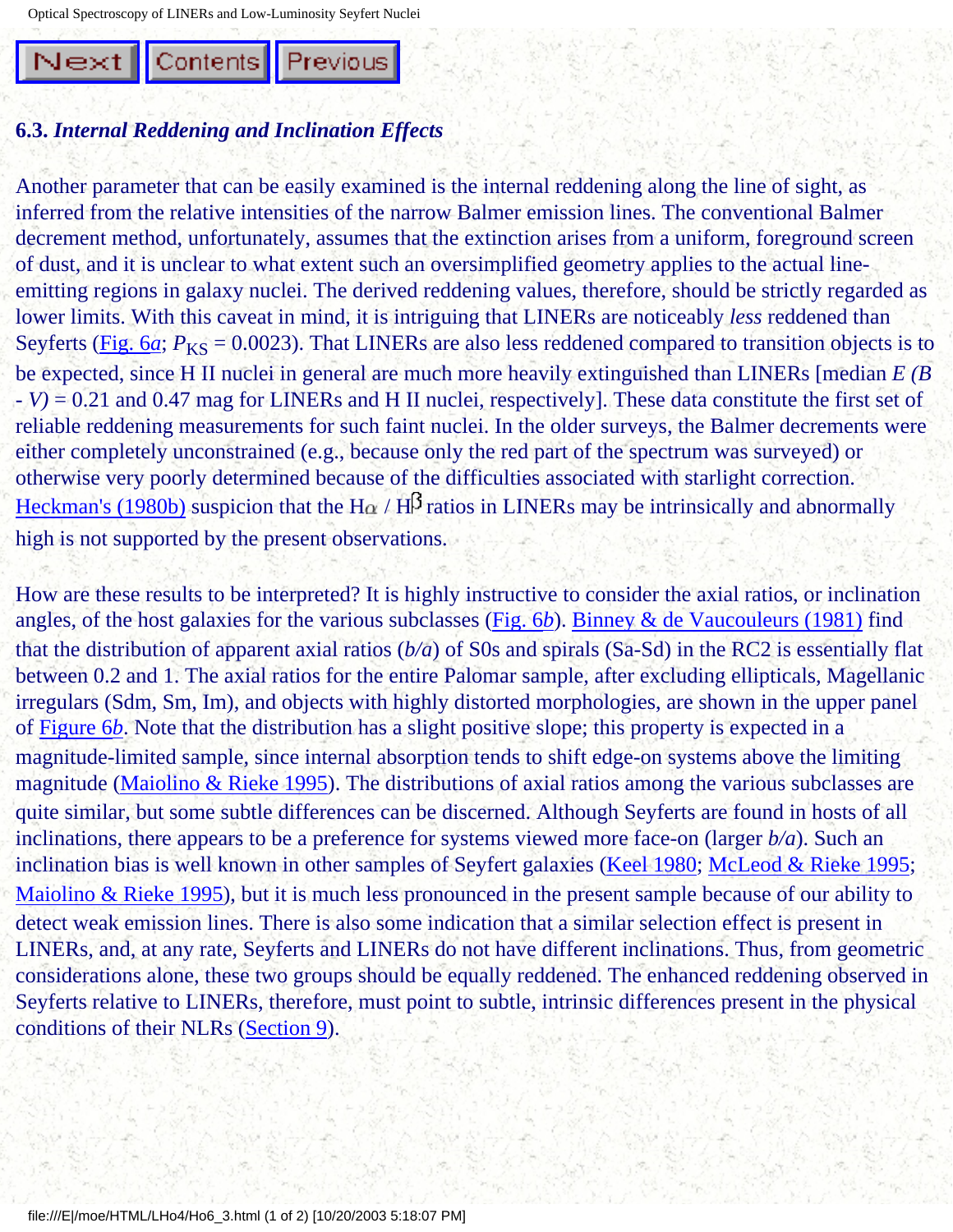

**Figure 6.** (*a*) Distribution of internal reddening as measured from H $\alpha$  / H<sup> $\beta$ </sup>. (*b*) Distribution of axial ratios (*b*/*a* = minoraxis diameter/major-axis diameter) taken from de Vaucouleurs et al. (1991); galaxies classified as E, Sdm, Sm, Im, as well as those with highly uncertain classifications, have been excluded.

The axial ratios of H II nuclei and transition objects, on the other hand, appear to be evenly distributed, and do not seem to be affected by any obvious inclination bias. It is tempting to postulate that at least some transition objects are nothing more than highly-inclined LINERs. The increased path length along the line of sight to the nucleus increases the likelihood of intersecting discrete circumnuclear H II regions as well as general extended nebulosity photoionized by massive stars (see also discussion in [Section 8](#page-27-0)).

I note, in passing, that the inclination bias among Seyfert galaxies in our sample is present in Seyfert 1s *and* Seyfert 2s, in agreement with [McLeod & Rieke \(1995\)](#page-38-18) and [Maiolino & Rieke \(1995\)](#page-38-14), although in our sample and in that of Maiolino & Rieke the axial-ratio cutoff is not as pronounced as that of the CfA Seyferts studied by McLeod & Rieke. The larger number of high-inclination Seyferts detected compared to the CfA sample probably reflects the much larger average distance of the latter sample. That the absorbing material evidently affects both the broad-line region (BLR) and the NLR implies that the source of obscuration lies in a flat configuration aligned with the plane of the galactic disk. Based on the abrupt fall off of objects with  $b/a = 0.5$  in the CfA sample, McLeod & Rieke argue that the obscuring for the existence of an ``outer torus,'' whose thickness and radial extent are comparable to the dimensions of the NLR  $(r = 100 \text{ pc})$ . It is unclear whether this model is applicable to the low-luminosities sources considered here, since opacity from the dusty disk of the galaxies alone can explain the inclination bias observed.

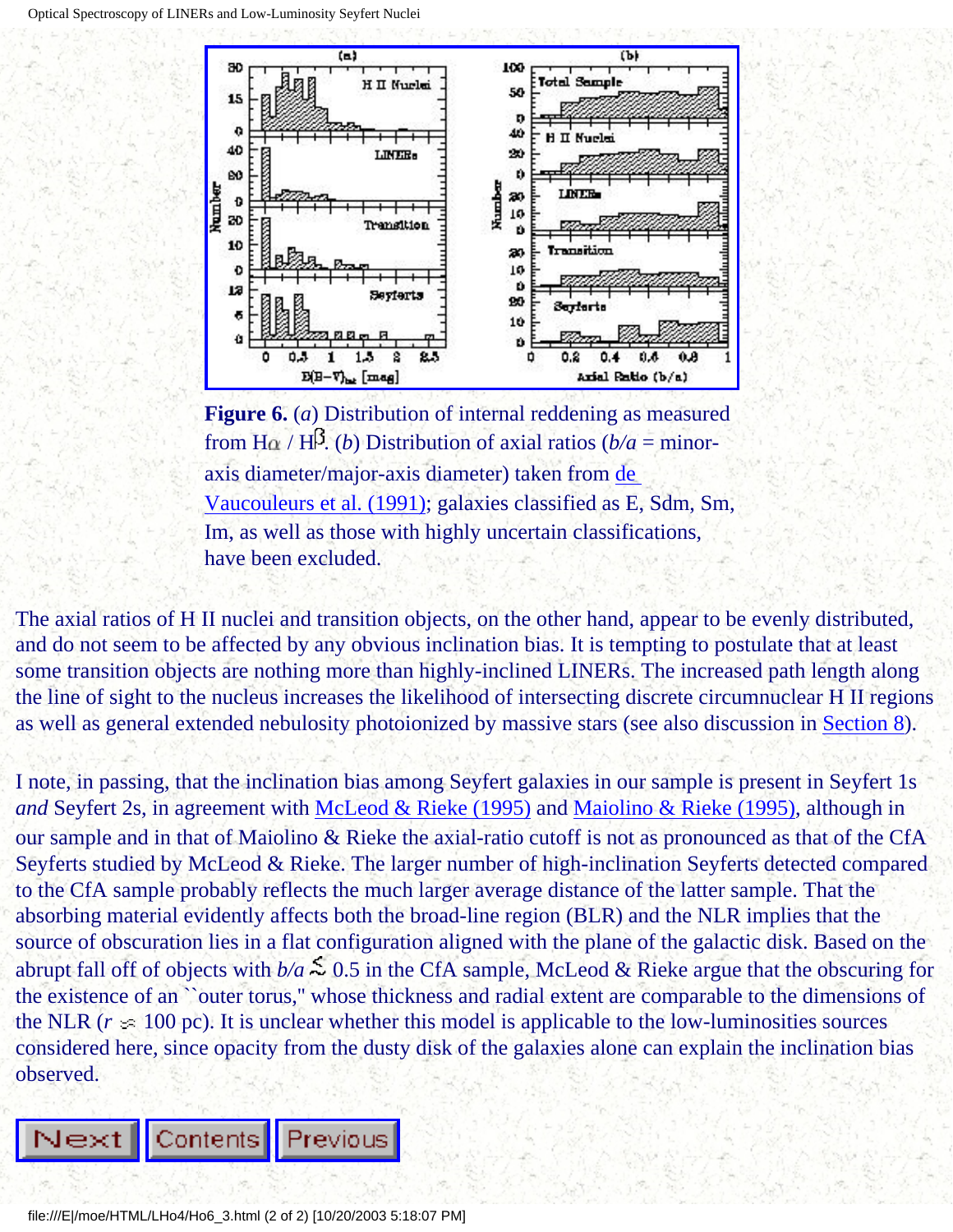#### <span id="page-19-0"></span>**6.4.** *Line Profiles and Kinematics*

The kinematic information contained in line profiles provides unique clues to the LINER puzzle. However, aside from a small handful of relatively crude line width measurements (e.g., Dahari & De Robertis 1988; Whittle 1993, and references therein), little else is known about the line profiles of LINERs as a class. Indeed, with a few exceptions, the FWHM of the forbidden lines in LINERs rarely exceed 500 km s<sup>-1</sup>, the typical resolution of many of the older surveys. Since the initial study of Heckman [\(1980b\)](#page-37-0), it has commonly been assumed that the line widths of LINERs are roughly comparable to those of Seyferts (Wilson & Heckman 1985; Whittle 1985, 1993), although [Stauffer \(1982b\)](#page-38-11) has remarked, admittedly based on very small number statistics, that LINERs seem to have *broader* lines than Seyferts. The study of [Phillips et al. \(1986\)](#page-38-1), whose spectral resolution is comparable to that of the Palomar survey, also has clearly shown that the typical line widths in LINERs are substantially smaller than what Heckman had first thought.

Let us reexamine some of these issues using the new data set at hand. Despite being blended with  $H\alpha$ most of the time, I will use [N II]  $\lambda$  6583 as the fiducial probe of the velocity field of the NLR, since it is usually the strongest line in the red spectrum, and it is relatively unaffected by stellar absorption. [O III]  $\lambda$  5007 normally is more ideal for measurement of narrow-line profiles, but, in our case, both the S/N and the resolution of the blue spectra are lower than those of the red spectra. The line widths range from being unresolved ( $\lesssim 115$  km s<sup>-1</sup>) to 500-700 km s<sup>-1</sup>, with a median value (excluding the first bin, whose values are very uncertain because they are near the resolution limit) of 350, 230, and 290 km  $s^{-1}$ , respectively, for LINERs, transition objects, and Seyferts (Fig. 7).

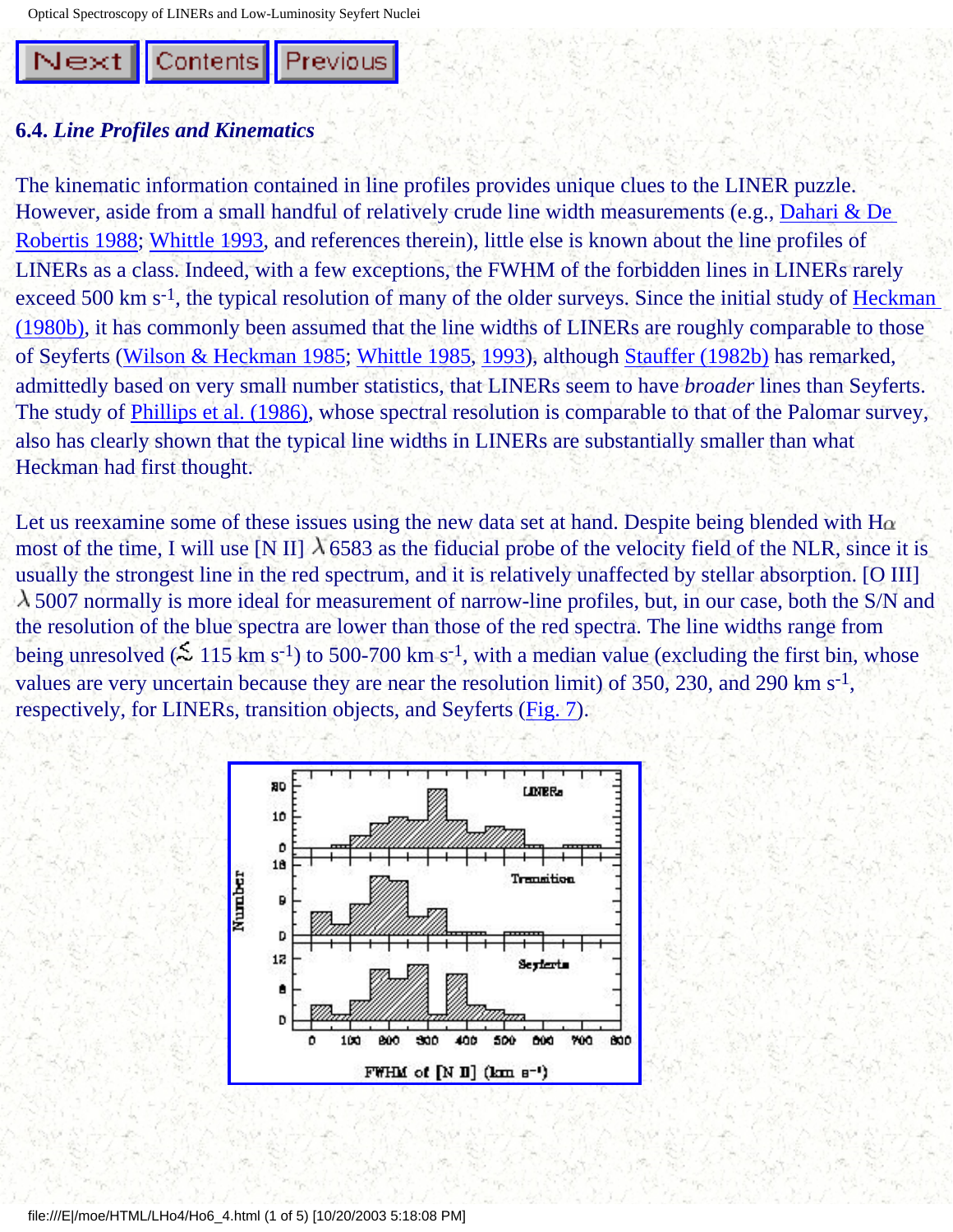**Figure 7.** Distribution of FWHM of [N II]  $\lambda$  6583 for 88 LINERs, 62 transition objects, and 55 Seyfert nuclei. The line widths have been corrected for instrumental broadening, and highly uncertain measurements have been excluded.

The characteristic line widths of LINERs reported here are much smaller than those found by [Heckman](#page-37-0)  [\(1980b\)](#page-37-0), and generally consistent with those from other moderate-resolution studies. Not surprisingly, transition objects have narrower lines compared to LINERs; this is to be expected because of the difference in their average Hubble types and the well-known dependence of nebular line width on bulge prominence (e.g., Whittle 1992a, b). What is unexpected is the clear difference evident between LINERs and Seyferts: LINERs have wider forbidden lines than Seyferts, significant at a level greater than 99.999% according to the K-S test.



**Figure 8.** Correlation between  $H\alpha$  luminosity and the FWHM of [N II]  $\lambda$  6583. The line luminosities have been dereddened, and the line widths have been corrected for instrumental resolution.

Since it was first pointed out by *Phillips et al.* (1983), it has been well established that the luminosities of the forbidden lines in Seyfert nuclei are positively correlated with their widths (Whittle 1985, 1992b). The Seyferts in our sample similarly obey this correlation (Fig. 8), although, interestingly, the slope of the correlation (4.6) is somewhat shallower than that of the more luminous Seyferts in Whittle's (1992b) sample (slope  $\leq$  5.5). LINERs evidently also obey the correlation, contrary to what Wilson & Heckman (1985) thought; the shallower slope (4.1) reflects the larger line widths found in LINERs. Transition objects, on the other hand, appear not to follow the correlation, although it is likely that the correlation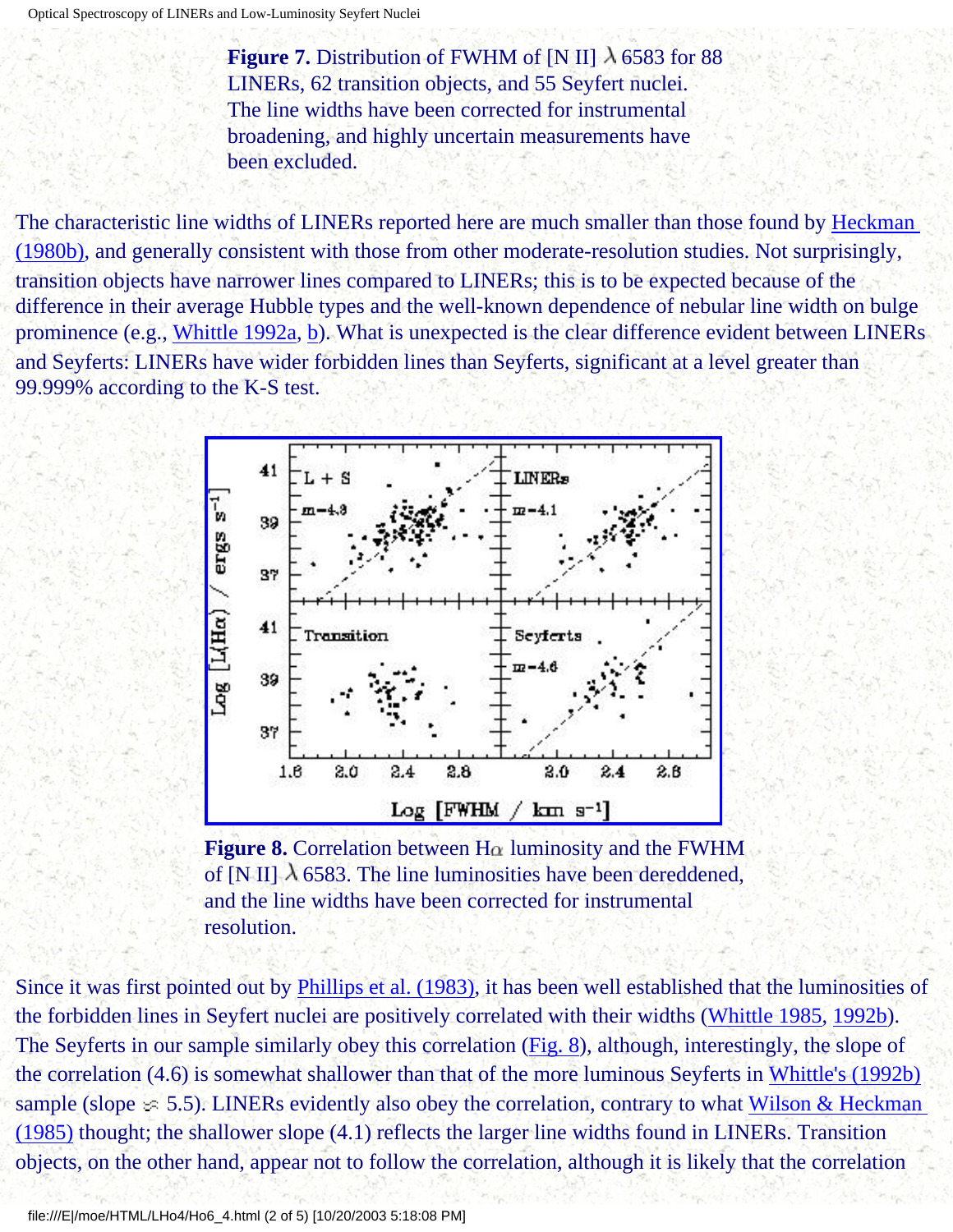```
Optical Spectroscopy of LINERs and Low-Luminosity Seyfert Nuclei
```
has been partially masked by our inability to completely resolve the narrower lines in this class of objects. The interpretation of the relation between line luminosity and line width has been unclear, mainly because of the existence of other mutual correlations between line width, line luminosity, and radio power (Wilson & Heckman 1985). The recent analysis by Whittle (1992b), however, shows quite convincingly that the fundamental parameter underlying all these correlations is the bulge mass (or central gravitational potential) of the host galaxy.

In light of the dependence of line width on luminosity, it is hardly surprising that the ``typical'' Seyfert nucleus has much narrower lines than conventionally assumed. Hence, the criterion for distinguishing Seyfert 2 nuclei from ``normal'' emission-line nuclei (i.e., H II nuclei) on the basis of the widths of the narrow lines, either as originally proposed by Weedman (1970, 1977), or as later modified by Balzano & [Weedman \(1981\)](#page-36-5) and [Shuder & Osterbrock \(1981\)](#page-38-19), is clearly inappropriate for the majority of the Seyfert galaxy population and should be abandoned.

[Keel \(1983b\)](#page-37-3) found that in his sample the widths of the forbidden lines are well correlated with galaxy inclination, implying that motion in the plane of galaxy disks dominates the velocity field of the NLR. The present data set does not support this conclusion; no significant correlation between FWHM([N II]) and galaxy axial ratio is seen for any of the subclasses of nuclei, or for all the subclasses added together. Other studies have come to the same conclusion ([Heckman et al. 1981](#page-37-19); Wilson & Heckman 1985; Whittle 1985; Véron & Véron-Cetty 1986). One can make the inference that either the NLR does not have a disklike geometry in the plane of the galactic disk, or that the component of the velocity field in the galactic plane contributes only a portion of the total observed line widths (Whittle 1985, 1992a).

Of course, the FWHM is the crudest, first-order characterization of the line profile. Actually, the shapes of the emission lines in most emission-line nuclei, when examined with sufficient spectral resolution (e.g., [Heckman et al. 1981](#page-37-19); Whittle 1985; Veilleux 1991; [Ho et al. 1996f\)](#page-37-20), deviate far from simple analytic functions (such as a Gaussian), often exhibiting weak extended wings and asymmetry. In fact, most Seyfert nuclei have asymmetric narrow lines, and there seems to be a preponderance of blue wings, usually interpreted as evidence of a substantial radial component in the velocity field coupled with a source of dust opacity. It would be highly instructive to see if this trend extends to LINERs, as it could offer insights into possible differences between the NLRs in the two types of objects. These subtleties have never before been examined systematically in LINERs.

The majority of the LINERs in our survey have emission-line spectra of adequate S/N such that possible profile asymmetries (at, say, 20% of the peak intensity) can be discerned (Fig. 9*a*). Among these,  $\sim$  30% are symmetric,  $\sim$  50% have blue asymmetry, and  $\sim$  20% have red asymmetry. Seyferts do not show any obvious differences compared to LINERs, although a much larger proportion of transition objects (~ 60%) are observed to have symmetric line profiles. The latter finding is probably insignificant, since it is more difficult to identify profile asymmetries in objects having narrower lines. From these results, one can conclude that (1) both LINERs and Seyferts seem to exhibit similar trends in their narrow-line asymmetries and that (2) when present, the sense of the asymmetry is preferentially to the blue.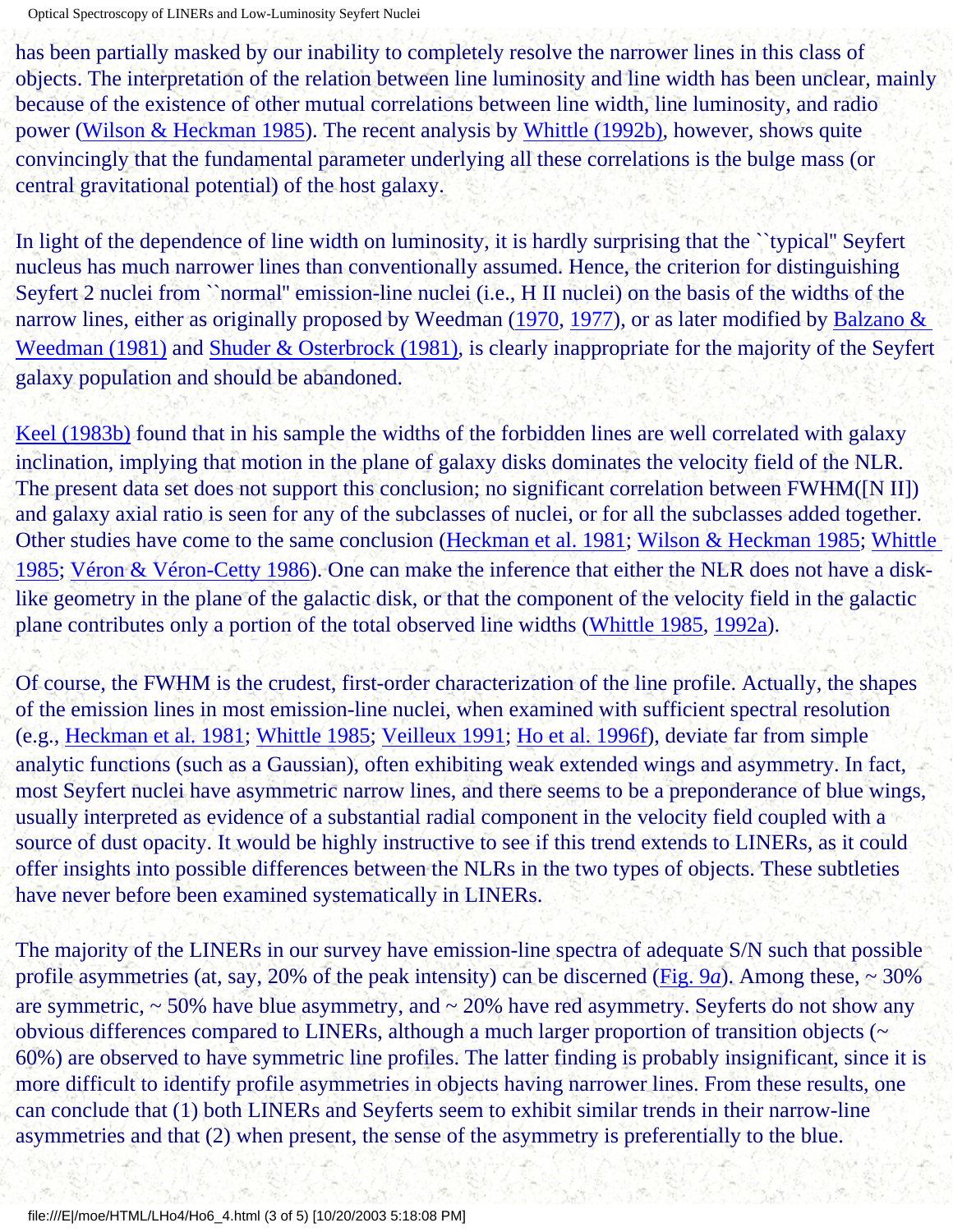

**Figure 9.** (*a*) Examples of LINERs showing line profiles with blue ([NGC 1961](http://nedwww.ipac.caltech.edu/cgi-bin/nph-objsearch?objname=NGC+1961&extend=no&out_csys=Equatorial&out_equinox=J2000.0&obj_sort=RA+or+Longitude&zv_breaker=30000.0&list_limit=5&img_stamp=YES)) and red [\(NGC 3190](http://nedwww.ipac.caltech.edu/cgi-bin/nph-objsearch?objname=NGC+3190&extend=no&out_csys=Equatorial&out_equinox=J2000.0&obj_sort=RA+or+Longitude&zv_breaker=30000.0&list_limit=5&img_stamp=YES)) asymmetry. (*b*) Examples of LINERs having forbidden lines whose widths vary with critical density. Note that in both cases [O I] is broader than [S II].

Detailed studies of Seyferts (e.g., De Robertis & Osterbrock 1984, 1986) and LINERs (Filippenko & Halpern 1984; Filippenko 1985; Filippenko & Sargent 1988; [Ho et al. 1993,](#page-37-6) [1996b\)](#page-37-16) in the past have found that the widths of the forbidden lines correlate positively with their critical densities. This empirical trend has been interpreted as evidence that the NLR contains a wide range of gas densities (102-  $10<sup>7</sup>$  cm<sup>-3</sup>), stratified such that the densest material is located closest to the center. In such a picture, [O I]  $\lambda$  6300 ( $n_{\text{crit}} = 10^6 \text{ cm}^{-3}$ ) should be *broader* than [S II]  $\lambda \lambda$  6716, 6731 ( $n_{\text{crit}} = 3 \times 10^3 \text{ cm}^{-3}$ ).

Among the objects with securely determined FWHM for [O I] and [S II], approximately 15%-20% of LINERs and 10% of Seyferts show detectable evidence of density stratification in the sense that FWHM([O I]) > FWHM([S II]) (see Fig. 9*b* for examples). In no instance is [O I] ever observed to be narrower than [S II]. However, these numbers need to be interpreted with caution. They do *not* imply that objects failing to show such profile differences do not have density stratification, since a number of effects can conspire to hide this observational signature (Whittle 1985). Furthermore, one's ability to discern such profile differences depends strongly on the S/N of the data (and on the resolution compared with FWHM), and undoubtedly many objects have escaped notice because of this observational selection effect.

Whittle (1985) finds that Seyfert 1 nuclei have a greater likelihood of showing profile differences in their forbidden lines than do Seyfert 2s. The implication is that somehow density stratification in the NLR is directly related to the presence of a BLR. In the present sample, the same trend seems to hold (see also [Ho et al. 1993](#page-37-6)), in that, among those objects with detectable profile differences between [O I] and [S II],  $\sim$  50% of the LINERs and  $\sim$  80% of the Seyferts have broad H $\alpha$  emission, significantly higher than the respective detection rates of broad  $H_{\alpha}$  in the whole sample ([Section 7\)](#page-24-0). But, once again, this result is difficult to evaluate, since selection effects heavily favor the detection of both of these traits in objects having data of high S/N.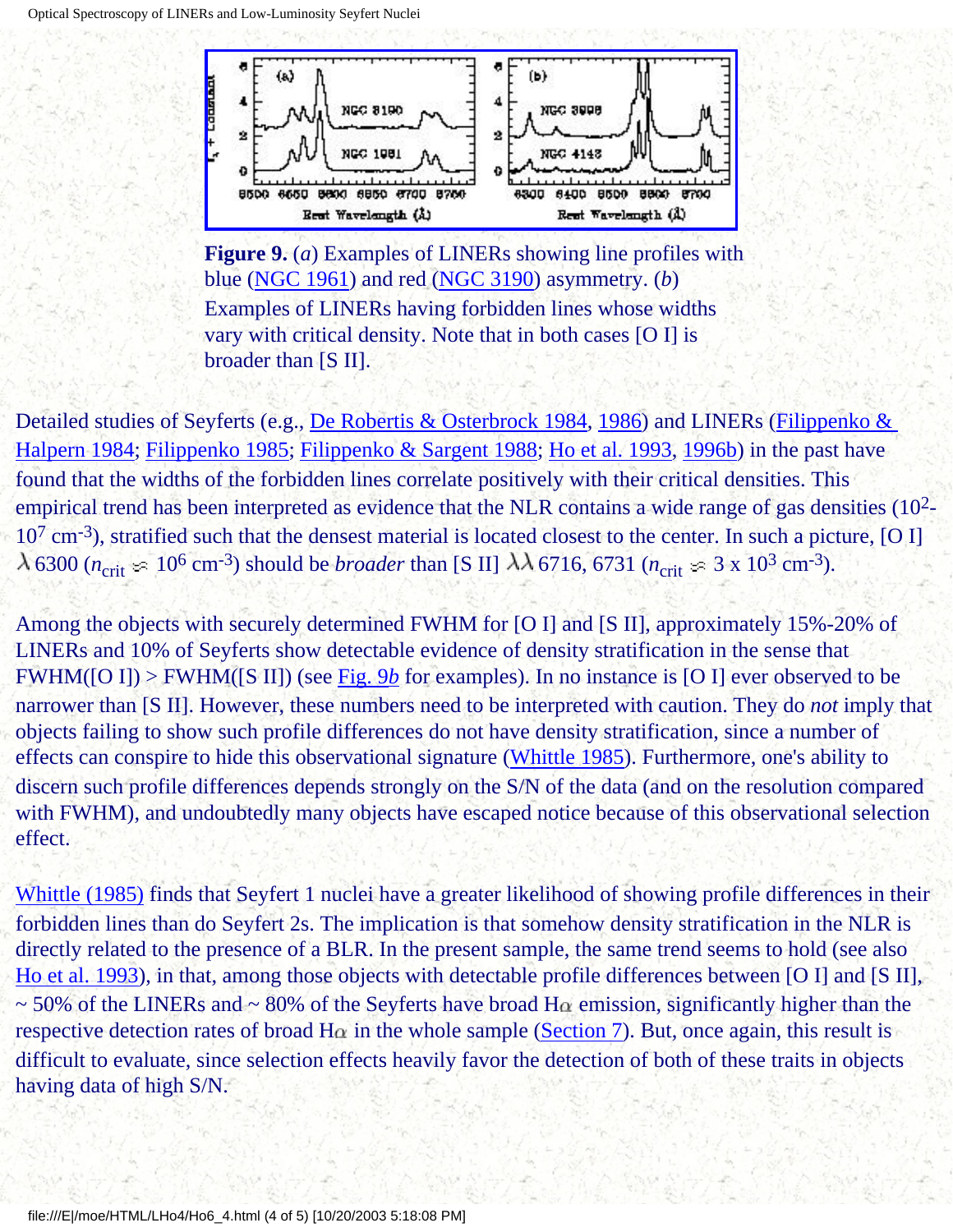

心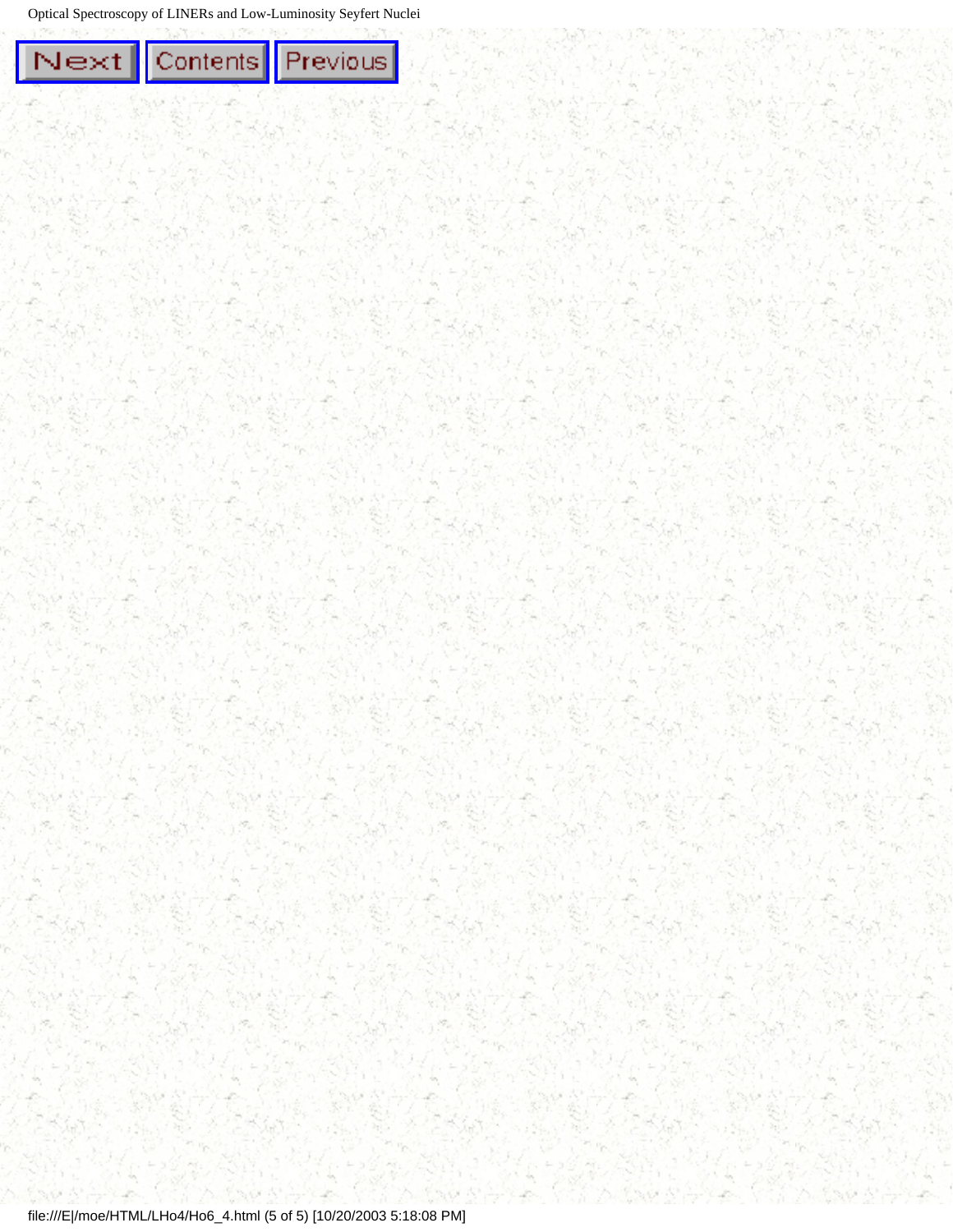### <span id="page-24-0"></span>**7. SEARCHING FOR BROAD Ha EMISSION**

Some LINERs are known to exhibit broad H $\alpha$  emission (FWHM of a few thousand km s<sup>-1</sup>), reminiscent of the broad emission lines that define type 1 Seyfert nuclei [\(Khachikian & Weedman 1974\)](#page-37-21). This subset of LINERs suffers from the least degree of ambiguity in physical origin and can be most safely regarded as representing *genuine* low-luminosity AGNs. These objects are analogous to the so-called intermediate Seyferts (types 1.8 and 1.9) in the terminology of [Osterbrock \(1981\)](#page-38-20), except that their narrow-line spectra have low ionization and satisfy the definition of LINERs. The luminosities of broad  $H\alpha$  can be orders of magnitude fainter than those in classical Seyfert 1 nuclei. The well-known example of the nucleus of [M81](http://nedwww.ipac.caltech.edu/cgi-bin/nph-objsearch?objname=M81&extend=no&out_csys=Equatorial&out_equinox=J2000.0&obj_sort=RA+or+Longitude&zv_breaker=30000.0&list_limit=5&img_stamp=YES) [\(Peimbert & Torres-Peimbert 1981](#page-38-21); [Shuder & Osterbrock 1981;](#page-38-19) Filippenko & Sargent 1988), for example, has a broad H $\alpha$  luminosity of only 1.8 x 10<sup>39</sup> ergs s<sup>-1</sup> ([Ho et al. 1996b\)](#page-37-16), and a number of other even less conspicuous cases have been recognized by **Filippenko & Sargent (1985)**.

Searching for broad  $H\alpha$  emission in nearby galaxy nuclei is a nontrivial business, because it entails measurement of a (generally) weak, low-contrast, broad emission feature superposed on a complicated stellar background. Thus, the importance of careful starlight subtraction cannot be overemphasized. Moreover, even if one were able to perfectly remove the starlight, one still has to contend with deblending the H $\alpha$  + [N II]  $\lambda\lambda$ 6548, 6583 complex. The narrow lines in this complex are often heavily blended together, and rarely do the lines have simple profiles (see [Section 6.4](#page-19-0)). The strategy adopted by [Ho et al. \(1996f\)](#page-37-20) for the Palomar survey makes use of the line profile of the [S II]  $\lambda\lambda$ 6716, 6731 doublet to model [N II] and the narrow component of  $H<sub>0</sub>$ .

Some examples of the line decomposition are shown in Figure 10. As was already known from previous studies ([Heckman 1980b;](#page-37-0) [Blackman, Wilson, & Ward 1983;](#page-36-6) [Keel 1983b;](#page-37-3) Filippenko & Sargent 1985), broad H $\alpha$  is unmistakably present in the LINER [NGC 3998](http://nedwww.ipac.caltech.edu/cgi-bin/nph-objsearch?objname=NGC+3998&extend=no&out_csys=Equatorial&out_equinox=J2000.0&obj_sort=RA+or+Longitude&zv_breaker=30000.0&list_limit=5&img_stamp=YES) (Fig. 10*a*); the line has FWHM  $\approx$  2150 km s-<sup>1</sup> and FWZI  $\gtrsim$  5000 km s<sup>-1</sup> [\(Ho et al. 1996f\)](#page-37-20). Though much weaker than the component in [NGC 3998](http://nedwww.ipac.caltech.edu/cgi-bin/nph-objsearch?objname=NGC+3998&extend=no&out_csys=Equatorial&out_equinox=J2000.0&obj_sort=RA+or+Longitude&zv_breaker=30000.0&list_limit=5&img_stamp=YES), a broad component of H $\alpha$  also seems necessary in order to adequately model the H $\alpha$  + [N II] complex in [NGC 4036](http://nedwww.ipac.caltech.edu/cgi-bin/nph-objsearch?objname=NGC+4036&extend=no&out_csys=Equatorial&out_equinox=J2000.0&obj_sort=RA+or+Longitude&zv_breaker=30000.0&list_limit=5&img_stamp=YES) (Fig. 10*b*). Broad H<sub>Q</sub> emission has long been known to exist in [NGC 4579](http://nedwww.ipac.caltech.edu/cgi-bin/nph-objsearch?objname=NGC+4579&extend=no&out_csys=Equatorial&out_equinox=J2000.0&obj_sort=RA+or+Longitude&zv_breaker=30000.0&list_limit=5&img_stamp=YES) [\(Stauffer 1982b;](#page-38-11) [Keel 1983b;](#page-37-3) Filippenko & Sargent 1985), but its strength is substantially weaker than that deduced by assuming that the narrow lines can be represented by single Gaussians. The extended, asymmetric bases of the [N II] lines, visible in the [S II] doublet, largely account for most of the broad wings in the  $H_0 +$ [N II] blend (Fig. 10*c*). Finally, I pick [NGC 4594](http://nedwww.ipac.caltech.edu/cgi-bin/nph-objsearch?objname=NGC+4594&extend=no&out_csys=Equatorial&out_equinox=J2000.0&obj_sort=RA+or+Longitude&zv_breaker=30000.0&list_limit=5&img_stamp=YES) (the Sombrero galaxy; Fig. 10*d*) to illustrate the pitfalls that can potentially afflict data of insufficient S/N or spectral resolution. Judging by the similarity of its H  $\alpha$  + [N II] blend to that of [NGC 4579,](http://nedwww.ipac.caltech.edu/cgi-bin/nph-objsearch?objname=NGC+4579&extend=no&out_csys=Equatorial&out_equinox=J2000.0&obj_sort=RA+or+Longitude&zv_breaker=30000.0&list_limit=5&img_stamp=YES) one might be led to believe that [NGC 4594](http://nedwww.ipac.caltech.edu/cgi-bin/nph-objsearch?objname=NGC+4594&extend=no&out_csys=Equatorial&out_equinox=J2000.0&obj_sort=RA+or+Longitude&zv_breaker=30000.0&list_limit=5&img_stamp=YES) also has broad H $\alpha$ emission. However, careful inspection of the line profiles indicates that the [S II] lines have large widths (FWHM  $\leq 500$  km s<sup>-1</sup>) and extended wings (FWZI  $\leq 3000$  km s<sup>-1</sup>), and if one assumes that all the narrow lines have identical profiles, no broad  $H\alpha$  component is required to achieve a satisfactory fit in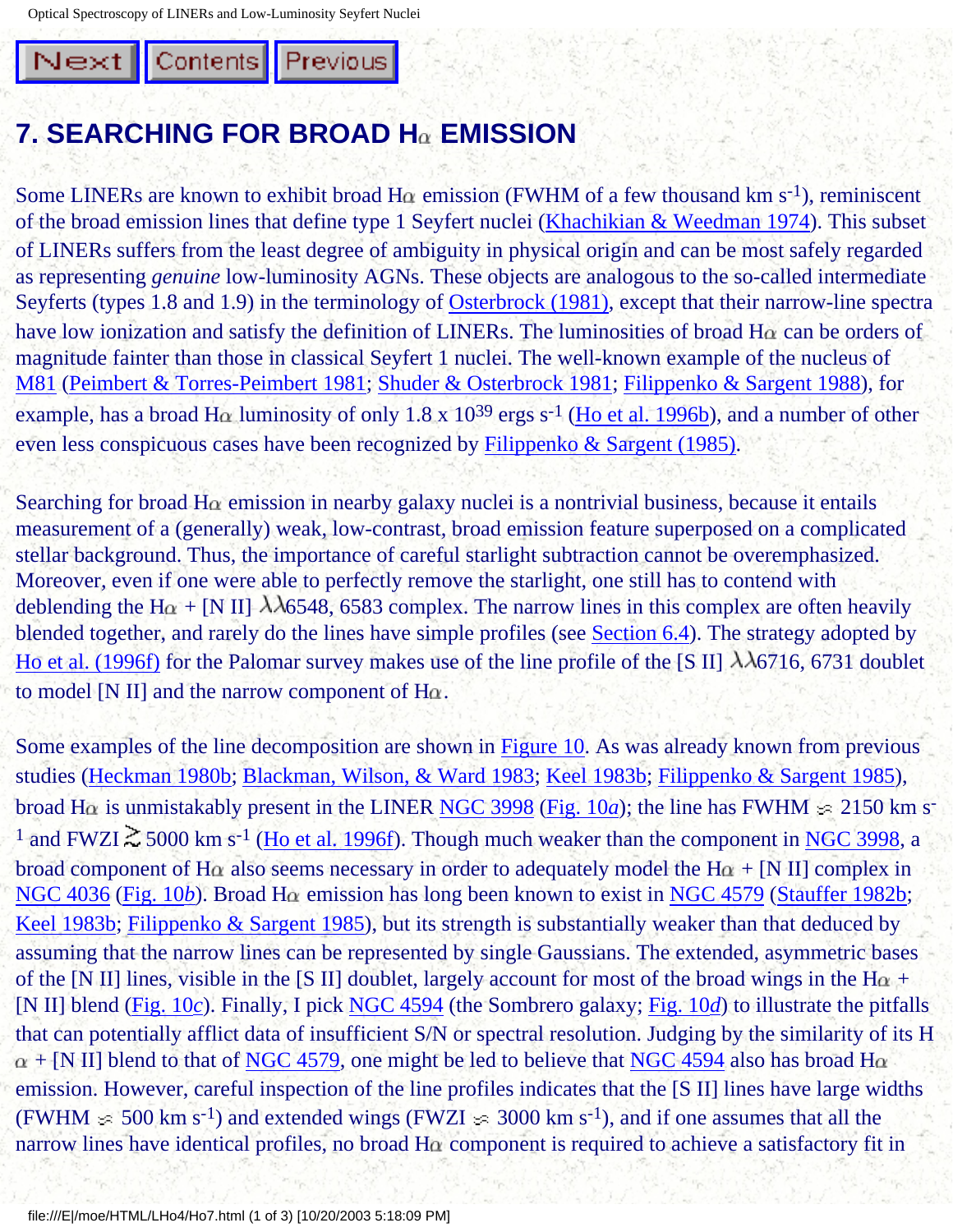this object. Note that such subtleties would easily have escaped notice in previous surveys.



**Figure 10.** Examples of LINERs with [\(NGC 3998,](http://nedwww.ipac.caltech.edu/cgi-bin/nph-objsearch?objname=NGC+3998&extend=no&out_csys=Equatorial&out_equinox=J2000.0&obj_sort=RA+or+Longitude&zv_breaker=30000.0&list_limit=5&img_stamp=YES) [4036,](http://nedwww.ipac.caltech.edu/cgi-bin/nph-objsearch?objname=NGC+4036&extend=no&out_csys=Equatorial&out_equinox=J2000.0&obj_sort=RA+or+Longitude&zv_breaker=30000.0&list_limit=5&img_stamp=YES) [4579\)](http://nedwww.ipac.caltech.edu/cgi-bin/nph-objsearch?objname=NGC+4579&extend=no&out_csys=Equatorial&out_equinox=J2000.0&obj_sort=RA+or+Longitude&zv_breaker=30000.0&list_limit=5&img_stamp=YES) and without [\(NGC 4594\)](http://nedwww.ipac.caltech.edu/cgi-bin/nph-objsearch?objname=NGC+4594&extend=no&out_csys=Equatorial&out_equinox=J2000.0&obj_sort=RA+or+Longitude&zv_breaker=30000.0&list_limit=5&img_stamp=YES) broad H $\alpha$  emission. [N II]  $\lambda\lambda$ 6548, 6583 and the narrow component of  $Ha$  are assumed to have the same shape as [S II]  $\lambda\lambda$ 6716, 6731, and the broad component of  $H<sub>0</sub>$  is specified with a single Gaussian. Residuals of the fit are shown on the bottom of each panel.

Faint broad  $Ha$  emission has been discovered or confirmed for the first time in numerous nuclei. The overall statistics of the survey can be summarized as follows: of the 223 emission-line nuclei classified as LINERs, transition objects, and Seyferts, 33 (15%) definitely have broad  $H_{\alpha}$ , and an additional 16 (7%) probably do. Questionable detections were found in another 8 objects (4%). Thus, approximately 20%- 25% of all nearby AGNs, corresponding to  $\sim$  10% of all nearby, bright ( $B_T \leq 12.5$  mag) galaxies, can be considered ``Seyfert 1'' nuclei, if one adopts the definition that a Seyfert 1 nucleus contains a visible BLR (see [Table 3](#page-24-0)). These numbers, of course, are merely lower limits, since undoubtedly there must exist AGNs with even weaker broad-line emission to which we are insensitive. The fraction of galaxies hosting Seyfert 1 nuclei, therefore, is much higher than previously thought (Weedman 1977; Huchra & Burg [1992;](#page-37-22) [Maiolino & Rieke 1995](#page-38-14)). Of the 33 objects with definite detections of broad H $\alpha$ , only 9 are wellknown Seyfert 1 nuclei; the majority have substantially lower  $H\alpha$  luminosities and can truly be regarded as ``dwarf'' Seyfert 1 nuclei.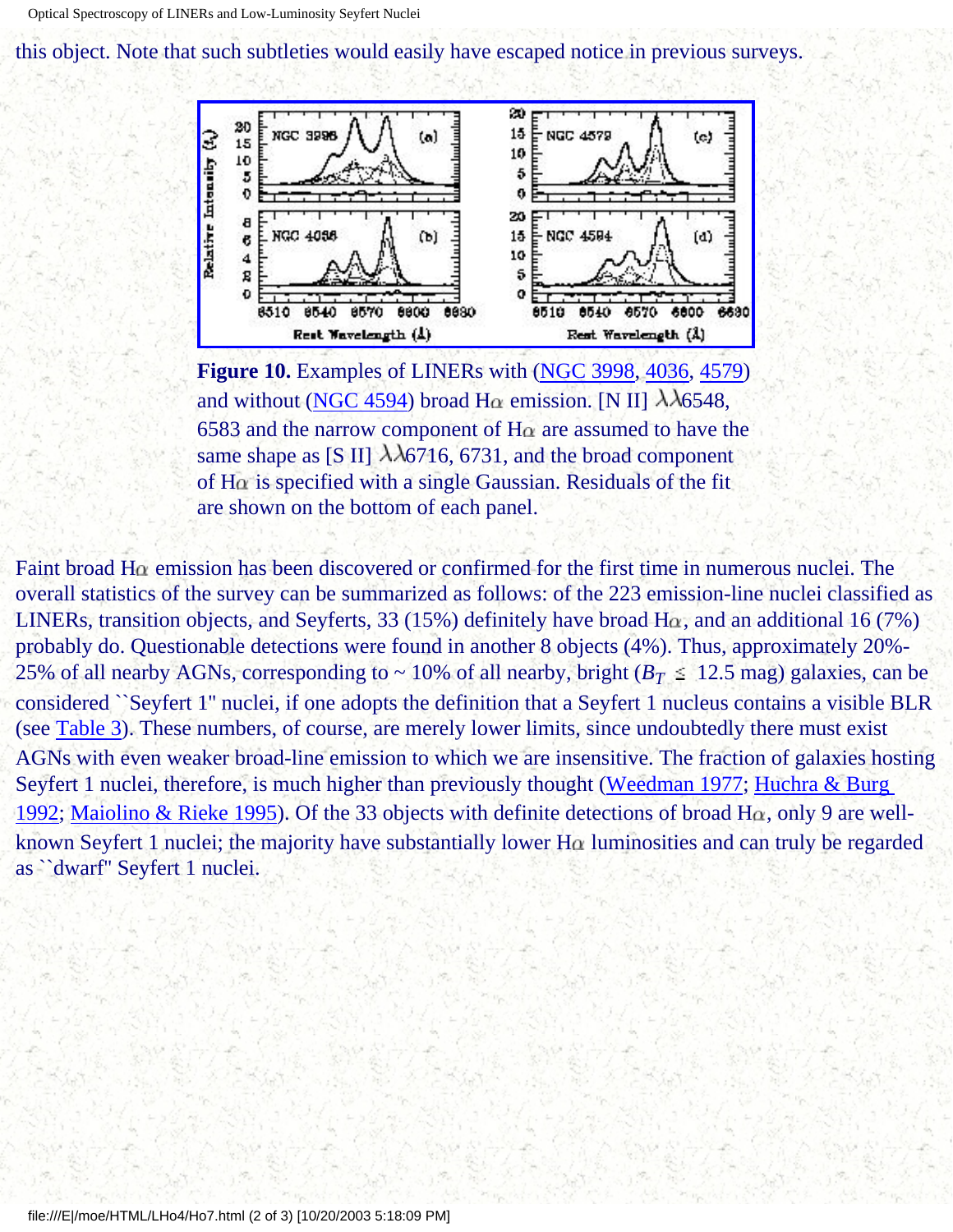| Hubble Type | s       | 'nЕ  |      | $L+T$                    | <b>AGN</b> | All Gals. |
|-------------|---------|------|------|--------------------------|------------|-----------|
| All types   | 39(24)  |      |      | $24(22)$ 4 (3) 16 (25)   | 22(49)     | 10(49)    |
| Earlier Sbc | 40 (20) |      |      | $27(22)$ $5(3)$ $18(25)$ | 24(45)     | 12(45)    |
| Later Sbc.  | 27(3)   | 0(0) | 0(0) | 0(0)                     | 9(3)       | 6(3)      |

Table 3. Percentages of Active Nuclei with Broad Ho Emission <sup>ab</sup>

 $3 S =$  Seyfert; L = LINER; T = transition object;  $(L+T)' =$  LINERs + transition objects; AGN = Seyferts + LINERs + transition objects; "All Gals." = all galaxies.

<sup>b</sup> The first entry is the percentage of the total in that type, and the value given in parentheses is the actual number of objects.

Excluding previously classified (Véron-Cetty & Véron 1993) Seyfert 1 nuclei (retaining only [NGC 4395;](http://nedwww.ipac.caltech.edu/cgi-bin/nph-objsearch?objname=NGC+4395&extend=no&out_csys=Equatorial&out_equinox=J2000.0&obj_sort=RA+or+Longitude&zv_breaker=30000.0&list_limit=5&img_stamp=YES) Filippenko & Sargent 1989), the broad H $\alpha$  line of the remaining 40 objects has a median luminosity of  $\sim$ 1.2 x  $10^{39}$  ergs s<sup>-1</sup> and FWHM = 2150 km s<sup>-1</sup> [\(Ho et al. 1996f\)](#page-37-20). Five of them have broad H $\alpha$  luminosities as low as (1-3) x  $10^{38}$  ergs s<sup>-1</sup>, and the probable detection in [NGC 4565,](http://nedwww.ipac.caltech.edu/cgi-bin/nph-objsearch?objname=NGC+4565&extend=no&out_csys=Equatorial&out_equinox=J2000.0&obj_sort=RA+or+Longitude&zv_breaker=30000.0&list_limit=5&img_stamp=YES) if real, has a luminosity of only 8  $x 10^{37}$  ergs s<sup>-1</sup>!

It is illuminating to consider the detection rate of broad  $H\alpha$  emission as a function of spectral class (Table [3\)](#page-24-0). Among objects formally classified as Seyferts (according to their narrow-line spectrum), approximately 40% are Seyfert 1s. The implied ratio of Seyfert 1s to Seyfert 2s (1:1.6) has important consequences for several models concerning the evolution and small-scale geometry of AGNs (e.g., [Osterbrock & Shaw 1988](#page-38-22); [Lawrence 1991\)](#page-38-23), but such a discussion is beyond the scope of this paper and will be considered elsewhere. In the present context, of greatest interest is the fraction of LINERs showing broad H $\alpha$  emission. If we first consider "pure" LINERs, nearly 25% of them have a BLR. The detection rate among transition objects, however, drops drastically. The cause for this dramatic change is unclear, but a likely explanation is that the broad-line component is simply too weak to be detected in the presence of substantial contamination from the H II region component. Supposing for the moment that the ratio of LINERs with and without BLRs is similar to that in Seyferts, and furthermore that the statistics of the presence of broad H $\alpha$  in *all* LINERs (i.e., ``pure'' LINERs + transition objects) are intrinsically the same as those of "pure" LINERs, one would conclude that at least 60% of all LINERs are genuine AGNs.

# Next Contents Previous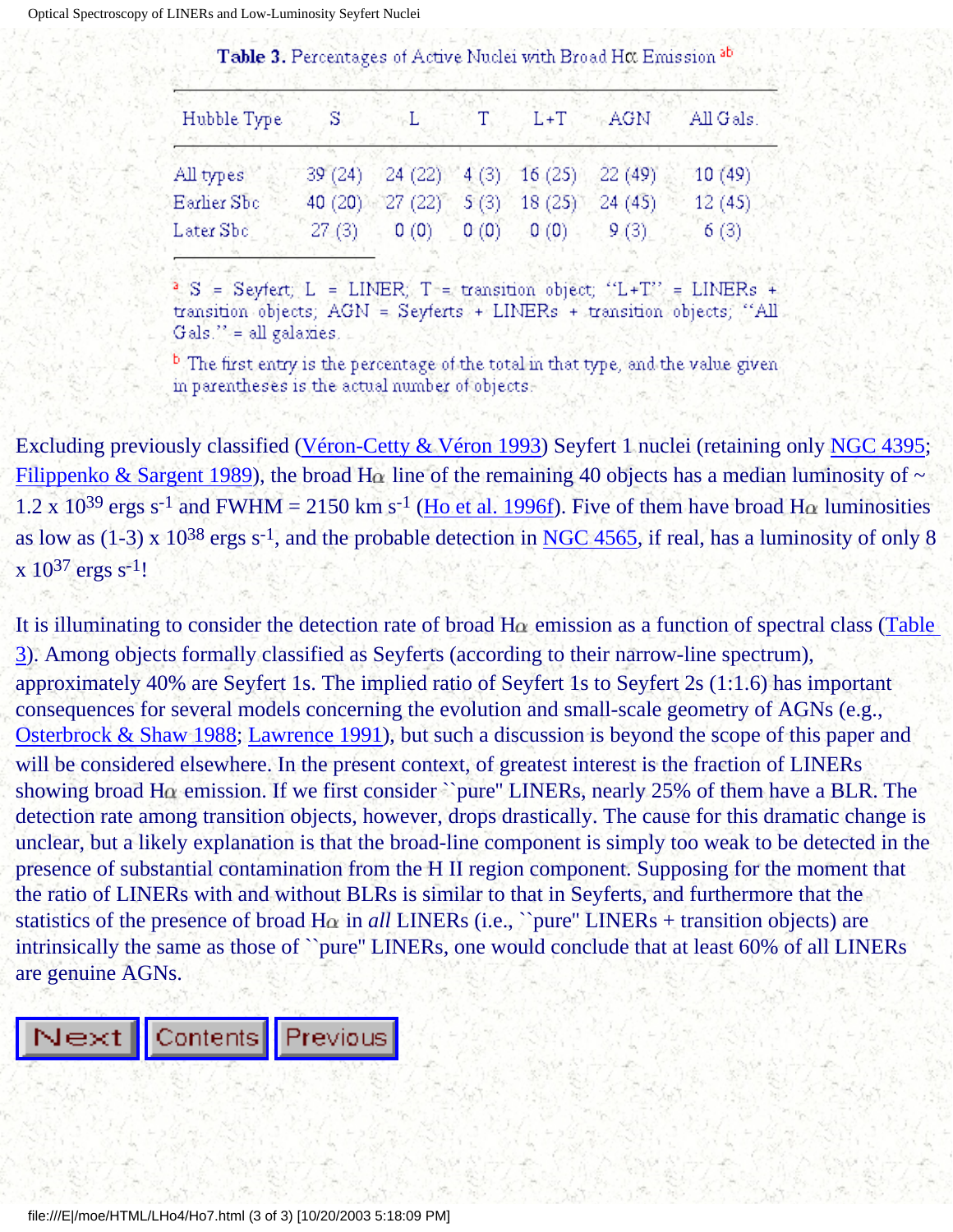<span id="page-27-0"></span>Next Contents Previous

### **8. TRANSITION OBJECTS: LINERS IN PARTIAL DISGUISE**

Following the suggestion of [Ho et al. \(1993\),](#page-37-6) I have adopted the working hypothesis that the nuclei classified as transition objects represent composite systems consisting of contributions from both a LINER and an H II region component. Let us now consider this hypothesis in more detail. The physical nature of this subclass of emission-line nuclei has important consequences for the overall demographics of LINERs and AGNs, since numerically these objects rival LINERs ([Table 2](#page-11-0))  $(1)$ .

<span id="page-27-1"></span>It should come as no surprise that spectra gathered from any fixed-aperture survey will unavoidably integrate spatially distinct regions in some objects, as the physical scale projected by the spectrograph aperture varies with distance. Several examples of composite Seyfert/H II region systems have been recognized in the literature. In cases where the angular extent of the system is sufficiently large, the Cactive" component can be separated from the off-nuclear star-forming component (e.g., Edmunds  $\&$ Pagel 1982; Véron-Cetty & Véron 1985; [Shields & Filippenko 1990](#page-38-24)). Where only spatially integrated spectra are available, the composite nature has been identified through either decomposition of the line profiles (Véron et al. 1981; [Heckman et al. 1983](#page-37-23); [Kennicutt, Keel, & Blaha 1989\)](#page-37-24) or consideration of the line ratios ([Keel 1984;](#page-37-25) [Ho et al. 1993](#page-37-6); Boer 1994). The typical distances of the transition objects and LINERs in the Palomar survey, however, are essentially identical. If spatial resolution is the main factor, then an interesting prediction, testable by high-resolution imaging, is that transition objects should show resolved star-forming regions surrounding a central LINER source (unless the star formation occurs in a compact, centrally located cluster). In fact, of the galaxies in the *[Hubble Space Telescope \(HST\)](http://www.stsci/edu/)* ultraviolet imaging survey of Maoz et al. [\(1995](#page-38-25); also see Maoz in these proceedings) that show bright emission, three ([NGC 4569,](http://nedwww.ipac.caltech.edu/cgi-bin/nph-objsearch?objname=NGC+4569&extend=no&out_csys=Equatorial&out_equinox=J2000.0&obj_sort=RA+or+Longitude&zv_breaker=30000.0&list_limit=5&img_stamp=YES) [NGC 4736](http://nedwww.ipac.caltech.edu/cgi-bin/nph-objsearch?objname=NGC+4736&extend=no&out_csys=Equatorial&out_equinox=J2000.0&obj_sort=RA+or+Longitude&zv_breaker=30000.0&list_limit=5&img_stamp=YES), and [NGC 5055\)](http://nedwww.ipac.caltech.edu/cgi-bin/nph-objsearch?objname=NGC+5055&extend=no&out_csys=Equatorial&out_equinox=J2000.0&obj_sort=RA+or+Longitude&zv_breaker=30000.0&list_limit=5&img_stamp=YES) have optical spectra resembling those of transition objects [\(Ho et al. 1996c\)](#page-37-10), and all three exhibit resolved structure in addition to a central core. Although the true nature of the ultraviolet emission can only be assessed through follow-up spectroscopy at comparable angular resolution, its morphology strongly suggests that we are witnessing star formation encircling an active nucleus.

Another intriguing possibility, suggested by the distribution of galaxy axial ratios [\(Section 6.3](#page-17-0)), is that transition objects are simply LINERs whose inclinations are such that circumnuclear star-forming regions happen to be projected along the line of sight. Such a scenario favors a geometry in which the star formation in the environment of the nucleus is preferentially confined to a disk-like or ring-like configuration, as appears to be a common situation, especially for galaxies of early Hubble types ([Phillips 1996\)](#page-38-26). As the emission-line strengths of LINERs in most instances are in fact weaker than those of giant H II regions, an appropriate mixture of the two components easily accounts for the spectra of transition objects. The average excitation of transition objects, as measured by [O III] /  $\text{H}^3$ , is lower than that of LINERs. Within the framework discussed here, this finding is to be expected, given the high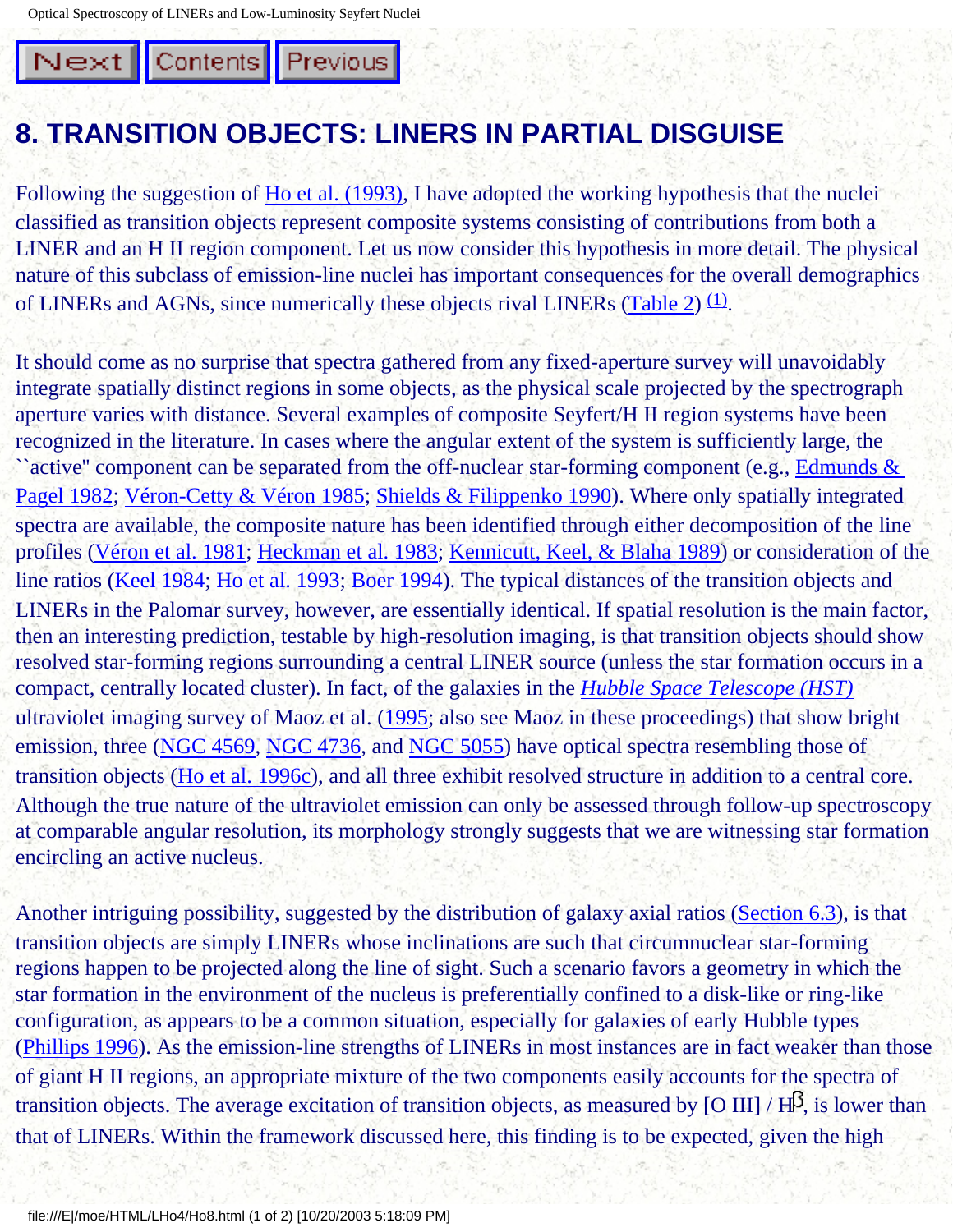metal abundance (and hence low excitation) of nuclear H II regions [\(Ho et al. 1996d](#page-37-5)).

Distance and orientation effects probably can account for most transition objects, but that cannot be the whole story, since the distributions of Hubble types and absolute luminosity for transition objects are actually slightly different compared to those of LINERs (Fig. 4), in the sense that the former contain some members of later morphological types. If geometry (aperture and inclination effects) alone were the sole determining factor in whether a given nucleus is perceived as a LINER or a transition object, such differences would not be expected. Could it be that some of the transition objects in fact do *not* harbor an AGN (LINER) component? Indeed, models attempting to explain LINERs entirely in terms of stellar photoionization (Filippenko & Terlevich 1992; [Shields 1992\)](#page-38-27) succeed best when matched to objects whose [O I] strengths (relative to  $H_{\alpha}$ ) are relatively weak  $(2)$ . If hot stars alone contribute to the ionization in these sources, and if the stars are not restricted to a centrally unresolved cluster, this alternative model can be tested through high-resolution imaging.

<span id="page-28-2"></span>While the composite nature of transition objects demonstrates the spatial and temporal juxtaposition of star formation and the AGN phenomenon, it does *not* imply, much less prove, a direct causal or evolutionary connection between these two disparate physical processes. Stars continuously form at some level in the centers of many galaxies ([Ho et al. 1996d](#page-37-5)), and in early-type spirals, the ``hot-spot" H II regions can be particularly intense (e.g., [Phillips 1996\)](#page-38-26). It has been argued (e.g., Weedman 1983) that the remnants of by-gone massive stars might evolve into a compact configuration at the nucleus, possibly in the form of a single object such as a massive black hole. But until such a scenario can be proven to happen in nature, one must be cautious about unduly ascribing significance to a possibly fortuitous coexistence of two unrelated phenomena.

<span id="page-28-0"></span><sup>1</sup> Note that the fraction of transition objects is much higher than that given by [Ho et al. \(1993\)](#page-37-6), whose estimate was based on heterogeneous data taken from the literature. [Back.](#page-27-1)

<span id="page-28-1"></span><sup>2</sup> Objects originally named ``weak-[O I] LINERs" by Filippenko & Terlevich (1992) and [Ho &](#page-37-26) [Filippenko \(1993\)](#page-37-26) were renamed ``transition objects'' by [Ho et al. \(1993\)](#page-37-6). [Back](#page-28-2).

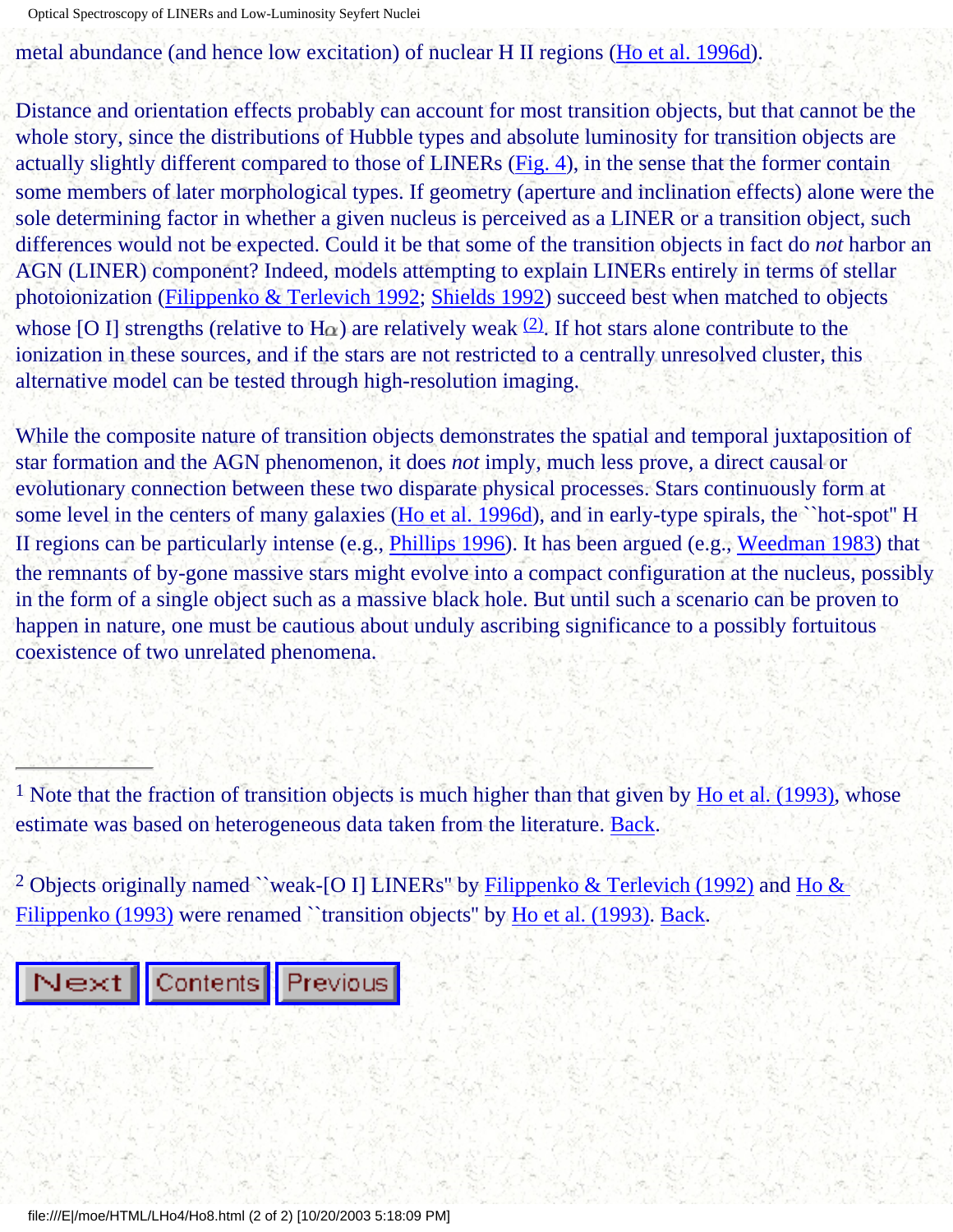### <span id="page-29-0"></span>**9. WHY ARE LINERS WHAT THEY ARE?**

There is little doubt, by now, that at least some members of the LINER class truly do belong in the AGN family. LINERs turn out to share a surprisingly large number of traits found in low-luminosity Seyfert nuclei. The global characteristics of their host galaxies (Hubble type, presence of a bar, inclination, and total luminosity), as seen at optical wavelengths at least, are essentially indistinguishable. If the narrow H  $\alpha$  line can be regarded as an approximate gauge of the power output of the central source, it also appears that the luminosity of the nucleus is not a useful predictor of the ionization level. Contrary to a popular misconception, not every weak emission-line nucleus in an early-type galaxy is a LINER; there are plenty of Seyfert nuclei with emission lines just as faint as, if not even fainter than, those seen in LINERs. Judging by the frequency with which asymmetric narrow-line profiles are observed in LINERs, as well as the clear preference for the asymmetry to occur toward the blue half of the line center, the bulk velocity field of the NLRs in LINERs must have a non-negligible radial component, as has been known to be the case in Seyferts. Finally, of great importance, the resemblance between LINERs and Seyferts has now been shown to extend to the presence of a BLR, one of the definitive trademarks of the AGN phenomenon: broad  $H\alpha$  emission is detected in roughly 25% of LINERs.

A continuous, wide range of ionization levels clearly exists among AGNs, and it should be obvious that any clear-cut division of AGNs into ``high'' and ``low'' excitation flavors is arbitrary at some level. Instead, we should turn our attention to the more general question of what key parameters control the ionization level in AGNs. Whenever possible, I have attempted to broach this issue by referencing the observed properties of LINERs with those of Seyferts, which, for the purposes of this discussion, are implicitly assumed to be a well-understood class of objects. Rudimentary though these comparisons may be, some informative patterns have emerged.

As shown in [Section 6](#page-14-0), the NLRs in LINERs *differ* from those in Seyferts in several aspects. The lineemitting regions tend to have lower density (at least for the low-density component), lower internal reddening, but larger line widths. Could these indications be telling us something about differences in the structure of the NLR between the two types of objects? An additional clue, although it offers no simple explanation of the above-mentioned observables, is furnished by the apparently higher rate (by about a factor of two) in which density stratification, as identified through profile variations in lines with dissimilar critical densities, is seen in LINERs relative to Seyferts (see [Section 6.4](#page-19-0)).

Whittle (1992a, b) finds that in Seyfert nuclei the widths of the nebular lines of the NLR primarily reflect the gravitational potential of the central region of the host galaxy. He argues that those objects having line velocities that exceed the virial prediction have an additional acceleration mechanism, most likely in the form of radio jets emanating from the nucleus. Do those LINERs whose line widths are larger than those in Seyferts fall in this category? One might further speculate that perhaps shocks generated as a consequence of this ``extra'' mechanical energy source really *are* responsible for the spectral differences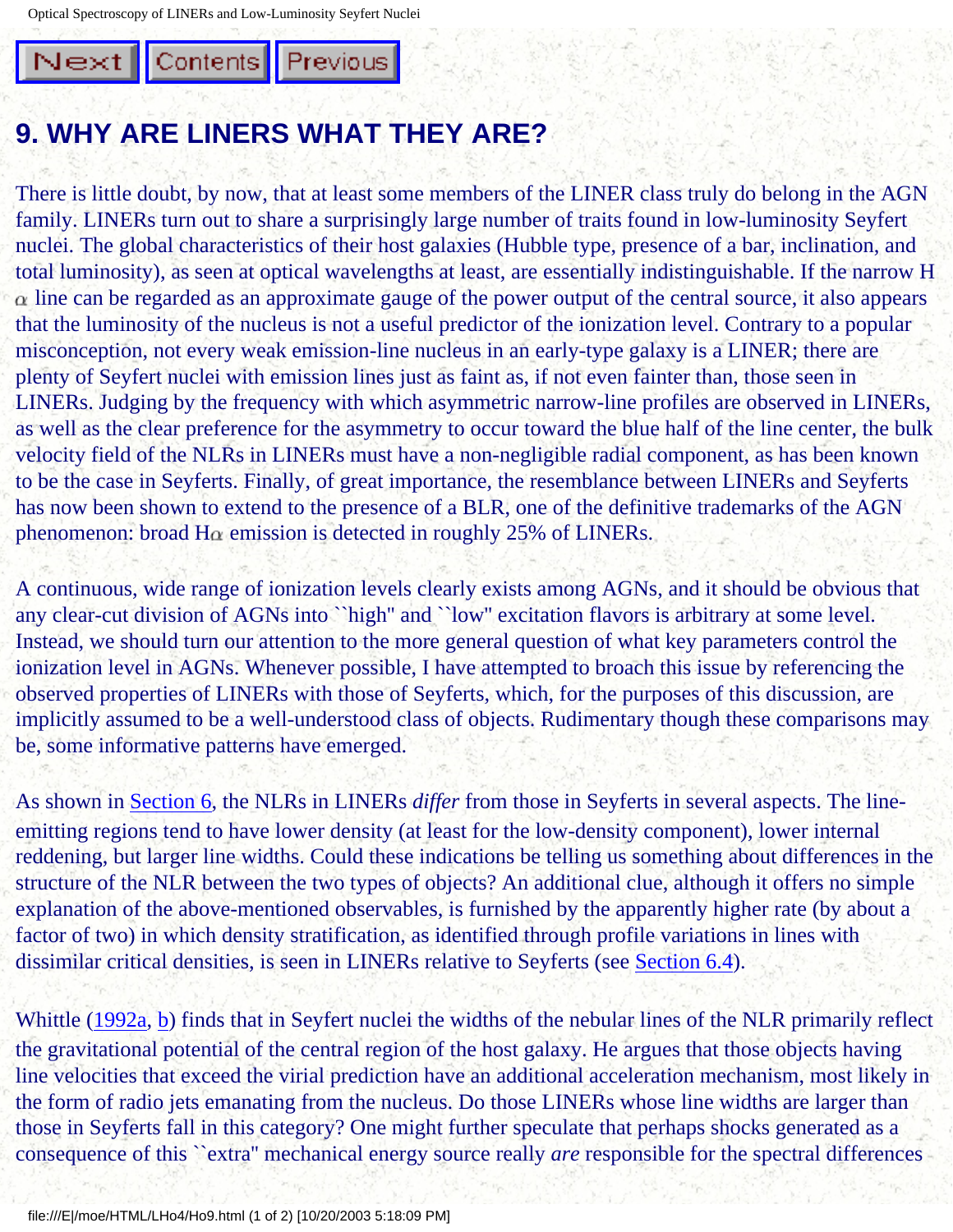between this subset of LINERs and Seyferts. If shown to be true, this would be the ultimate vindication for the proponents of shock models (see the review by Dopita in these proceedings)! The conjecture that the NLRs of some LINERs experience additional acceleration from radio jets can be tested with appropriate radio continuum observations. An alternative possibility is that the line width differences actually reflect differences in the central mass concentration. Future models of LINERs need to take all of these factors into consideration.

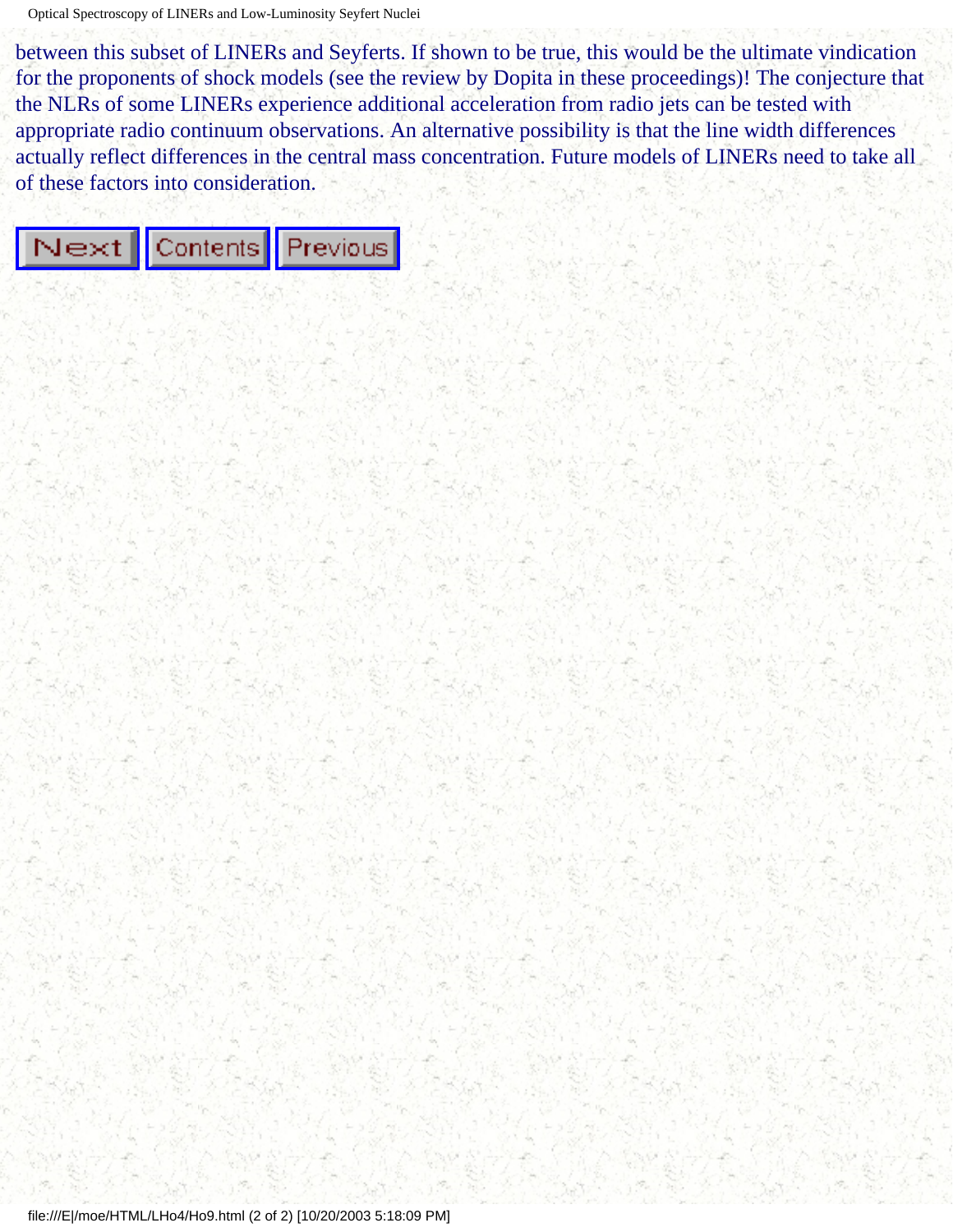### <span id="page-31-0"></span>**10. SUMMARY**

The main results presented in this review can be summarized as follows.

1) From a newly completed spectroscopic survey of nearby galaxies, it is confirmed that LINERs are extremely common, being present in about 1/3 of all galaxies with  $B_T \le 12.5$  mag. If all LINERs are regarded as active nuclei, they constitute > 70% of the AGN population, and AGNs altogether make up nearly half of all bright galaxies. These statistics should be regarded strictly as lower limits, because very faint AGNs can be hidden by brighter nuclear H II regions, while others deficient in ionized gas may be completely invisible.

2) Approximately half of all LINERs (the so-called transition objects) show evidence in their integrated spectra of contamination by circumnuclear star formation (H II regions). It is argued that the majority of transition objects are not powered exclusively by stellar photoionization.

3) AGNs (transition objects, LINERs, and Seyferts) preferentially occur in early-type galaxies, mostly of Hubble types E-Sbc. The presence of a bar has no visible effect on the probability of a galaxy hosting an AGN or on the level of activity of the AGN, when present.

4) LINERs share a number of similarities with Seyferts, but there are several subtle differences. The host galaxies of both classes of emission-line nuclei have nearly identical distributions of Hubble types, absolute magnitudes, and inclinations angles. The line luminosities and the general properties of the bulk velocity field of their NLRs are also comparable. However, the NLRs of LINERs differ from those of Seyferts in that the densities (in the low-density region) are lower, the reddenings are lower, the line widths are larger, and density stratification may be more common.

5) Based on the relative intensities of the narrow emission lines, at least 10% of all galaxies in the present survey are classified as Seyfert nuclei (types 1 and 2).

6) A BLR, as revealed by the presence of broad (FWHM  $\approx 2000 \text{ km s}^{-1}$ ) H $\alpha$  emission, has been detected in approximately 20%-25% of all nearby AGNs, or in ~ 10% of all galaxies, implying that the space-density of broad-lined AGNs is much higher than previously believed. Some 25% of LINERs show broad  $Ha$  emission. If the ratio of LINERs with and without BLRs is assumed to be the same as the ratio of Seyfert 1s to Seyfert 2s (1:1.6), and if the low detection rate of broad H $\alpha$  emission in transition objects can be attributed to observational selection effects, then at least 60% of all LINERs may be genuine AGNs.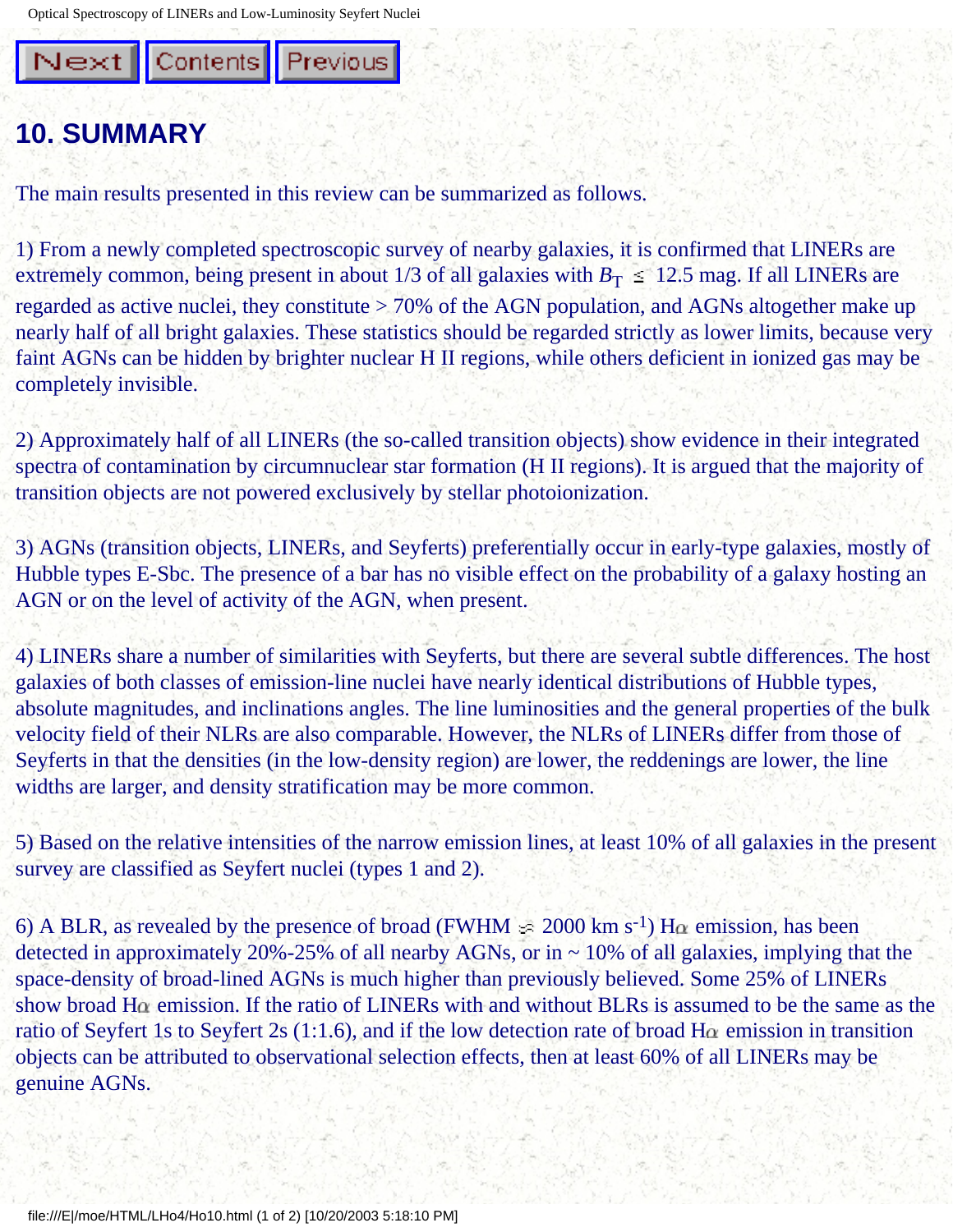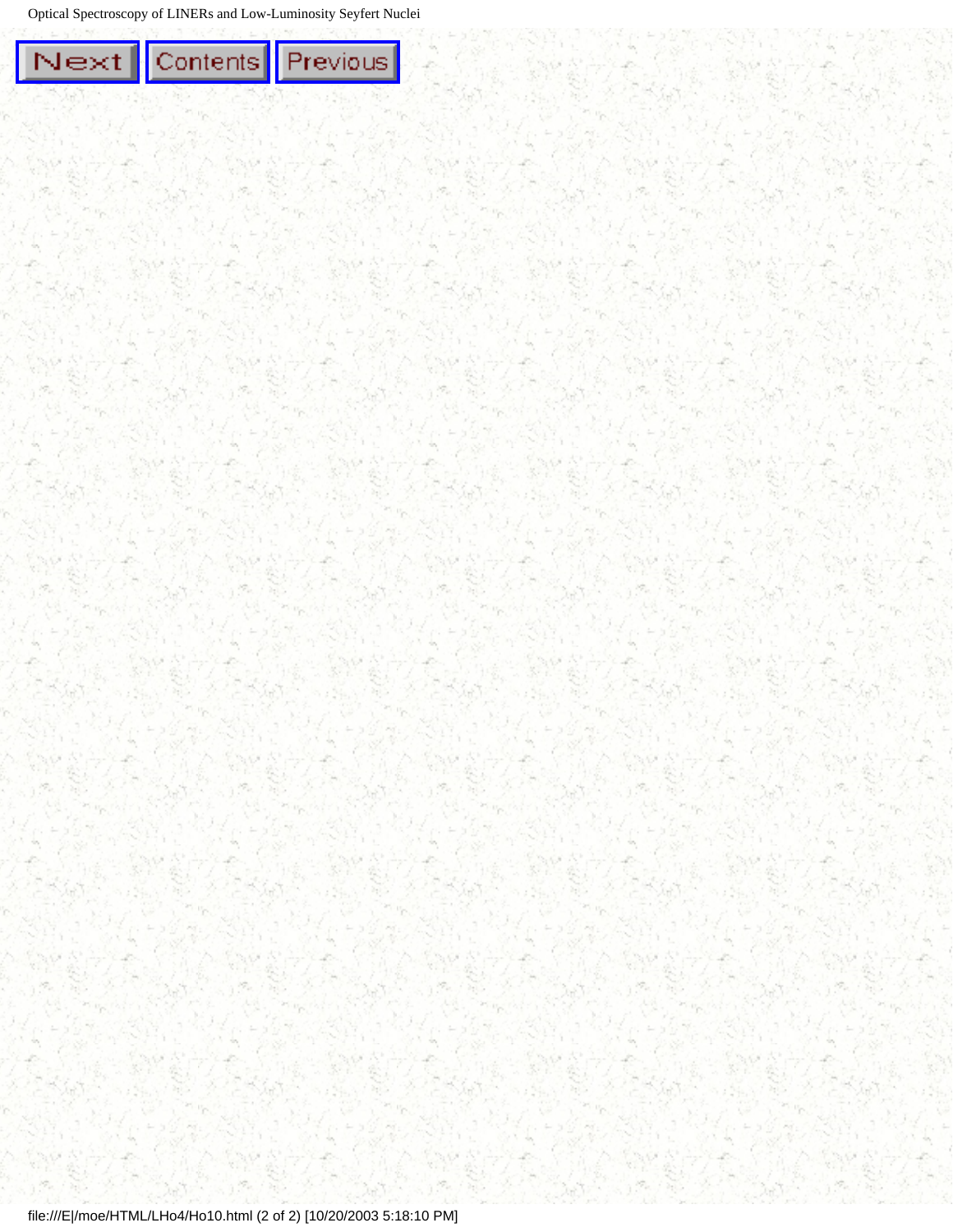### <span id="page-33-0"></span>**11. FUTURE DIRECTIONS**

As much as observations at other wavelengths are opening new doors to our understanding of LINERs, I hope that this review has persuaded the reader that the more conventional technique of optical spectroscopy still has much to offer. In the same spirit, I will confine my remarks on future work from an optical perspective.

Aside from simple statements concerning the morphological types of the host galaxies of LINERs and Seyferts, one can refine the treatment considerably by considering more quantitative measures of the bulge luminosity. This can be achieved in a straightforward manner from careful bulge/disk decomposition ([Kormendy 1977;](#page-37-27) Boroson 1981), particularly as applied to modern broad-band CCD images. Sizable data bases are rapidly becoming available for many nearby galaxies (e.g., [Prieto et al.](#page-38-28)  [1992](#page-38-28); de Jong 1996; Frei et al. 1996), but a concerted effort to obtain photometry for the entire Palomar sample would be highly desirable, and such a program is under execution. An even more relevant parameter to consider is the mass of the host galaxy on the relevant scales; for the scale of the bulge and even smaller, this can be accomplished by measuring optical rotation curves in the traditional manner (e.g., [Rubin, Whitmore, & Ford 1988](#page-38-29)).

With the successful identification of the large number of LINERs and low-luminosity AGNs from ground-based surveys, we should now focus on identifying the key parameters in a given galaxy that regulate the level of activity observed. Why do some galaxy nuclei emit such feeble power compared to others? Is the mass of the central object smaller, is the accretion rate (relative to the Eddington rate) curtailed, or perhaps some combination of the two? The amount of gaseous material required to sustain the modest observed luminosities of most nearby AGNs is quite small, being typically much less than 1  $M\text{O}$  yr<sup>-1</sup>. Such a fueling rate conceivably can be maintained by mass loss from normal stars ([Ho et al.](#page-37-16) [1996b](#page-37-16)), and the general interstellar medium from the gaseous disk must also contribute at some level; hence, it appears that the availability of fuel should not be a major factor. It is possible, of course, that the accretion process itself is very inefficient, thereby resulting in a low accretion rate. On the other hand, if the mass of the central object plays the decisive role, then kinematic observations can be used to provide the test. Although high-precision ground-based optical spectroscopy has been used to hunt for massive black holes in the centers of galaxies [\(Kormendy & Richstone 1995](#page-37-28)), atmospheric seeing inherently limits the spatial resolution, and the results, although highly suggestive in several instances, are not conclusive. This problem, of course, is tailor-made for *[HST](http://www.stsci.edu/)*, especially after the installation of the Space Telescope Imaging Spectrograph (STIS).

By analogy with the Seyfert class, in which a continuous sequence of broad-line strength is seen ([Osterbrock 1981](#page-38-20)), LINERs also appear to follow a similar sequence. The relative visibility of the BLR in at least some Seyferts has been successfully interpreted in terms of orientation effects (Antonucci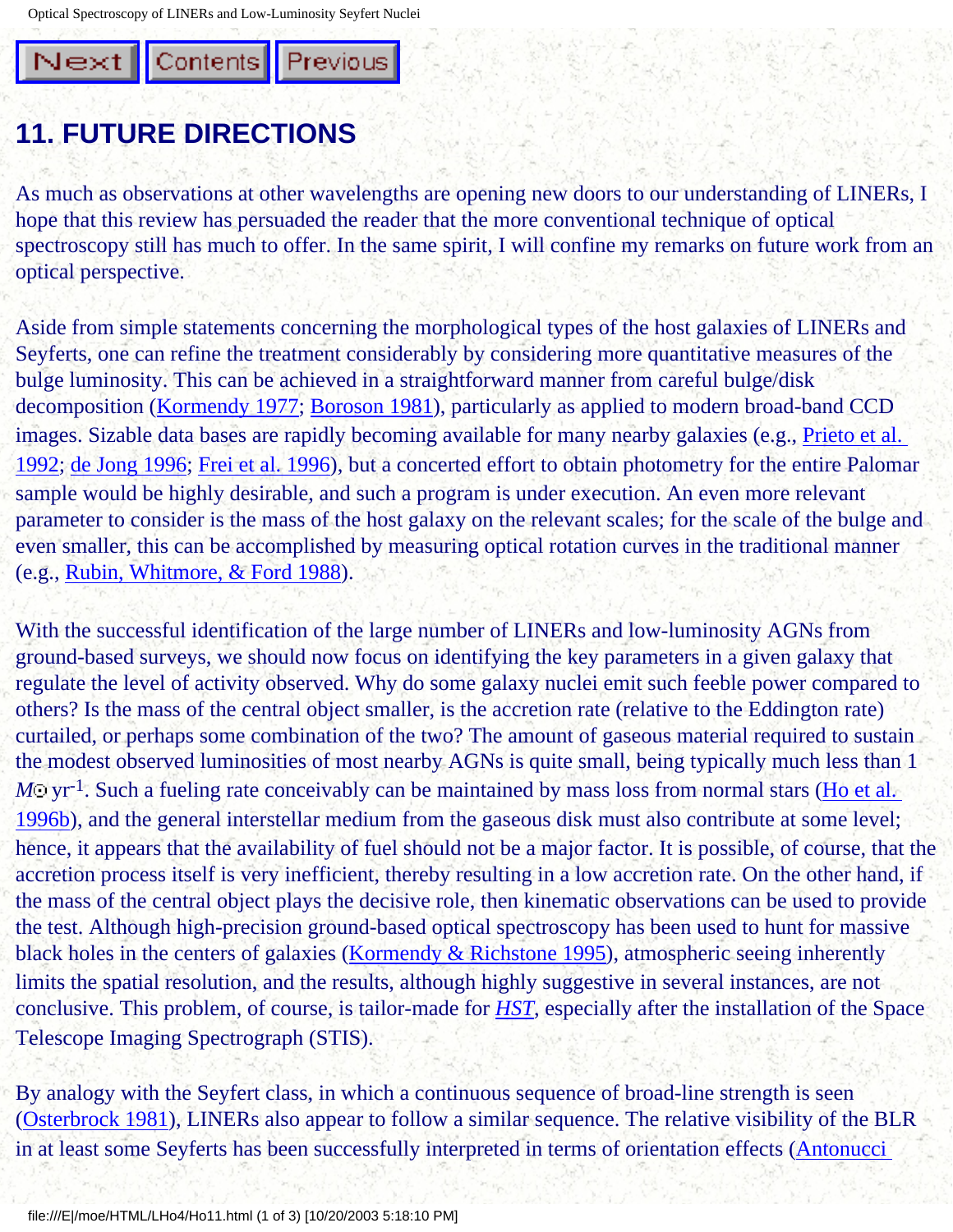1993). It seems logical to infer that the same ``unification'' picture should extend to the realm of LINERs, unless some crucial element of the model (e.g., the presence or geometry of the obscuring molecular torus) should turn out to depend on the ionization state. It would be highly worthwhile to apply the techniques of optical spectropolarimetry to LINERs, even though the generally low signal levels of these nuclei render such an experiment quite challenging.

The luminosity function of AGNs at the faint end has implications for many fundamental astrophysical problems. Since LINERs constitute the bulk of the AGN population at low luminosities, determining the luminosity function of LINERs is a high priority (this work is in progress).

One obviously hopes to understand the behavior of any class of astronomical objects as a function of time. However, obtaining optical spectra of a representative sample of moderate-redshift galaxies for the identification of emission-line nuclei is a formidable task. The dual need to acquire spectra of at least moderate quality (i.e., suitable for measuring several bright emission lines for classification) for a large sample of galaxies dictates (at the moment) the need for a multi-object spectrograph attached to a large (8-10 m) telescope. As an illustration of the difficulty of such an enterprise, I mention two recent examples from the literature. Lilly et al. [\(1995](#page-38-30), and references therein) used the MOS-SIS spectrograph on the CFHT (3.6 m) to obtain spectra of field galaxies at  $\langle z \rangle$   $\approx$  0.6. Despite integration times of  $\sim$  8 hr, most of their spectra are inadequate for our purposes. Even with the Keck 10 m telescope, moderatequality spectra of galaxies at intermediate redshifts still require exposure times of  $\sim 1$  hr (Forbes et al. 1996). But despite these difficulties, there is no obvious alternative in the near future. Fortunately, there are several suitable samples of faint galaxies from which to choose. These include the field galaxies selected from the *[HST](http://www.stsci.edu/)* Medium Deep Survey [\(Phillips et al. 1995](#page-38-31)), the  $I \le 22.5$  survey of Lilly et al. [\(1995\)](#page-38-30), and the Las Campanas redshift survey ([Landy et al. 1996,](#page-38-32) and references therein). Lastly, it should be borne in mind that even under conditions of optimal seeing,  $1''$  at  $z = 0.5$  still projects to a linear size of  $\sim 10$  kpc (for  $H_0 = 75$  km s<sup>-1</sup> Mpc<sup>-1</sup>). At these size scales, the observed spectrum will include substantial contribution from the integrated light of the entire galaxy, and, depending on Hubble type, the signal from the nucleus will be severely diluted. Thus, at intermediate redshifts, only the brightest nuclei will be detected, and one will not be able to quantify the faint end of the luminosity function.

### **Acknowledgments**

The new results presented in this contribution were obtained in collaboration with Alex Filippenko and Wal Sargent and constituted a major portion of my Ph.D. thesis at [U. C. Berkeley.](http://www.berkeley.edu/) I thank them for permission to discuss our work in advance of publication. Alex Filippenko carefully read the manuscript and provided many helpful comments. I am grateful to Anuradha Koratkar for the idea of holding this workshop, to **STScI** for agreeing to host it, and to the members of the local organizing committee for seeing it to fruition. My research is currently supported by a postdoctoral fellowship from the [Harvard-](http://cfa-www.harvard.edu/)[Smithsonian Center for Astrophysics](http://cfa-www.harvard.edu/).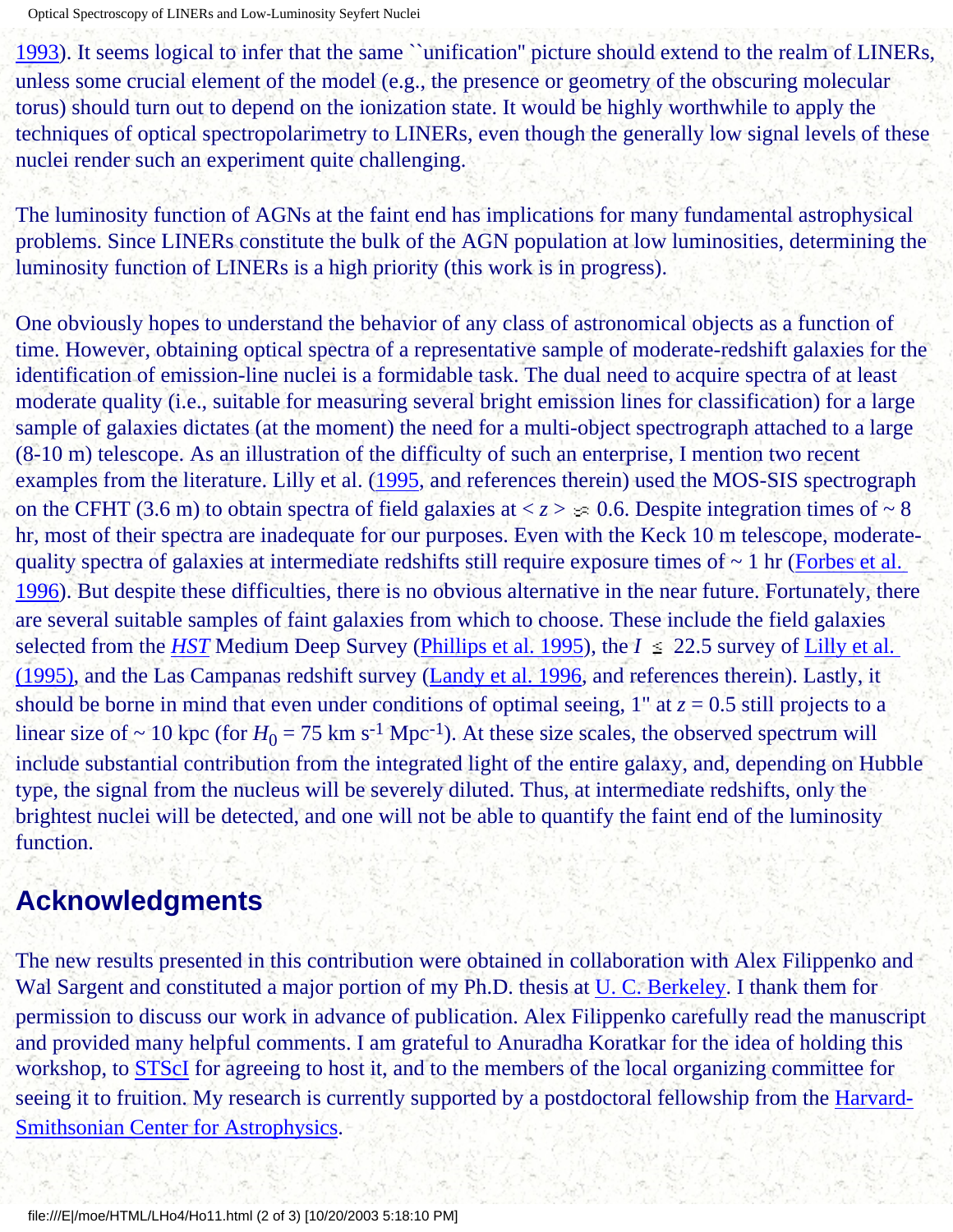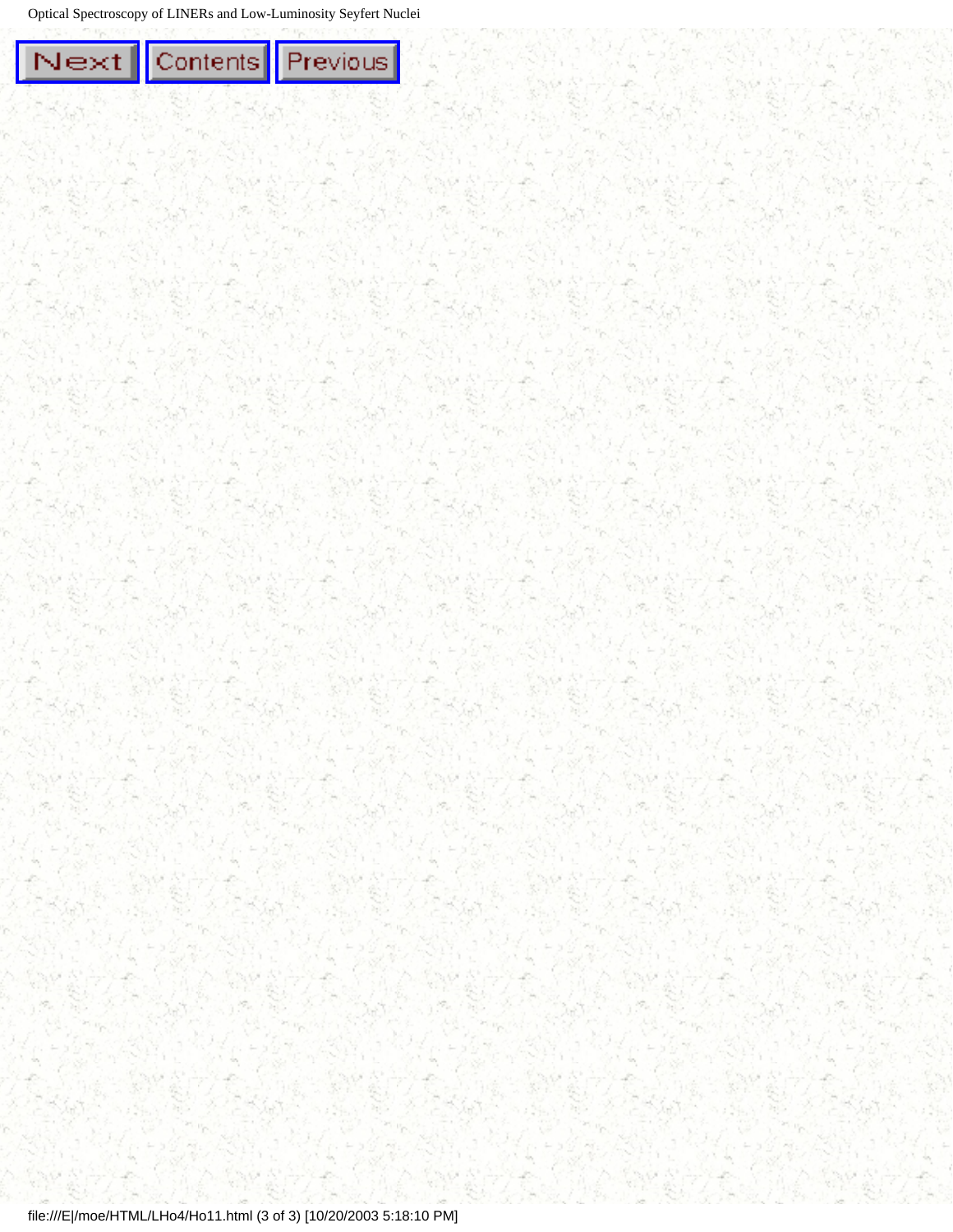<span id="page-36-0"></span>Contents Previous

### **REFERENCES**

- 1. Adams, T. F. [1977, ApJS, 33, 19](http://nedwww.ipac.caltech.edu./cgi-bin/nph-ex_refcode?refcode=1977ApJS...33...19A)
- 2. Adams, T. F., & Weedman, D. W. [1975, ApJ, 199, 19](http://nedwww.ipac.caltech.edu./cgi-bin/nph-ex_refcode?refcode=1975ApJ...199...19A)
- <span id="page-36-1"></span>3. Antonucci, R. R. J. [1993, ARA&A, 31, 473](http://adsabs.harvard.edu/cgi-bin/bib_query?1993ARA&A..31..473A)
- 4. Baldwin, J. A., Phillips, M. M., & Terlevich, R. [1981, PASP, 93, 5](http://nedwww.ipac.caltech.edu./cgi-bin/nph-ex_refcode?refcode=1981PASP...93....5B)
- <span id="page-36-5"></span><span id="page-36-3"></span>5. Balzano, V. A. [1983, ApJ, 268, 602](http://nedwww.ipac.caltech.edu./cgi-bin/nph-ex_refcode?refcode=1983ApJ...268..602B)
- 6. Balzano, V. A., & Weedman, D. W. [1981, ApJ, 243, 756](http://nedwww.ipac.caltech.edu./cgi-bin/nph-ex_refcode?refcode=1981ApJ...243..756B)
- <span id="page-36-4"></span><span id="page-36-2"></span>7. Binette, L., Magris, C. G., Stasinska, G., & Bruzual A., G. [1994, A&A, 292, 13](http://nedwww.ipac.caltech.edu./cgi-bin/nph-ex_refcode?refcode=1994A&A...292...13B)
- 8. Binney, J., & de Vaucouleurs, G. [1981, MNRAS, 194, 679](http://adsabs.harvard.edu/cgi-bin/bib_query?1981MNRAS.194..679B)
- <span id="page-36-6"></span>9. Blackman, C. P., Wilson, A. S., & Ward, M. J. [1983, MNRAS, 202, 1001](http://nedwww.ipac.caltech.edu./cgi-bin/nph-ex_refcode?refcode=1983MNRAS.202.1001B)
- 10. Boer, B. 1994, in Violent Star Formation from 30 Dor to QSOs, ed. G. Tenorio-Tagle (Cambridge Univ. Press), 377
- 11. Boroson, T. A. [1981, ApJS, 46, 177](http://nedwww.ipac.caltech.edu./cgi-bin/nph-ex_refcode?refcode=1981ApJS...46..177B)
- 12. Burbidge, E. M., & Burbidge, G. [1962, ApJ, 135, 694](http://nedwww.ipac.caltech.edu./cgi-bin/nph-ex_refcode?refcode=1962ApJ...135..694B)
- 13. Burbidge, E. M., & Burbidge, G. [1965, ApJ, 142, 634](http://nedwww.ipac.caltech.edu./cgi-bin/nph-ex_refcode?refcode=1965ApJ...142..634B)
- 14. Costero, R., & Osterbrock, D. E. [1977, ApJ, 211, 675](http://nedwww.ipac.caltech.edu./cgi-bin/nph-ex_refcode?refcode=1977ApJ...211..675C)
- 15. Dahari, O., & De Robertis, M. M. [1988, ApJS, 67, 249](http://nedwww.ipac.caltech.edu./cgi-bin/nph-ex_refcode?refcode=1988ApJS...67..249D)
- 16. Danziger, I. J., Fosbury, R. A. E., & Penston, M. V. [1977, MNRAS, 179, 41P](http://adsabs.harvard.edu/cgi-bin/bib_query?1977MNRAS.179P..41D)
- 17. de Jong, R. S. 1996, A&A, in press
- 18. De Robertis, M. M., & Osterbrock, D. E. [1984, ApJ, 286, 171](http://nedwww.ipac.caltech.edu./cgi-bin/nph-ex_refcode?refcode=1984ApJ...286..171D)
- 19. De Robertis, M. M., & Osterbrock, D. E. [1986, ApJ, 301, 727](http://nedwww.ipac.caltech.edu./cgi-bin/nph-ex_refcode?refcode=1986ApJ...301..727D)
- 20. de Vaucouleurs, G., de Vaucouleurs, A., Corwin, H. G., Jr., Buta, R. J., Paturel, G., & Fouqué, R. [1991, Third Reference Catalogue of Bright Galaxies](http://adsabs.harvard.edu/cgi-bin/bib_query?1991trcb.book.....D) (New York: Springer)
- 21. Disney, M. J., & Cromwell, R. H. [1971, ApJ, 164, L35](http://nedwww.ipac.caltech.edu./cgi-bin/nph-ex_refcode?refcode=1971ApJ...164L..35D)
- 22. Edmunds, M. G., & Pagel, B. E. J. [1982, MNRAS, 198, 1089](http://nedwww.ipac.caltech.edu./cgi-bin/nph-ex_refcode?refcode=1982MNRAS.198.1089E)
- 23. Filippenko, A. V. [1985, ApJ, 289, 475](http://nedwww.ipac.caltech.edu./cgi-bin/nph-ex_refcode?refcode=1985ApJ...289..475F)
- 24. Filippenko, A. V. 1989, in [Active Galactic Nuclei,](http://adsabs.harvard.edu/cgi-bin/bib_query?1989IAUS..134..495F) ed. D. E. Osterbrock & J. S. Miller (Dordrecht: Kluwer), 495
- 25. Filippenko, A. V. 1993, in The Nearest Active Galaxies, ed. J. Beckman, L. Colina, & H. Netzer (Madrid: CSIC Press), 99
- 26. Filippenko, A.V., & Halpern, J. P. [1984, ApJ, 285, 458](http://nedwww.ipac.caltech.edu./cgi-bin/nph-ex_refcode?refcode=1984ApJ...285..458F)
- 27. Filippenko, A. V., & Sargent, W. L. W. [1985, ApJS, 57, 503](http://nedwww.ipac.caltech.edu./cgi-bin/nph-ex_refcode?refcode=1985ApJS...57..503F)
- 28. Filippenko, A. V., & Sargent, W. L. W. 1986, in [Structure and Evolution of Active Galactic](http://adsabs.harvard.edu/cgi-bin/bib_query?1986seag.proc...21F)  [Nuclei](http://adsabs.harvard.edu/cgi-bin/bib_query?1986seag.proc...21F), ed. G. Giuricin et al. (Dordrecht: Reidel), 21
- 29. Filippenko, A. V., & Sargent, W. L. W. [1988, ApJ, 324, 134](http://nedwww.ipac.caltech.edu./cgi-bin/nph-ex_refcode?refcode=1988ApJ...324..134F)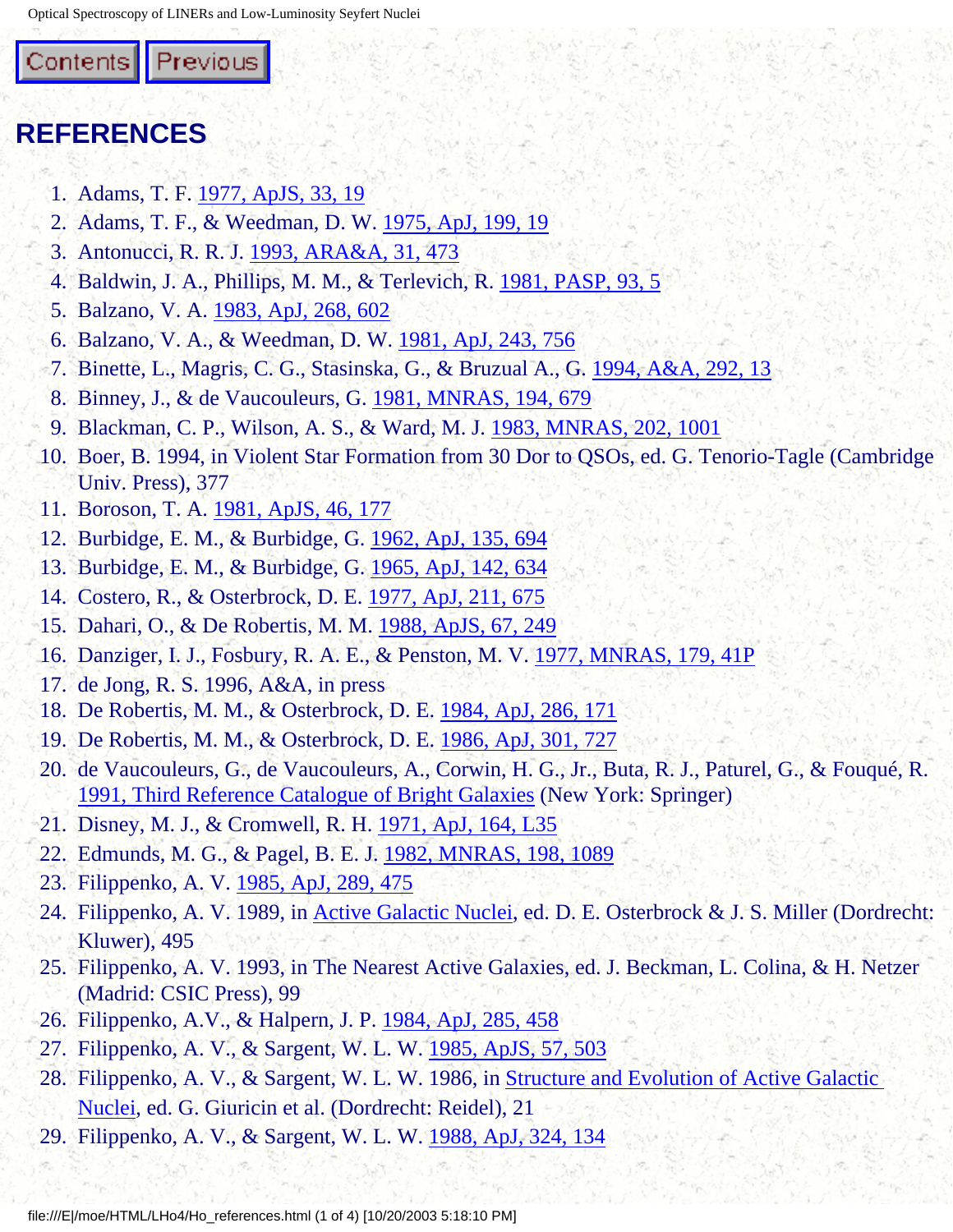- 30. Filippenko, A. V., & Sargent, W. L. W. [1989, ApJ, 342, L11](http://nedwww.ipac.caltech.edu./cgi-bin/nph-ex_refcode?refcode=1989ApJ...342L..11F)
- 31. Filippenko, A. V., & Terlevich, R. [1992, ApJ, 397, L79](http://nedwww.ipac.caltech.edu./cgi-bin/nph-ex_refcode?refcode=1992ApJ...397L..79F)
- 32. Forbes, D. A., Phillips, A. C., Koo, D. C., & Illingworth, G. D. [1996, ApJ, 462, 89](http://nedwww.ipac.caltech.edu./cgi-bin/nph-ex_refcode?refcode=1996ApJ...462...89F)
- 33. Fosbury, R. A. E., Melbold, U., Goss, W. M., & Dopita, M. A. [1978, MNRAS, 183, 549](http://nedwww.ipac.caltech.edu./cgi-bin/nph-ex_refcode?refcode=1978MNRAS.183..549F)
- 34. Fosbury, R. A. E., Melbold, U., Goss, W. M., & van Woerden, H. [1977, MNRAS, 179, 89](http://nedwww.ipac.caltech.edu./cgi-bin/nph-ex_refcode?refcode=1977MNRAS.179...89F)
- 35. Frei, Z., Guhathakurta, P., Gunn, J. E., & Tyson, J. A. [1996, AJ, 111, 174](http://nedwww.ipac.caltech.edu./cgi-bin/nph-ex_refcode?refcode=1996AJ....111..174F)
- 36. Grandi, S. A., & Osterbrock, D. E. [1978, ApJ, 220, 783](http://nedwww.ipac.caltech.edu./cgi-bin/nph-ex_refcode?refcode=1978ApJ...220..783G)
- 37. Heckman, T. M. [1980a, A&A, 87, 142](http://nedwww.ipac.caltech.edu./cgi-bin/nph-ex_refcode?refcode=1980A&A....87..142H)
- <span id="page-37-0"></span>38. Heckman, T. M. [1980b, A&A, 87, 152](http://nedwww.ipac.caltech.edu./cgi-bin/nph-ex_refcode?refcode=1980A&A....87..152H)
- <span id="page-37-2"></span>39. Heckman, T. M. 1987, in [Observational Evidence of Activity in Galaxies,](http://nedwww.ipac.caltech.edu./cgi-bin/nph-ex_refcode?refcode=1987IAUS..121..421H) ed. E. Ye. Khachikian, K. J. Fricke, & J. Melnick (Dordrecht: Reidel), 421
- <span id="page-37-8"></span>40. Heckman, T. M., Balick, B., & Crane, P. C. [1980, A&AS, 40, 295](http://nedwww.ipac.caltech.edu./cgi-bin/nph-ex_refcode?refcode=1980A&AS...40..295H)
- <span id="page-37-19"></span>41. Heckman, T. M., Miley, G. K., van Breugel, W. J. M., & Butcher, H. R. [1981, ApJ, 247, 403](http://nedwww.ipac.caltech.edu./cgi-bin/nph-ex_refcode?refcode=1981ApJ...247..403H)
- <span id="page-37-23"></span>42. Heckman, T. M., van Breugel, W. J. M., Miley, G. K., & Butcher, H. R. [1983, AJ, 88, 1077](http://nedwww.ipac.caltech.edu./cgi-bin/nph-ex_refcode?refcode=1983AJ.....88.1077H)
- <span id="page-37-12"></span>43. Heller, C. H., & Shlosman, I. [1994, ApJ, 424, 84](http://nedwww.ipac.caltech.edu./cgi-bin/nph-ex_refcode?refcode=1994ApJ...424...84H)
- <span id="page-37-26"></span>44. Ho, L. C., & Filippenko, A. V. [1993, Ap&SS, 205, 19](http://nedwww.ipac.caltech.edu./cgi-bin/nph-ex_refcode?refcode=1993Ap&SS.205...19H)
- <span id="page-37-6"></span>45. Ho, L. C., Filippenko, A. V., & Sargent, W. L. W. [1993, ApJ, 417, 63](http://nedwww.ipac.caltech.edu./cgi-bin/nph-ex_refcode?refcode=1993ApJ...417...63H)
- <span id="page-37-11"></span>46. Ho, L. C., Filippenko, A. V., & Sargent, W. L. W. [1995, ApJS, 98, 477](http://nedwww.ipac.caltech.edu./cgi-bin/nph-ex_refcode?refcode=1995ApJS...98..477H)
- <span id="page-37-13"></span>47. Ho, L. C., Filippenko, A. V., & Sargent, W. L. W. 1996a, in al. (Dordrecht: Reidel), 21 IAU Colloq. 157, Barred Galaxies, ed. R. Buta, B. G. Elmegreen, & D. A. Crocker (San Francisco: ASP), p. 188
- <span id="page-37-16"></span>48. Ho, L. C., Filippenko, A. V., & Sargent, W. L. W. 1996b, ApJ, in press
- <span id="page-37-10"></span>49. Ho, L. C., Filippenko, A. V., & Sargent, W. L. W. 1996c, ApJS, submitted
- <span id="page-37-14"></span><span id="page-37-5"></span>50. Ho, L. C., Filippenko, A. V., & Sargent, W. L. W. 1996d, ApJ, submitted
- 51. Ho, L. C., Filippenko, A. V., & Sargent, W. L. W. 1996e, ApJ, submitted
- <span id="page-37-20"></span>52. Ho, L. C., Filippenko, A. V., Sargent, W. L. W., & Peng, C. Y. 1996f, ApJS, submitted
- <span id="page-37-22"></span>53. Huchra, J. P., & Burg, R. [1992, ApJ, 393, 90](http://nedwww.ipac.caltech.edu./cgi-bin/nph-ex_refcode?refcode=1992ApJ...393...90H)
- <span id="page-37-7"></span>54. Humason, M. L., Mayall, N. U., & Sandage, A. R. [1956, AJ, 61, 97](http://nedwww.ipac.caltech.edu./cgi-bin/nph-ex_refcode?refcode=1956AJ.....61...97H)
- <span id="page-37-18"></span>55. Keel, W. C. [1980, AJ, 85, 198](http://nedwww.ipac.caltech.edu./cgi-bin/nph-ex_refcode?refcode=1980AJ.....85..198K)
- <span id="page-37-9"></span><span id="page-37-3"></span>56. Keel, W. C. [1983a, ApJS, 52, 229](http://nedwww.ipac.caltech.edu./cgi-bin/nph-ex_refcode?refcode=1983ApJS...52..229K)
- 57. Keel, W. C. [1983b, ApJ, 269, 466](http://nedwww.ipac.caltech.edu./cgi-bin/nph-ex_refcode?refcode=1983ApJ...269..466K)
- <span id="page-37-25"></span>58. Keel, W. C. [1984, ApJ, 282, 75](http://nedwww.ipac.caltech.edu./cgi-bin/nph-ex_refcode?refcode=1984ApJ...282...75K)
- <span id="page-37-1"></span>59. Keel, W. C. 1985, in [Astrophysics of Active Galaxies and Quasi-Stellar Objects](http://adsabs.harvard.edu/cgi-bin/bib_query?1985aagq.conf....1K), ed. J. S. Miller (Mill Valley, CA: Univ. Science Books), 1
- <span id="page-37-15"></span><span id="page-37-4"></span>60. Keel, W. C., Kennicutt, R. C., Hummel, E., & van der Hulst, J. M. [1985, AJ, 90, 708](http://nedwww.ipac.caltech.edu./cgi-bin/nph-ex_refcode?refcode=1985AJ.....90..708K)
- 61. Kennicutt, R. C. [1988, ApJ, 334, 144](http://nedwww.ipac.caltech.edu./cgi-bin/nph-ex_refcode?refcode=1988ApJ...334..144K)
- <span id="page-37-24"></span>62. Kennicutt, R. C., Keel, W. C., & Blaha, C. A. [1989, AJ, 97, 1022](http://nedwww.ipac.caltech.edu./cgi-bin/nph-ex_refcode?refcode=1989AJ.....97.1022K)
- <span id="page-37-21"></span>63. Khachikian, E. Ye., & Weedman, D. W. [1974, ApJ, 192, 581](http://nedwww.ipac.caltech.edu./cgi-bin/nph-ex_refcode?refcode=1974ApJ...192..581K)
- <span id="page-37-27"></span>64. Kormendy, J. [1977, ApJ, 217, 406](http://nedwww.ipac.caltech.edu./cgi-bin/nph-ex_refcode?refcode=1977ApJ...217..406K)
- <span id="page-37-28"></span><span id="page-37-17"></span>65. Kormendy, J., & Richstone, D. O. [1995, ARA&A, 33, 581](http://adsabs.harvard.edu/cgi-bin/bib_query?1995ARA&A..33..581K)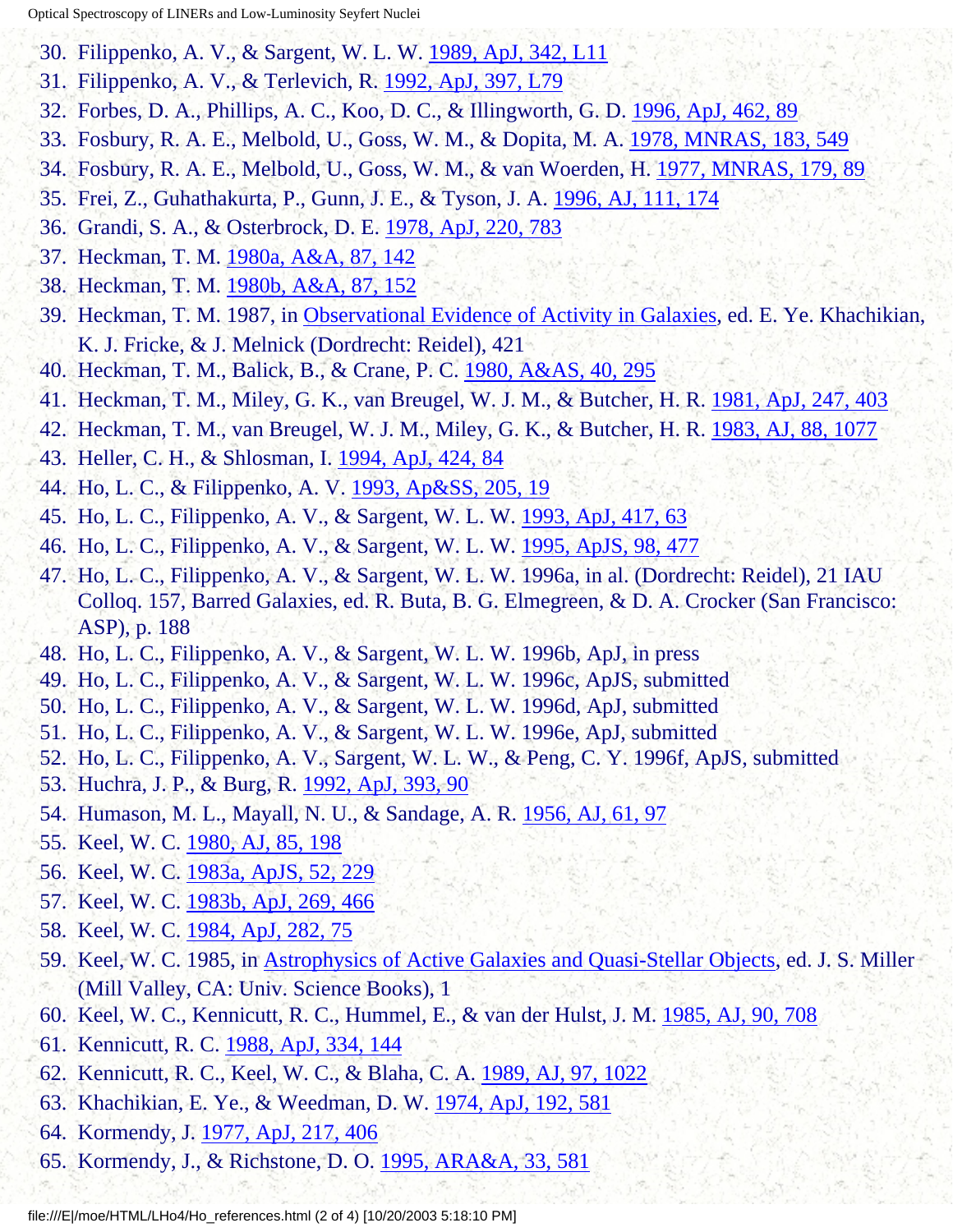- <span id="page-38-6"></span>66. Koski, A. T. [1978, ApJ, 223, 56](http://nedwww.ipac.caltech.edu./cgi-bin/nph-ex_refcode?refcode=1978ApJ...223...56K)
- 67. Koski, A. T., & Osterbrock, D. E. [1976, ApJ, 203, L49](http://nedwww.ipac.caltech.edu./cgi-bin/nph-ex_refcode?refcode=1976ApJ...203L..49K)
- <span id="page-38-32"></span><span id="page-38-23"></span>68. Landy, S. D., et al. [1996, ApJ, 456, L1](http://nedwww.ipac.caltech.edu./cgi-bin/nph-ex_refcode?refcode=1996ApJ...456L...1L)
- 69. Lawrence, A. [1991, MNRAS, 252, 586](http://nedwww.ipac.caltech.edu./cgi-bin/nph-ex_refcode?refcode=1991MNRAS.252..586L)
- <span id="page-38-30"></span>70. Lilly, S. J., Le Févre, O., Crampton, D., Hammer, F., & Tresse, L. [1995, ApJ, 455, 50](http://nedwww.ipac.caltech.edu./cgi-bin/nph-ex_refcode?refcode=1995ApJ...455...50L)
- <span id="page-38-14"></span>71. Maiolino, R., & Rieke, G. H. [1995, ApJ, 454, 95](http://nedwww.ipac.caltech.edu./cgi-bin/nph-ex_refcode?refcode=1995ApJ...454...95M)
- <span id="page-38-25"></span>72. Maoz, D., Filippenko, A. V., Ho, L. C., Rix, H.-W., Bahcall, J. N., Schneider, D. P., & Macchetto, F. D. [1995, ApJ, 440, 91](http://nedwww.ipac.caltech.edu./cgi-bin/nph-ex_refcode?refcode=1995ApJ...440...91M)
- <span id="page-38-18"></span>73. McLeod, K. K., & Rieke, G. H. [1995, ApJ, 441, 96](http://nedwww.ipac.caltech.edu./cgi-bin/nph-ex_refcode?refcode=1995ApJ...441...96M)
- <span id="page-38-20"></span>74. Osterbrock, D. E. [1981, ApJ, 249, 462](http://nedwww.ipac.caltech.edu./cgi-bin/nph-ex_refcode?refcode=1981ApJ...249..462O)
- <span id="page-38-4"></span>75. Osterbrock, D. E., & Dufour, R. J. [1973, ApJ, 185, 441](http://adsabs.harvard.edu/cgi-bin/bib_query?1973ApJ...185..441O)
- <span id="page-38-5"></span>76. Osterbrock, D. E., & Miller, J. S. [1975, ApJ, 197, 535](http://nedwww.ipac.caltech.edu./cgi-bin/nph-ex_refcode?refcode=1975ApJ...197..535O)
- <span id="page-38-22"></span><span id="page-38-21"></span>77. Osterbrock, D. E., & Shaw, R. A. [1988, ApJ, 327, 89](http://nedwww.ipac.caltech.edu./cgi-bin/nph-ex_refcode?refcode=1988ApJ...327...89O)
- 78. Peimbert, M., & Torres-Peimbert, S. [1981, ApJ, 245, 845](http://nedwww.ipac.caltech.edu./cgi-bin/nph-ex_refcode?refcode=1981ApJ...245..845P)
- <span id="page-38-8"></span>79. Penston, M. V., & Fosbury, R. A. E. [1978, MNRAS, 183, 479](http://nedwww.ipac.caltech.edu./cgi-bin/nph-ex_refcode?refcode=1978MNRAS.183..479P)
- <span id="page-38-26"></span>80. Phillips, A. C. 1996, in [IAU Colloq. 157, Barred Galaxies](http://adsabs.harvard.edu/cgi-bin/bib_query?1996IAUCo.157...44P) ed. R. Buta, B. G. Elmegreen, & D. A. Crocker (San Francisco: ASP), p. 44
- <span id="page-38-31"></span>81. Phillips, A. C., et al. [1995, ApJ, 444, 21](http://nedwww.ipac.caltech.edu./cgi-bin/nph-ex_refcode?refcode=1995ApJ...444...21P)
- <span id="page-38-7"></span>82. Phillips, M. M. [1979, ApJ, 227, L121](http://nedwww.ipac.caltech.edu./cgi-bin/nph-ex_refcode?refcode=1979ApJ...227L.121P)
- <span id="page-38-13"></span>83. Phillips, M. M., Charles, P. A., & Baldwin, J. A. [1983, ApJ, 266, 485](http://nedwww.ipac.caltech.edu./cgi-bin/nph-ex_refcode?refcode=1983ApJ...266..485P)
- <span id="page-38-1"></span>84. Phillips, M. M., Jenkins, C. R., Dopita, M. A., Sadler, E. M., & Binette, L. [1986, AJ, 91, 1062](http://nedwww.ipac.caltech.edu./cgi-bin/nph-ex_refcode?refcode=1986AJ.....91.1062P)
- <span id="page-38-28"></span>85. Prieto, M., Beckman, J. E., Cepa, J., & Varela, A. M. [1992, A&A, 257, 85](http://nedwww.ipac.caltech.edu./cgi-bin/nph-ex_refcode?refcode=1992A&A...257...85P)
- <span id="page-38-12"></span>86. Rix, H.-W., & White, S. D. M. [1992, MNRAS, 254, 389](http://nedwww.ipac.caltech.edu./cgi-bin/nph-ex_refcode?refcode=1992MNRAS.254..389R)
- <span id="page-38-3"></span>87. Rubin, V. C., & Ford, W. K., Jr. [1971, ApJ, 170, 25](http://nedwww.ipac.caltech.edu./cgi-bin/nph-ex_refcode?refcode=1971ApJ...170...25R)
- <span id="page-38-29"></span>88. Rubin, V. C., Whitmore, B. C., & Ford, W. K., Jr. [1988, ApJ, 333, 522](http://nedwww.ipac.caltech.edu./cgi-bin/nph-ex_refcode?refcode=1988ApJ...333..522R)
- <span id="page-38-0"></span>89. Searle, L. [1971, ApJ, 168, 327](http://nedwww.ipac.caltech.edu./cgi-bin/nph-ex_refcode?refcode=1971ApJ...168..327S)
- <span id="page-38-16"></span>90. Searle, L., & Sargent, W. L. W. [1968, ApJ, 153, 1003](http://adsabs.harvard.edu/cgi-bin/bib_query?1968ApJ...153.1003S)
- <span id="page-38-15"></span>91. Shields, J. C. [1991, AJ, 102, 1314](http://nedwww.ipac.caltech.edu./cgi-bin/nph-ex_refcode?refcode=1991AJ....102.1314S)
- <span id="page-38-27"></span><span id="page-38-24"></span>92. Shields, J. C. [1992, ApJ, 399, L27](http://nedwww.ipac.caltech.edu./cgi-bin/nph-ex_refcode?refcode=1992ApJ...399L..27S)
- 93. Shields, J. C., & Filippenko, A. V. [1990, AJ, 100, 1034](http://nedwww.ipac.caltech.edu./cgi-bin/nph-ex_refcode?refcode=1990AJ....100.1034S)
- <span id="page-38-17"></span>94. Shuder, J. M. [1981, ApJ, 244, 12](http://nedwww.ipac.caltech.edu./cgi-bin/nph-ex_refcode?refcode=1981ApJ...244...12S)
- <span id="page-38-19"></span>95. Shuder, J. M., & Osterbrock, D. E. [1981, ApJ, 250, 55](http://nedwww.ipac.caltech.edu./cgi-bin/nph-ex_refcode?refcode=1981ApJ...250...55S)
- <span id="page-38-10"></span>96. Stauffer, J. R. [1982a, ApJS, 50, 517](http://nedwww.ipac.caltech.edu./cgi-bin/nph-ex_refcode?refcode=1982ApJS...50..517S)
- <span id="page-38-11"></span>97. Stauffer, J. R. [1982b, ApJ, 262, 66](http://nedwww.ipac.caltech.edu./cgi-bin/nph-ex_refcode?refcode=1982ApJ...262...66S)
- <span id="page-38-9"></span>98. Stauffer, J. R., & Spinrad, H. [1979, ApJ, 231, L51](http://nedwww.ipac.caltech.edu./cgi-bin/nph-ex_refcode?refcode=1979ApJ...231L..51S)
- <span id="page-38-2"></span>99. Storchi-Bergmann, T., & Pastoriza, M. G. [1989, ApJ, 347, 195](http://nedwww.ipac.caltech.edu./cgi-bin/nph-ex_refcode?refcode=1989ApJ...347..195S)
- 100. Storchi-Bergmann, T., & Pastoriza, M. G. [1990, PASP, 102, 1359](http://nedwww.ipac.caltech.edu./cgi-bin/nph-ex_refcode?refcode=1990PASP..102.1359S)
- 101. Terlevich, R., Melnick, J., & Moles, M. 1987, in [Observational Evidence of Activity in Galaxies,](http://nedwww.ipac.caltech.edu./cgi-bin/nph-ex_refcode?refcode=1987IAUS..121..499T) ed. E. Ye. Khachikian, K. J. Fricke, & J. Melnick (Dordrecht: Reidel), 499